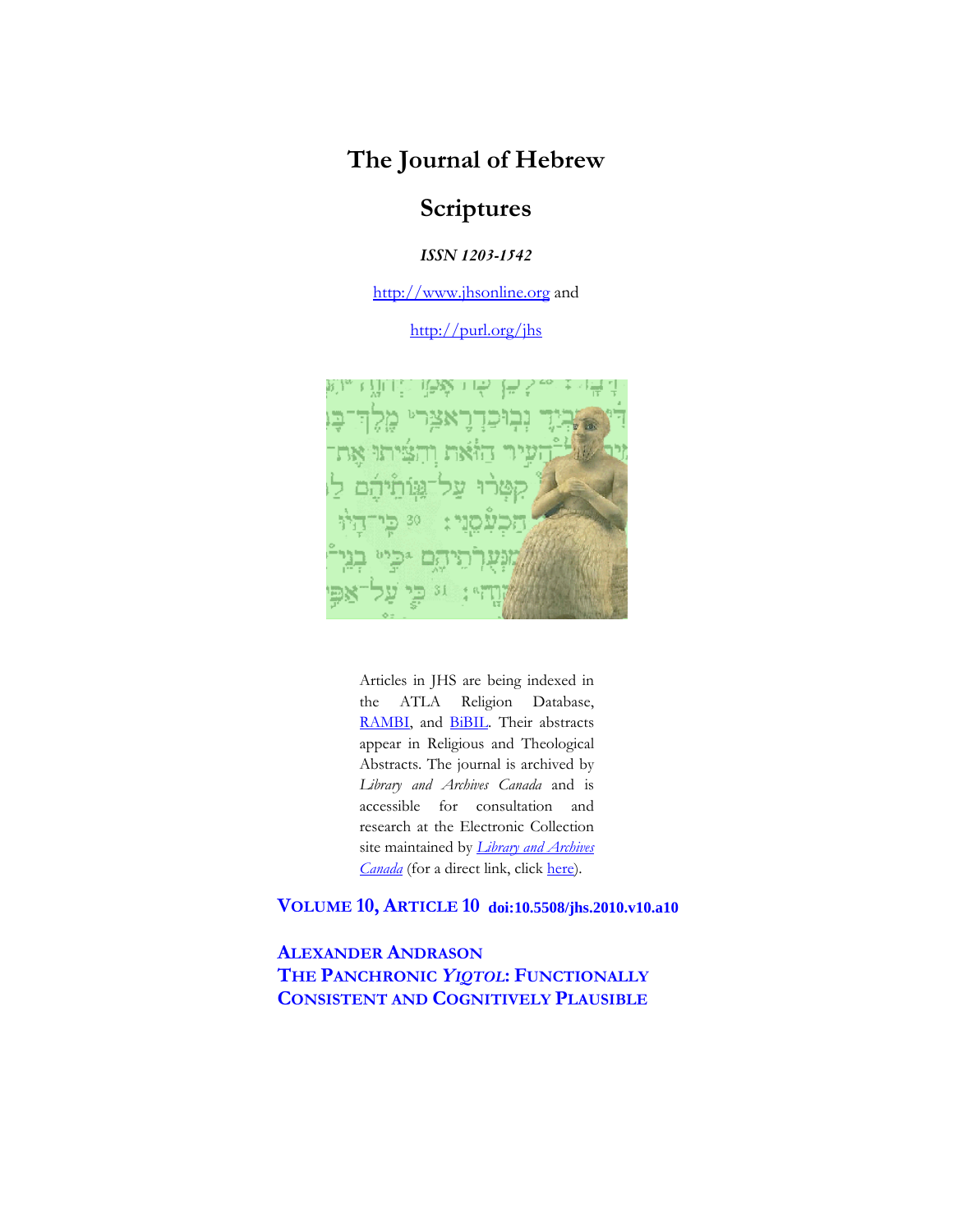# **THE PANCHRONIC** *YIQTOL***: FUNCTIONALLY CONSISTENT AND COGNITIVELY PLAUSIBLE1**

ALEXANDER ANDRASON UNIVERSITY OF STELLENBOSCH STELLENBOSCH, SOUTH AFRICA

# **1.INTRODUCTION**

The topic of this paper is a verbal construction often found in Biblical Hebrew (BH) and usually referred to as "long" *yiqtol*<sup>2</sup> (1).

(1) Isa 40:1

# נַחֲמְוּ נַחֲמְוּ עַמֵּי יֹאמֵר<sup>3</sup> אֵלֹהֵיבֵם:

#### Comfort, O comfort my people, says your God.

From a radical—and most frequently adopted—synchronic perspective, the formation corresponds to a highly heterogeneous, from a functional perspective, phenomenon providing a broad range of uses that are related to the concepts of aspect, taxis, tense, mood and pragmatic text type. It almost appears as a semantically random category that may be employed to express unrelated and, in some cases, contradictory meanings.4 On the other hand, the recently emerged panchronic methodology affirms that it should always be possible to embrace all synchronically incompatible or heterogeneous values of a construction and explain it as a homogenous manifestation of a functional trajectory. Put

<sup>&</sup>lt;sup>1</sup> This article is a result of the research project carried out by me in cooperation with Prof. Christo Van der Merwe in the Department of Ancient Studies (University of Stellenbosch) in 2010. I would like to thank Prof. Van der Merwe for his comments on my linguistic ideas, and especially for his encouragement and inspiration in researching Biblical Hebrew. I would also like to thank two anonymous reviewers and the editor for their comments on a previous version of this paper. Finally, I am grateful to some of my students at the University of

Stellenbosch for their highly valuable feedback.<br><sup>2</sup> As opposed to the short *yiqtol* labeled "jussive." In this paper, the term *yiqtol* will be employed to refer to the "long" *yiqtol*.

<sup>&</sup>lt;sup>3</sup> All verbs that appear in the *yiqtol* construction will be given in bold type. The Hebrew quotations reflect the text of the *Biblia Hebraica Stuttgartensia: With Westminster Hebrew Morphology* (1996). The English translation, unless stated otherwise, is taken from *NRSV*  (1989). 4 The details of the functional load of the *yiqtol* will be introduced

in section 2.2.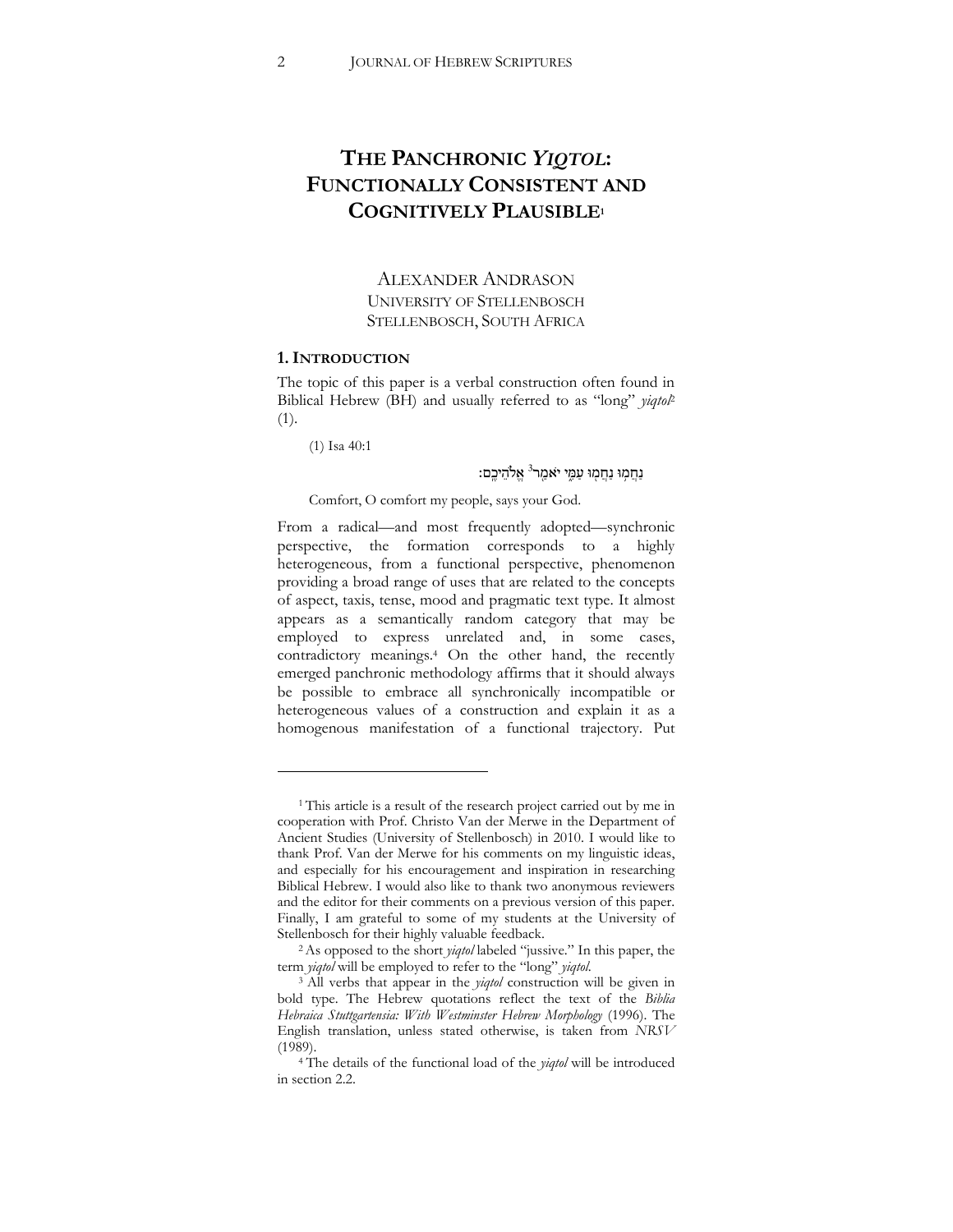differently, the gram<sup>5</sup>—that from the synchronic perspective is

an amalgam of accidental functions which cannot be reduced to one clear and unique aspectual, temporal, taxis, modal and text value]may be understood as a single phenomenon, a prototypical homogeneous diachrony (i.e. path)—a realization of one linguistic input. Furthermore, as maintained by cognitive linguistics, since the grammar is a conceptualization of the speaker's experience, this input—the initial expression, from which a grammatical category emerges—is expected to be semantically transparent and cognitively plausible.

In accordance with these two principles, the apparently chaotic BH *yiqtol* should be reducible to a single consistent phenomenon that originated in a lexical transparent input. This source should moreover cognitively motivate all the values of the gram. In particular, the *yiqtol* morphology must somehow reflect a grammatical conceptualization of the aspectual, temporal, taxis, modal and textual ideas which it expresses. In other words, the shape of the construction should be related to all its functions.

This article aims at providing the solutions to the two previously mentioned problems: it intends to describe the BH *yiqtol* as a functionally consistent, rational and single phenomenon pointing at the same time to its cognitively plausible foundation.

The first part of the paper will familiarize the reader with the traditional views on the BH *yiqtol* (2.1) as well as with its semantic potential (2.2). In the second part, we will describe the gram applying the panchronic methodology. To begin with, in section 3.2, the notions of panchrony and functional paths will be introduced and explained. After that, we shall proceed to the analysis of the gram, first in its synchronic (3.2.1), then diachronic (3.2.2) and comparative (3.2.3) panchronic versions. Finally, in the third part of the article, the main results of the research will be recapitulated and a panchronically holistic and cognitively plausible picture of the formation proposed.

<sup>&</sup>lt;sup>5</sup> In general, the term "verbal gram" approximates the notion of verbal grammatical constructions and is frequently employed to refer to formations that reflect any phase of the prototypical grammaticalization path, from lexical periphrastic inputs (peripheral grams) to central synthetic categories (core grams). During the grammaticalization process, grams "travel" from the periphery to the centre of the verbal system acquiring and combining meanings that correspond to various typologically universal semantic domains like taxis, aspect, tense and mood. Thus, the traditional concepts of taxis, aspect, tense and mood are used to characterize the functional content of grams. Consequently, a category which, in a given language, is labeled "present tense" may choose its real meaning from various functional fields and provide several temporal, aspectual and modal values. For more details see Dahl (2000:7).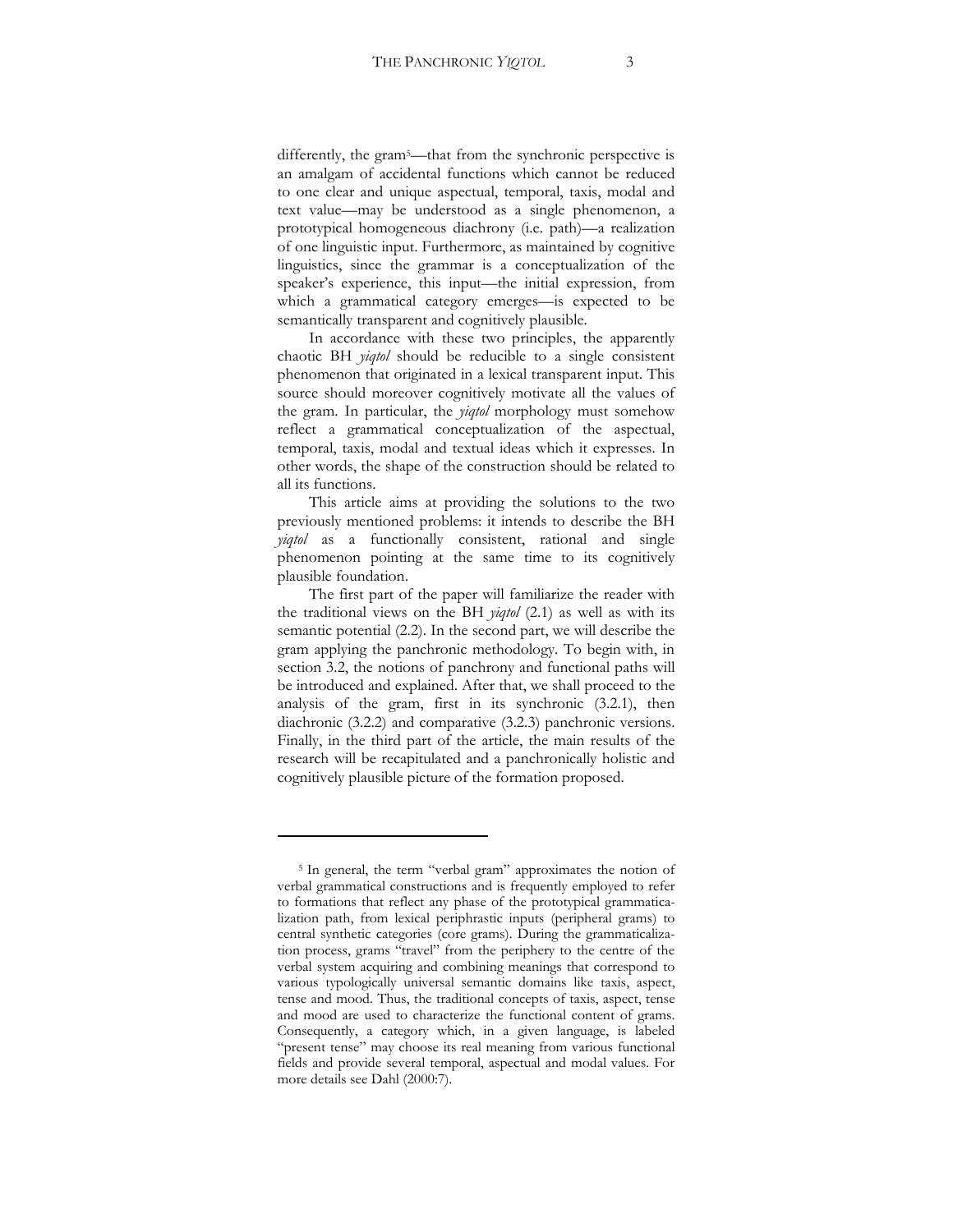### **2. FUNCTIONS OF THE YIQTOL**

#### *2.1. GRAMMATICAL TRADITION*

The *yiqtol*, together with the *qatal*, *weqatal*, and *wayyiqtol*, forms the nucleus of the Biblical Hebrew verbal system (Waltke & O'Connor 1990:479-480, Merwe, Naudé & Kroeze 1999:141-149 and Putnam 2006:44). The construction, depending on the employed methodology, has been classified as a tense, an aspect, a taxis (relative tense), a mood and a pragmatic text type. According to the temporal approach, represented by medieval Jewish scholars such as Japeth ha-Levi, Savid Qimhi, Elijah Levita and by Christian grammarians from the 17<sup>th</sup> and 18th centuries such as Buxtorf and Bayly, and later reflected in several grammar books from the  $19<sup>th</sup>$  and  $20<sup>th</sup>$  century, e.g. in Gesenius (1909:111) and Weingreen (1939:56-57), the *yiqtol* equaled a future or a present-future tense (McFall 1982:12-21). The aspectual school profoundly criticized the identification of the gram with an explicit deictic temporal sphere and proposed an alternative description in terms of aspectuality; consequently, the form supposedly equaled the imperfective (Ewald 1870:349 and 1879:1-3, Driver 1881:5 and 32-34 and Davidson 1902:64) or the non-perfective aspect (Waltke & O'Connor 1990:496 and 502<sup>6</sup>). Yet other scholars, like Joüon  $(1923:291, 301-307)$ , combining the temporal and aspectual views, defined the *yiqtol* as an imperfective past and a presentfuture tense. Proponents of the philosophical framework (Michel 1960:98, 110 and 127 and Kustár 1972:45) based their model on the alleged bipolar opposition between the *yiqtol* and the *qatal*, and claimed that the former one expresses an action as related to and depending on other events. The *yiqtol* form gains the exact meaning only in connection with other events, and thus contrary to the independent and accidental *qatal*, it denotes dependent activities (Michel 1960:98, 110 and 127). According to the diachronic-comparative approach dominated by the aspectual view of the BH verbal system—the *yiqtol* matches an imperfective aspect (Brockelmann 1908-1913/1966:504, Huehnergard 1988:22, Rainey 1986:4 and 1996:221, Bubenik 1998:41-56 and Lipiński 2001:345-346), a durative aspect (Fensham 1978:13), an atelic gram (Gray 1934:90-95) and an active, temporarily neutral, aorist (Hughes 1970:12-13). Another member of the diachronic framework, Kuryłowicz (1972:80-82) classifies the gram as a simultaneous (non-anterior) taxis category. In the same way, the syntactic method, even though it stresses the importance of the relationship between linguistic units (order of words and phrases) and not the morphology itself, sees in the *yiqtol* principally an aspectual expression (Andersen 1974:100), which

<sup>&</sup>lt;sup>6</sup> The model proposed by Waltke & O'Connor (1990:480–563) is in fact aspectual, diachronic and syntactical.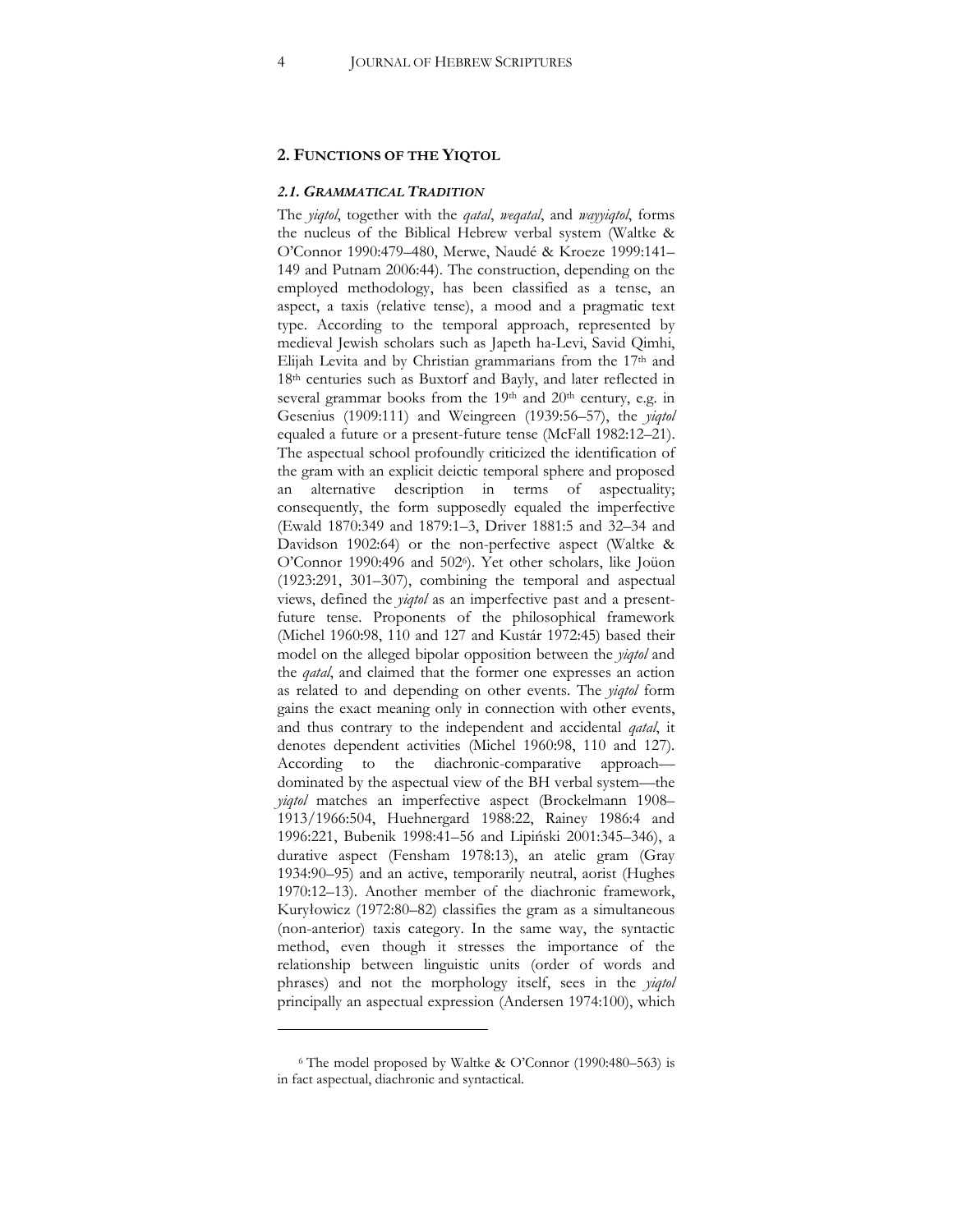is accompanied, however, by some significant temporal implications (Silverman 1973:168 and Goldfajn 1998:32 and 139, cf. also Endo 1996:319-324).<sup>7</sup> For instance, in Peckham's view  $(1997:146-147)$ , the construction, depending on a particular syntactic position, expresses either durative-habitual events or present progressive activities. Van der Merwe, Naudé & Koetze (1999:143-144 and 146-149) stress the universal interwovenness of the aspect and tense categories and likewise allege that "[i]mperfect forms refer, broadly speaking, to incomplete events that often could be translated with the present or future tense" (1999:70). A similar view is proposed by Lambdin  $(2001:91, 107-108$  and  $162-165)$  who defines the *yiqtol* as a syntactically and textually based expression of the imperfective aspect (in the past) and of the present-future tense (in the non-past). A different position is maintained by scholars who argue from text linguistics point of view; in general terms, the proponents of the text linguistic approach emphasize the role of the *yiqtol* in different text types (Longacre 1992:177-180, Winther-Nielsen 1995:28 and 56, Hornkohl 2003:77 and del Barco 2003:21-22) claiming that all aspectual and temporal properties of the gram are secondary and non-inherent to its morphological shape (Talstra 1997:101, cf. also Endo 1996:232).8 For example, Niccacci (1990:168) analyzes the gram both as a discursive and as a narrative category: the *yiqtol* in the discourse usually denotes events of the foreground (first plane) that may be either anticipated or of the grade zero; in the narration, however, it regularly expresses the background information. Founded on Weinrich's (1964:18 and 30) discourse theory, Schneider (1982:208), Talstra (1997:85-89 and 101) and Baayen (1997:255) developed the syntactic and textual model to the extreme point and openly rejected the idea that the BH verbal forms, and thus the *yiqtol*, could include any aspectual, temporal, or taxis value on its own independently from their pragmatic use. Less radical modern linguistic schools employ an eclectic approach unifying the pragmatic and text views with more traditional, aspectual-taxis-temporal models. For instance, according to Gentry (1998:39), the *yiqtol* equals a non-sequential imperfective category, while in Putnam's  $(2006:44-45$  and  $47-49)$  opinion, the gram is a syntactically and textually determined expression of the present-future, the imperfective past and the modality. Quite differently, Joosten (1992:12-14 and 2002:66-67, 69-70) alleges that the *yiqtol* should be defined not as the imperfective aspect or as a

<sup>7</sup> In terms of this framework, verbal formations are a combination of their own meaning (aspectual, temporal, taxis, modal) and of their syntactical functions. 8 This means that aspect, tense, taxis and mood are not important

notions anymore; in their place one finds the concepts of narration and discourse, of information type (foreground or background) and of linguistic perspective (zero, recovered or anticipated).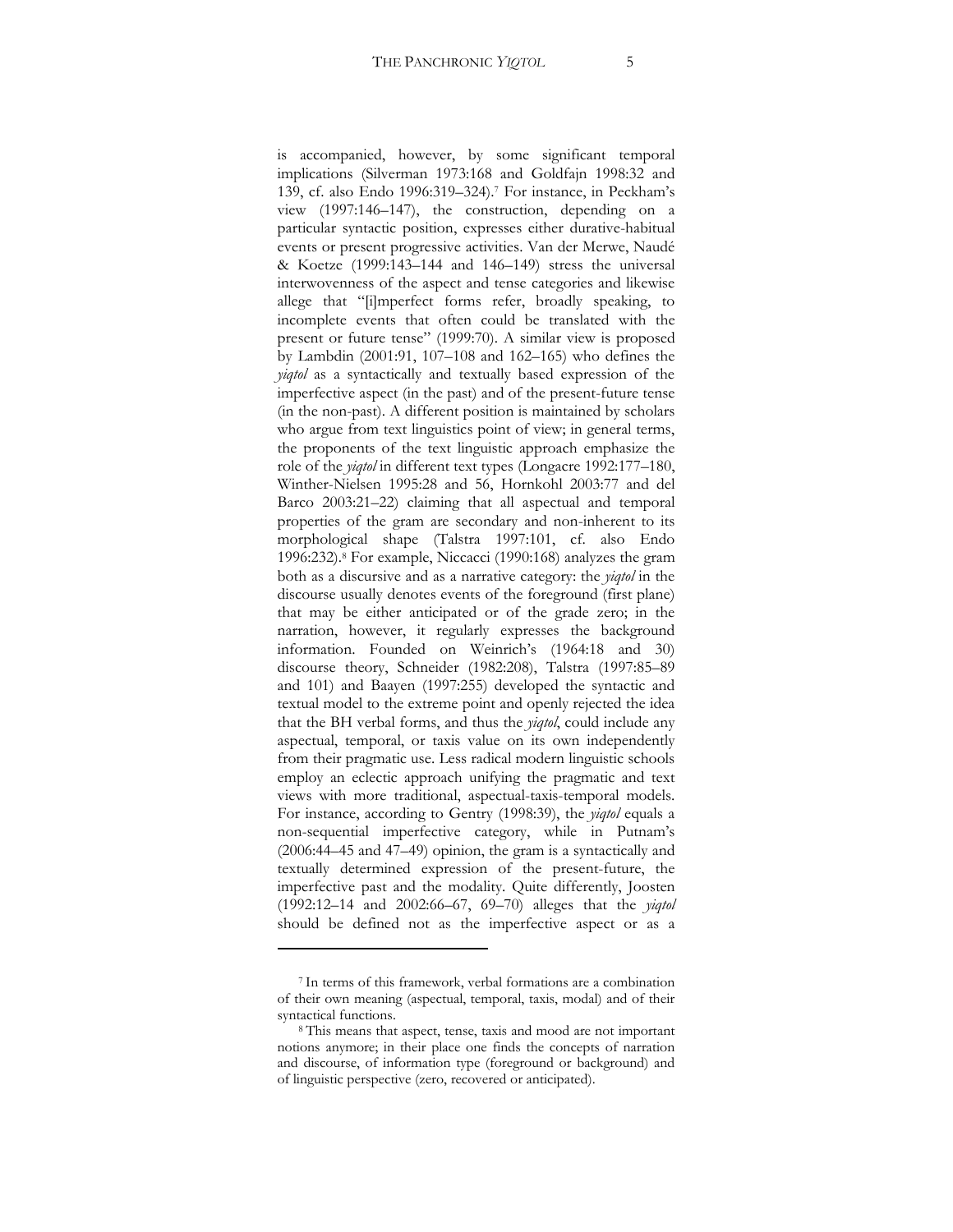present-future tense, but rather as a primary modal category. In his model, the main function of the formation corresponds to the root and epistemic modality (command, necessity and probability) and to a closely related value of prediction (futurity). Other functions, such as iterativity and durativity, are contextually conditioned and derive from the modal foundation and nature of the gram. Finally, the grammaticalization based model (Cook 2002:241, 246-251 and 2006:33-35), identifies the *yiqtol*—that allegedly expresses past imperfective and present-future events—with a universal progressive category.

This concise—and by no means comprehensive $9$  overview of different theories and their proposals of how to describe the *yiqtol* clearly demonstrates that linguists are far from reaching an agreement on the definition of the gram. The formation has been defined as a future or present-future; a durative, imperfective, or non-perfective aspect; a simultaneous or prospective taxis; a root and epistemic mood; a textual category (a discursive expression of the foreground and a narrative background gram); a syntactic category (a nonsequential imperfective); a progressive diachrony; or a combination of some temporal, aspectual, taxis, modal, syntactical and text functions. This vast number of models and their profound diversity and dissimilarity indicate that each school understands the formation in a distinct way. However, are all these views incompatible? Before answering this question and proposing a new unifying interpretation of the BH *yiqtol* founded in the panchronic methodology, let us first in accordance with the principles of panchrony-present the values and uses of the construction.10

### *2.2. TAXONOMY OF THE FUNCTIONS OF THE YIQTOL*

From the functional perspective, the *yiqtol* is a highly complex formation: it displays uses that correspond to the concepts of tense, aspect, taxis, mood and text type. In the present paragraph we will describe all meanings which the gram may provide, dividing them into three main blocs: indicative, modal and textual. Firstly the indicative *yiqtol* will be presented, then we will analyze its modal counterpart, and finally the textual properties of the gram will be described.

<sup>9</sup> For a more detailed presentation of the grammatical tradition in analyzing the BH verbal system see McFall (1982), Waldman (1989), Waltke & O'Connor (1990:458-478) Endo (1996:1-26) and Cook (2002:79-162).

 $^{10}$  In conformity with the panchronic approach, the taxonomy of functions should be as neutral as possible, and thus make reference to all major semantic categories as aspect, taxis, tense, mood and text value.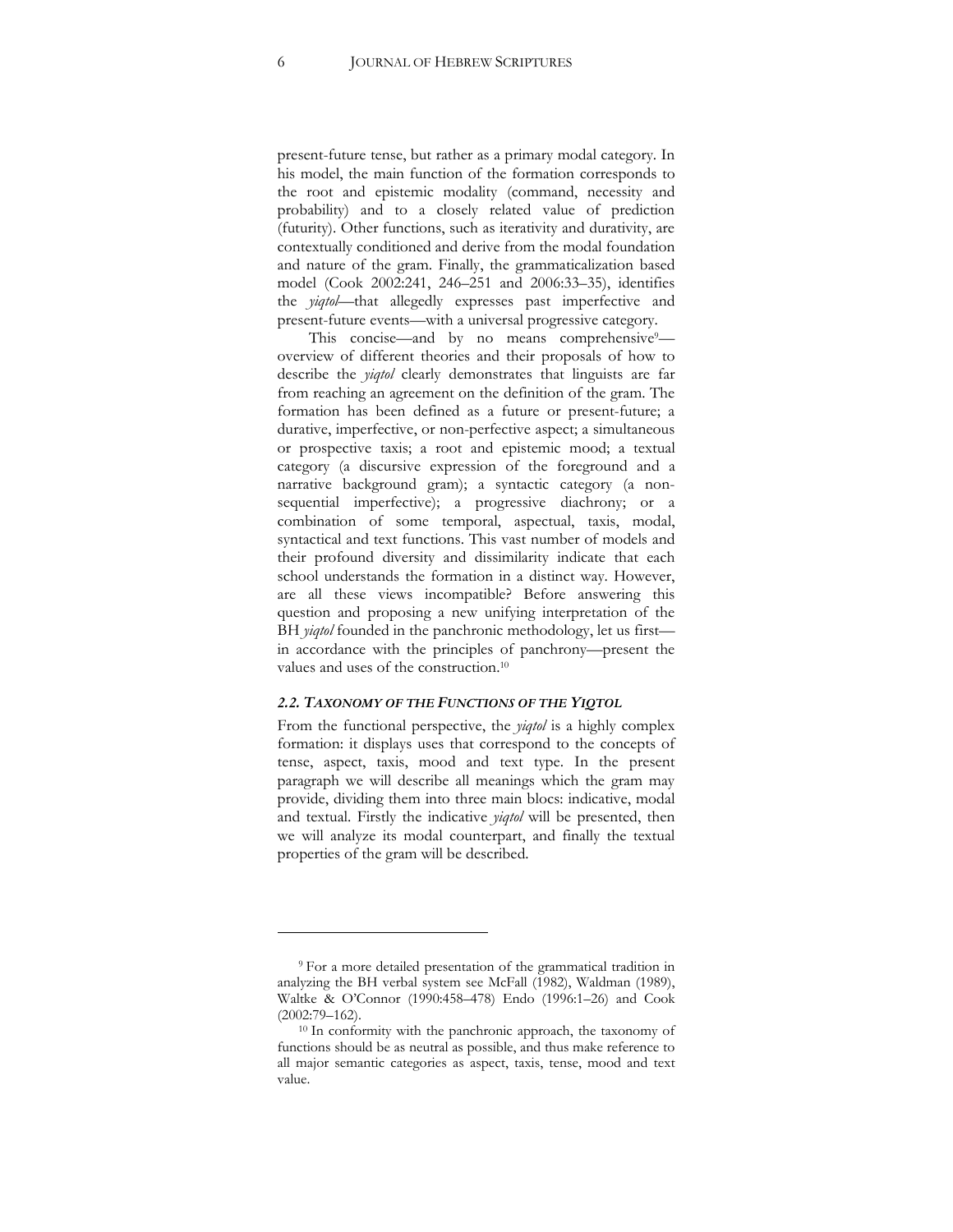#### *Indicative Yiqtol*

As far as the temporal value is concerned, the *yiqtol* can refer to all three spheres of the universal time: past, present and future. With the present temporal reference, the gram indicates both continuative-progressive (2.a) and frequentative-habitual actions (2.b).11 This means that the formation expresses a wide range of present activities, both actual-particular (progressive) and persistent-general (simple). Similarly, in the future time context, the construction denotes any prospective event, either imperfective-durative (2.c), or punctual-unique (2.d and 2.e) which in some cases allows a perfective (but not perfect) interpretation.12 Consequently, the future *yiqtol* must be understood as aspectually neutral.13 Finally, in the past temporal environment, the prefix conjugation most frequently expresses frequentative-habitual events (2.f) even though in some infrequent cases it may also provide continuative-progressive and actual-particular readings (2.g).14 Furthermore, in multiple examples, the past *yiqtol* functions as a broad imperfective past with no particular iterative (frequentative) sense (2.h). In significantly less frequent cases, appearing together with the particle  $\mathbf{\ddot{x}}$  "then," the gram indicates simple past events without overtly communicating any imperfective nuances (2.i).<sup>15</sup> Additionally, accompanied by the lexeme or "before," the formation presents past events as prospective and posterior to the main action (2.j). Finally, it should be noted that the future events conveyed by the *yiqtol* may also be introduced from the past perspective (2.k).

<sup>11</sup> The following presentation of the values displayed by the *yiqtol* should not lead to an atomic perception of the gram. The construction is not an amalgam of separated and independent "sub*yiqtols*" which are clearly distinct each from another. It should be noted that in various examples, the temporal, aspectual, taxis, modal and text functions coincide and in others more than one interpretation is possible. The cases presented here are intended to demonstrate that the formation *is compatible* with determined universal

verbal domains (see also section 4: Conclusion). 12 To illustrate this, translations in the Polish language (*Biblia Polska* 1975), which distinguishes between the imperfective and

perfective future, will be provided.<br><sup>13</sup> It shall be also observed that the circumstantial progressivesimultaneous value is regularly and explicitly provided by the

participle. 14 To illustrate the imperfective value of the *yiqtol*, translations in the Spanish language (*Reina Valera 1960*), which includes an overt imperfective past gram, will be given. Yet again the participle is regularly employed in the instances where the actual-progressive and circumstantial values are to be explicitly provided. 15 This will be illustrated with the Polish translation since this

language differentiates between the past perfective and past imperfective grams.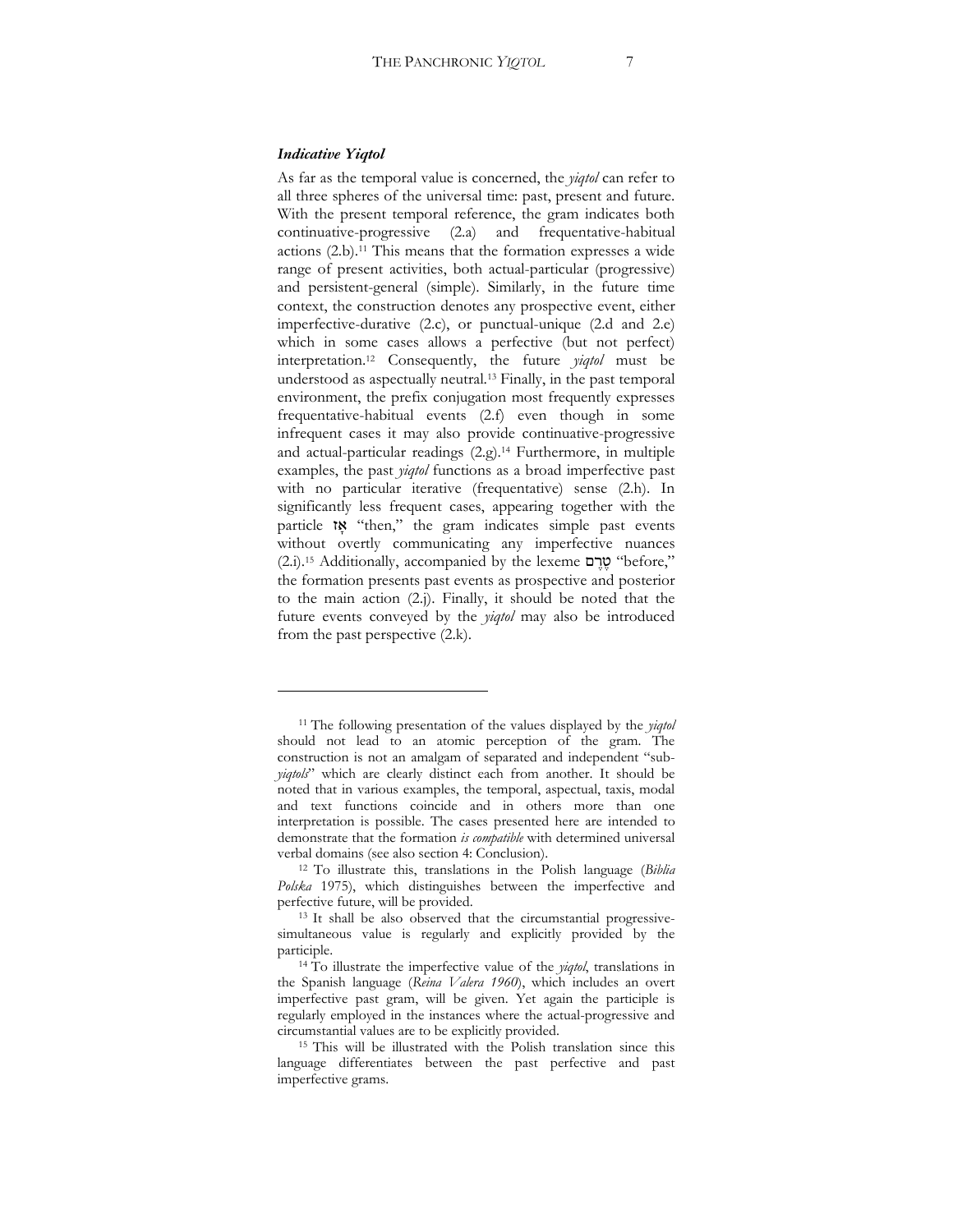(2)a. Gen 37:15

# וַיִּמְצַאֵהוּ אִישׁ וְהִנֵּה תֹעֵה בַּשַּׂדֵה וַיִּשְׁאַלֵהוּ הַאֵישׁ לֵאמִר מַה־**תִּבְקֵשׁ**:

And a man found him wandering in the fields; the man asked him, "What are you seeking?"

#### b. Ps 19:2

# יום לִיוֹם יַבִּיעֵ אֹמֵר וְלַיִלָה לְלַיִלָה **יְחַוֶּה**־דֵּעַת.

### הַשַּׁמַיִם מֵסַפְּרֵים כִּבְוֹד־אֵל וְּמֵעֲשֶׂה 'ַדַֹיו מַגֵּיד הַרָקִיעַ:

Day to day pours forth speech, and night to night declares knowledge.

#### c. Gen 29:18

# **אֵעֵבָדִד**ּ שֵׁבַע שַׂנִים בִּרְחֵל בִּתְּךָּ הַקְטַנֵּה

I will serve you seven years for your younger daughter Rachel. (cf. the Polish translation Biblia Polska BP 1975: *będę sâuůyâ* [future imperfective])<sup>16</sup>

d. Ps 41:6

#### מתי יַמוּת

When will he die [...]? (cf. the Polish translation BP 1975: *umrze* [future perfective])

e. Amos 9.11

ביום ההוא **אַקים** אַת־סַכֵּת דַּוֵיד הַנֹּפֵלֵת

<sup>16</sup> This example may also be understood modally (cf. the section on the modal *yiqtol* below). As noted by Bybee, Perkins & Pagliuca (1994:279-280) there is a universal proximity between modality and futurity. Consequently in various languages, future tenses (even if not derived from original modal expressions) may provide not only temporal information but also various modal connotations. For instance, the Polish perfective future (formally the perfective present) did not originate in any explicit modal locution. Nevertheless, it can be employed with an imperative value *Zrobisz to!* "Do it! / You will do it" or with a epistemic (possibility) force *Zrobisz to?* "Would/could you do it?" Furthermore, it shall be observed that the aspectual load of prospective modally colored grams remains the same whether they are interpreted temporarily or modally, cf. Polish futures used modally: *Będziesz pisać!* "You will write! You will be writing! = Write! [imperfective]" Napiszesz! "You will write / You will have written = Write! [perfective]" As demonstrated by Slavic languages, prospective modal categories may still be sensitive for the parameter of aspect, cf. in Polish *Mam zamiar czytać tą książkę* "I intend / want to read [imperfective] this book" or *Mam zamiar przeczytać tą książkę* "I intend / want to read [perfective] this book."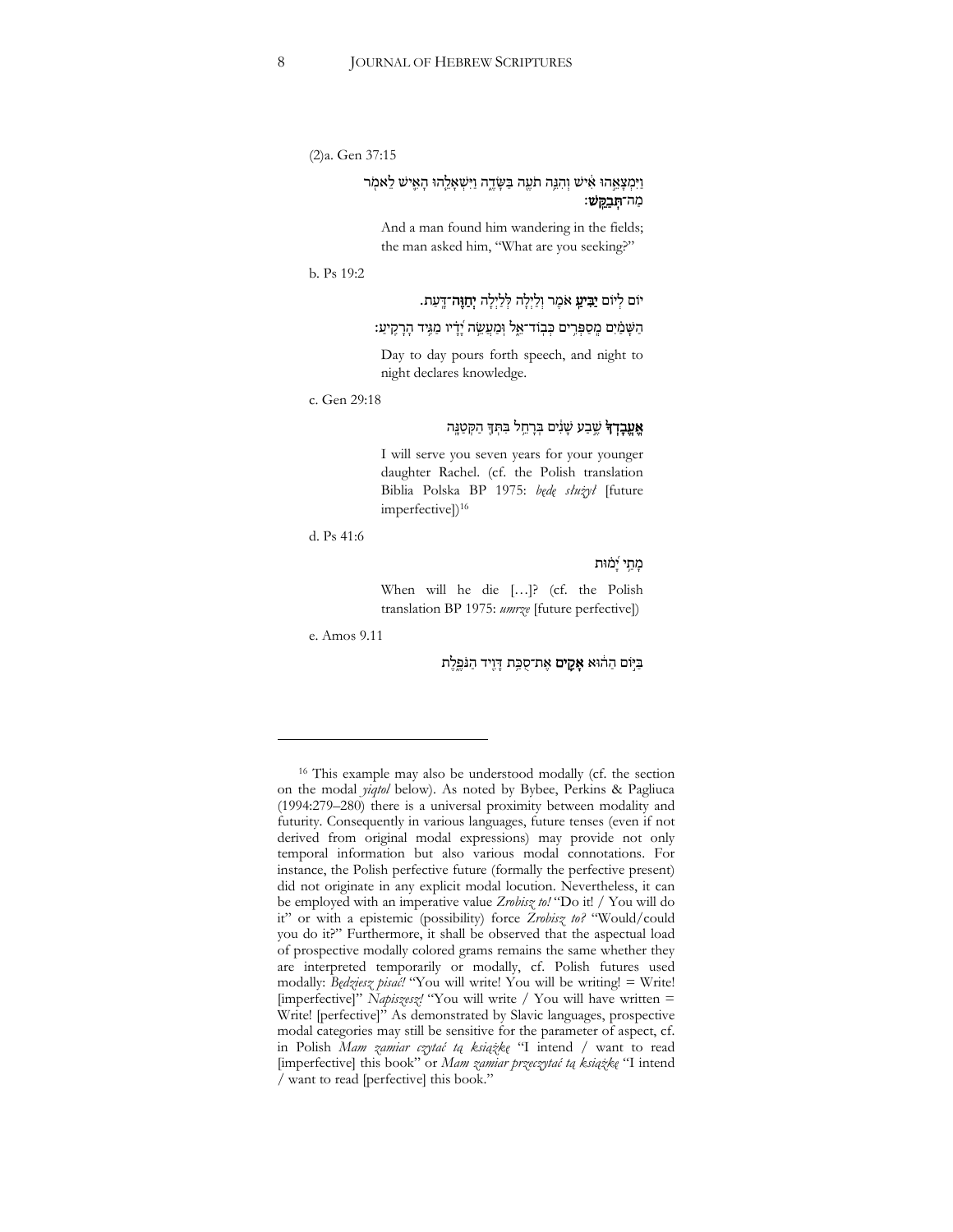On that day I will raise up the booth of David that is fallen (cf. the Polish translation BP 1975: *podniosę* [future perfective])

### f. Job 1:5

### כֵּכָה **יַעֲשֵׂה** אִיּֽוֹב כָּל־הַיָּמֵים:

This is what Job always did. (cf. the Spanish translation Reina Valera RV 1960: *hacía* [past imperfective])

### g. Jer 36:18

# וַיָּאמֶר לָהֶםׂ בְּרֹוּדְ מִפִּיוֹ **יִקְרָא** אֵלַי אֵת כְּל־הַדְּבָרֶים הָאֵלֶּה וַאֲנֶי כתב על־הַסֵפֶר בַּדְיִוּ:

Baruch answered them, "He dictated all these words to me, and I wrote them with ink on the scroll." (cf. the Spanish translation RV 1960: *dictaba* [past imperfective])

#### h. 1 Kgs 6:8

# וּבְלוּלִ<sup>י</sup>ים יַ**עֲלוֹ** עַל־הַחֵיכֹנָה

One went up by winding stairs to the middle story... (cf. the Spanish version RV 1960: se *subía [*past imperfective])

### i. Josh 8:30

# אֵז יִ**בְנֵה** יְהוֹשָׂעַ מִזְבֵּ֫חַ לֵיהוֵה אֱלֹהֵי יִשְׂרָאֱל בְּהֵר עֵיבֵל:

Then Joshua built on Mount Ebal an altar to the LORD, the God of Israel... (cf. the Polish translation BP 1975: *zbudowaâ* [past perfective])

```
j. Gen 37:18
```
# וַיִּרְאָוּ אֹתְוֹ מֵרָתֶׂק וּבְטֶׂרֶםׂ **יִקְרָב** אֲלֵיהֶם וַיִּתְנַכְּלְוּ אֹתְוֹ לַהֲמִיתְוֹ:

They saw him from a distance, and before he came near to them, they conspired to kill him.

k. 2 Kgs 13:14

# וַאֲלִישָׁע חָלֶה אֶת־חָלְ<sup>וֹ</sup>וֹ אֲשֶׁר **יְמָוּת** בְּוֹ

Now when Elisha had fallen sick with the illness of which he was to die...

#### *Modal Yiqtol*

As a modal category, the gram is compatible with the idea of the possibility (both root and epistemic). Namely, it frequently indicates that the subject is *capable* of performing an action, which in turn corresponds to the concept of the root possibility (3.a). In other instances, the action is not conditioned by the mental and/or physical ability of the agent itself but depends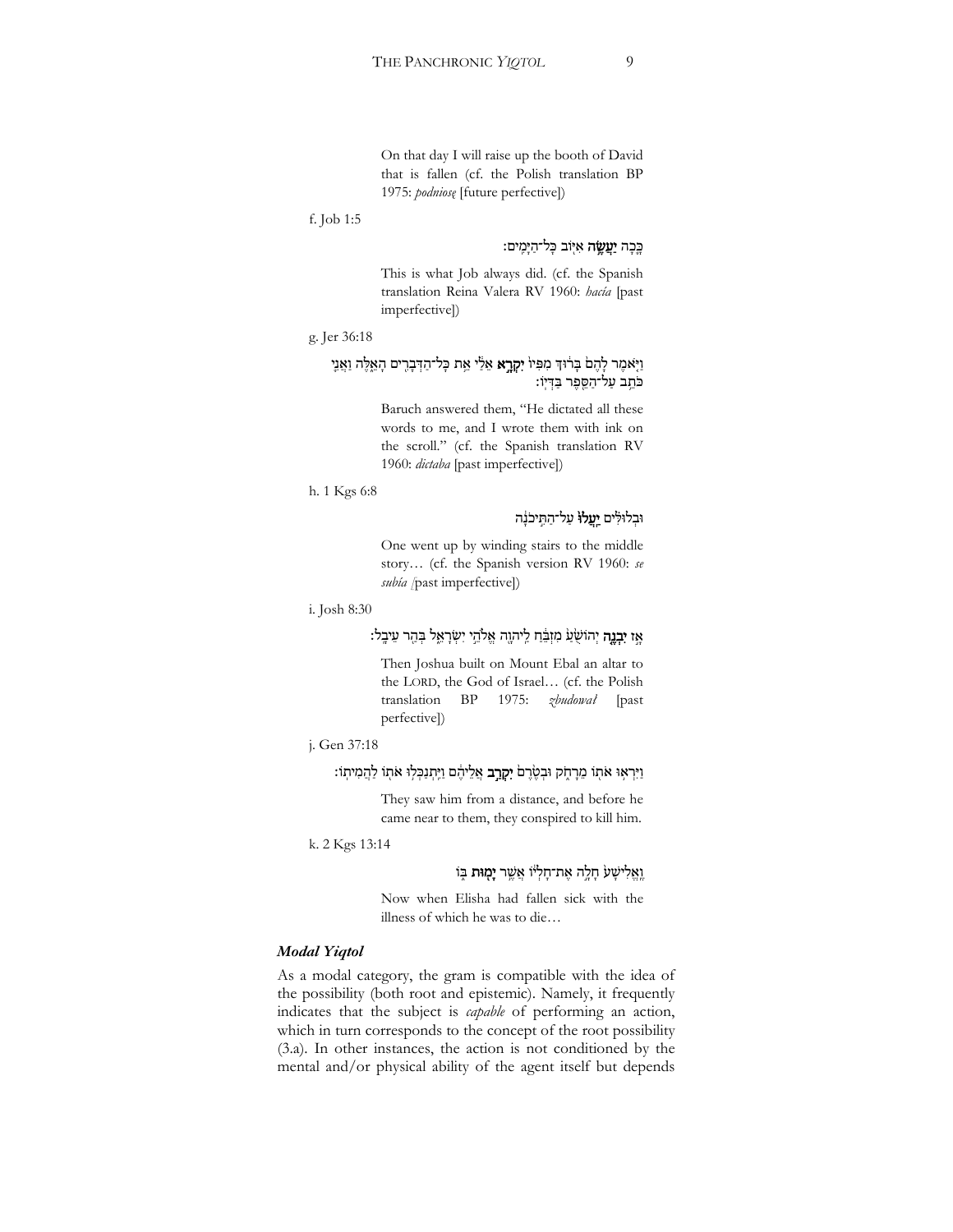on external conditions, thus providing meanings of epistemic possibility and potentiality (3.b). The *yiqtol* can also express permission (3.c) or obligation imposed upon the hearer (3.d) and other persons implied in the activity (3.e). Closely related is the deliberative function, characteristic for the 1st person questions (3.f). Furthermore, the formation denotes the idea of intention-desire (3.g) and provides all ranges of the optativeinjunctive values: when the action is directed to the 2nd persons (both singular and plural), the gram functions as an imperative  $(3.h)$  or a prohibitive  $(3.i)$ , while in the case of the 1<sup>st</sup> and 3<sup>rd</sup> persons, the construction corresponds respectively to the jussive  $(3,j)$  and the cohortative  $(3.k).$ <sup>17</sup>

(3)a. Deut 1:12

# אֵיכֶה **אֶשֶׂא** לְבַדֵּי טָרְחֲכֶם וּמֵשַׂאֲכֶם וְרָיבְכֶם:

But how can I bear the heavy burden of your disputes all by myself?

b. Gen 6:21

# וְאַתָּה קַח־לִךְ מִכָּל־מֲאֲכָל<sup>י</sup> אֲשֵׁר **יֵאָבֶל**

(New American Standard Bible NASB) And as for you, take for yourself some of all food which is edible...

```
c. Gen 2:16
```
וַיִּצַוֹּ יִהְוֵה אֱלֹהִים עֲל־הֲאָדֵם לֵאמִר מִכְּל עֵץ־הָגֵן אַכְל **חִאִכֵל:** 

And the LORD God commanded the man, WYou may freely eat of every tree of the garden;

d. Exod 4:15

### וְהוֹרֵיתֵי אֵתְבֶם אֵת אֲשֱר **תַּעֲשׂוּן:**

And  $\left| \Pi \right|$  will teach you what you shall do. (cf. the Spanish translation RV 1960: *lo que hayáis de hacer*; Lit.: "what you have to do")

e. Neh 8:14

# וַ יִּמְצְאָוּ כְּתְוּב בַּתּוֹרֶה אֲשֶׁר צִוֶּה יְהוָה בְּיַד־מֹשֶׁה אֲשֶׁר **יֵשְׁבוּ** בְנֵי־יִשְׂרָאֱל בַּסְכֵּוֹת בֵּחֶג בַּחָדֵשׁ הַשָּׁבִיעֵי:

And they found it written in the law, which the LORD had commanded by Moses, that the

<sup>&</sup>lt;sup>17</sup> It should be observed that BH includes in its verbal system explicit and overt imperative, jussive and cohortative grams. Similarly to the approach adopted during the description of the indicative *yiqtol*, in some cases to illustrate modal values of the construction in a clearer way, the English translation will be accompanied by Spanish and Icelandic versions.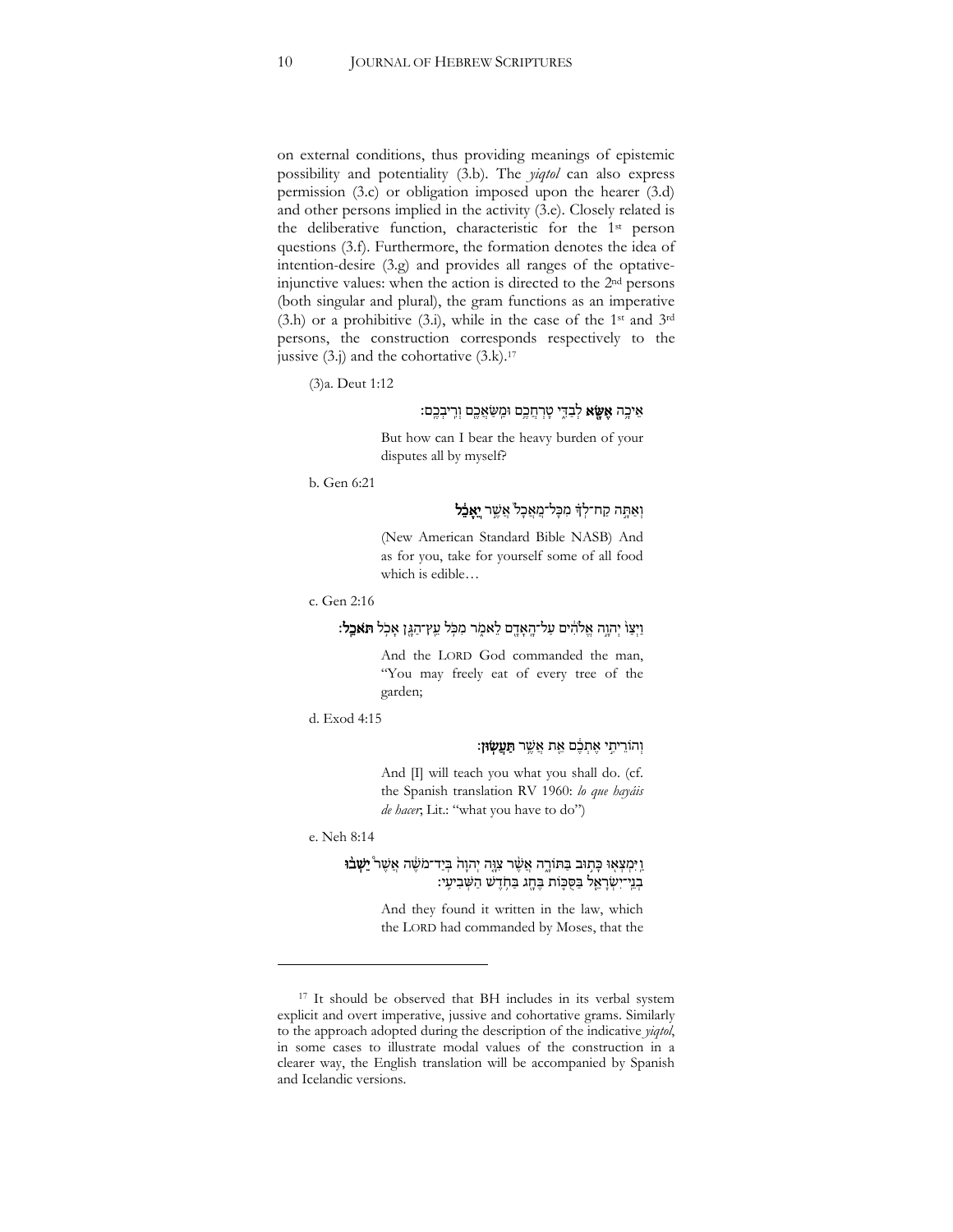people of Israel should live in booths during the festival of the seventh month...

f. 1 Kgs 22:6

### הַ**אֲלֵד**ּ עַל־רָמְת גִּלְעֲד לַמִּלְחָמֶה אִם־**אֶחְדֵל**

Shall I go to battle against Ramoth-gilead, or shall I refrain? (cf. also the Spanish version RV 1990: *¿Debo ir* [...] debo renunciar [...]? Lit.: "Do I have to go... do I have to refrain...?")

#### g. Gen 24:58

וַיִּקְרְאָוּ לְרִבְקָהֹ וַיֹּאמְרְוּ אֵלֶיהָ **הֲתַלְכֶי** עִם־הָאִישׁ הַזֶּה וַתְּאמֶר אֵלֵךְ:

And they called Rebekah, and said to her, "Will you go with this man?" She said, "I will." (cf. the Spanish translation Nueva Versión Internacional NVI: ¿Quieres irte...? Lit.: "Do you want to  $go...$ ?)

h. Ps 51:9

## **תְּחַטְאֵנִי** בְאֵזְוֹב וְאֶטְהֶר **הְכַבְּסֵנִי** וּמִשֶּׁלֶג אַלְבִּין:

Hide your face from my sins, and blot out all my iniquities.

i. 2 Kgs 2:16

### וַיְאמֵר לְא **תִשְׁלַחוּ**:

He responded, "No, do not send them."

j. Gen 1:9

# וַיֵּאמֶר אֱלֹהִים **יִקְוֹוּ** הַמַּ֫יִם מִתַּחַת הַשָּׁמַיִם אֶל־מָקוֹם אֶחֶד **וְתֵרָאֶה** הַיַּבַּשֵׁה

And God said, "Let the waters under the sky be gathered together into one place, and let the dry land appear."

k. Gen 50:21

# וְעַתָּה אַל־תִּירָאוּ אָנֹכֵי **אֲכַלְכֵּל** אֶתְכֵם וְאֶת־טַפְּכֵֵם

So have no fear; I myself will provide for you and your little ones. (cf. the Icelandic translation: ég skal annast Lit.: "I will (I promise!) take care of..." which employs the desiderative-cohortative future *skal* + infinitive)

The modal *yiqtol* is prominent in the present and, especially, future temporal frames. In numerous cases, the future (presumably indicative) *yiqtol* and the modal *yiqtol* coincide, i.e. a single form may be interpreted either as a future tense or as a modal formation. In consequence, the *yiqtol* combining temporal and modal values, frequently functions as a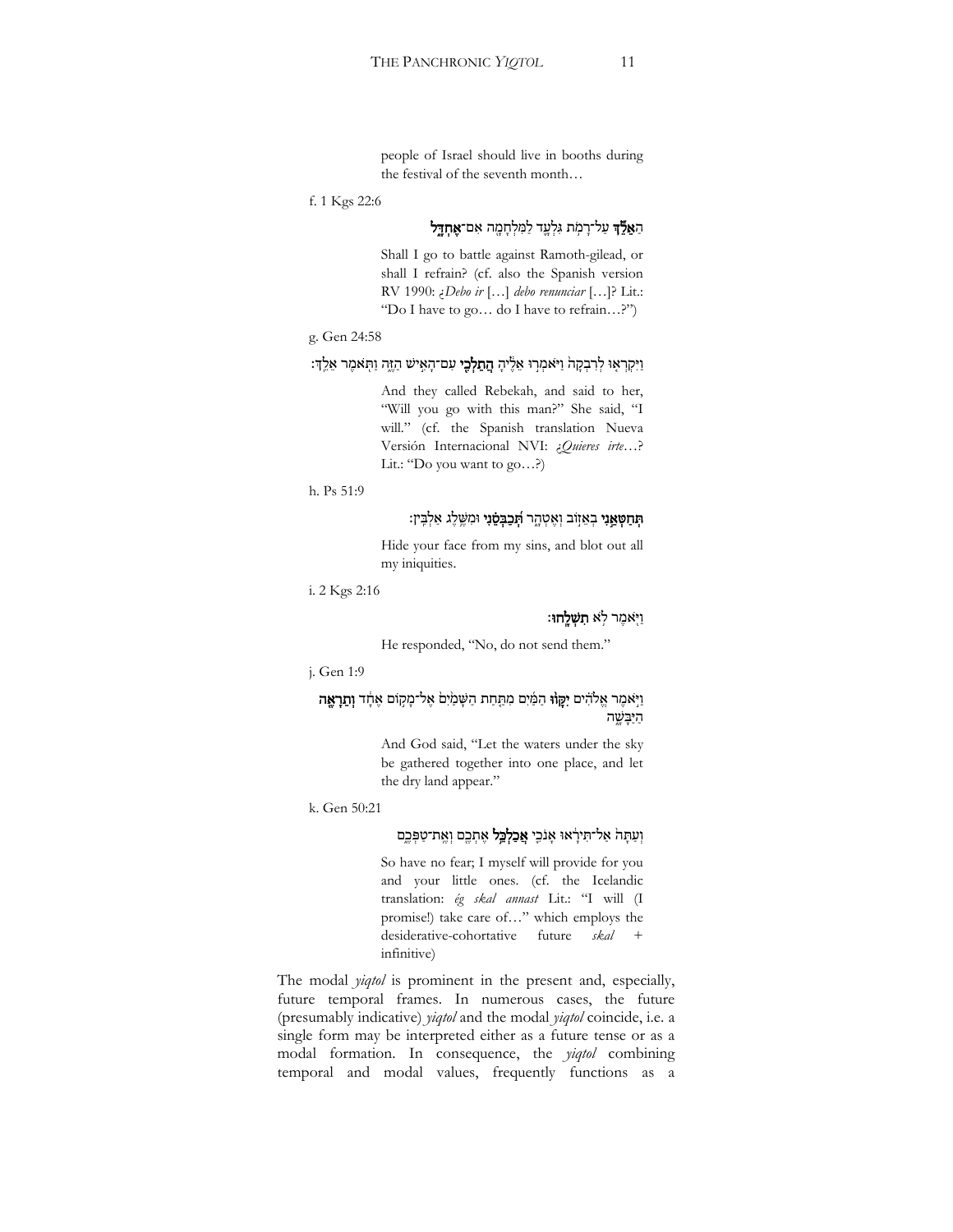prototypical modally tinted future (Bybee, Perkins & Pagliuca 1994) (4.a).18 The modal reading is also admissible with the past time reference (4.b). In these instances, the formation can be understood either as a prospective past future or a modal expression (4.c).<sup>19</sup> Once again, we face the phenomenon of the semantic proximity between the prospectivity and the modality.

(4)a. Exod 20:13

### $:$ לְא תְּרָצֵח $\frac{1}{2}$

You shall not murder. (cf. the Polish version *Nie zabijaj* [negative imperative] vs. the translation in Biblia Tysiąclecia *Nie będziesz zabijaâ* [future imperfective])

b. Deut 1:18

### וָאֲצוֵּה אֵתִכֵם בָּעֵת הַהֶוא אֵת כָּל־הַדִּבָרִים אֲשֵׁר **תַּעֲשִׂוּן:**

So I charged you at that time with all the things that you should do.

c. Gen 43:7

### הַיַדוֹעַ **נֵדָע** כֵּי יֹאמַר הוֹרֵידוּ אֵת־אֲחִיכֵם:

Could we in any way know that he would say, "Bring your brother down"? (cf. the Spanish translation in Lambdin 2001: *como íbamos a saber* [future in the past])

Following the purpose particles לְמַעַן "in order to," בְעֲבוּר, "that," פֵּן "so that not," לְבָלְתִּי "until, so that," and עֲד that," the *yiqtol* introduces subordinated phrases that express the idea of positive (5.a and 5.b) and negative (5.c) finality. In this use, the gram corresponds to syntactically based moods of Indo-European languages such as subjunctives or conjunctives. The BH long prefix conjugation also appears in real conditional protases and apodoses. In that case, being introduced by the particles  $\alpha$  and  $\gamma$  "if, when," it connotes the idea of uncertainty or probability (5.d). Less frequently, the *yiqtol* may be found with the hypothetical unreal conjunctions  $\dot{N}$  "if" and ʩʬ˒ʬ ʒ Wif notX]in these instances, the gram expresses unreal or counterfactual optative events (5.e). Finally, preceded by the *waw*, the formation offers multiple volitional and purpose-result readings (5.f).

(5)a. Gen 12:13

אַמְרִי־נֵא אֶחֹתִי אֶתְּ לְמַעֵּן**۬ יֵיטֶב**־לֵי בַעֲבוּרֶדְ וְחַיְתָה נַפְּשֵׁי בִּגְלַלֵדְ:

<sup>&</sup>lt;sup>18</sup> Compare the modal future translation in English with the non-modal future in Polish.

<sup>&</sup>lt;sup>19</sup> Contrast the modal past in English with the past future in Spanish.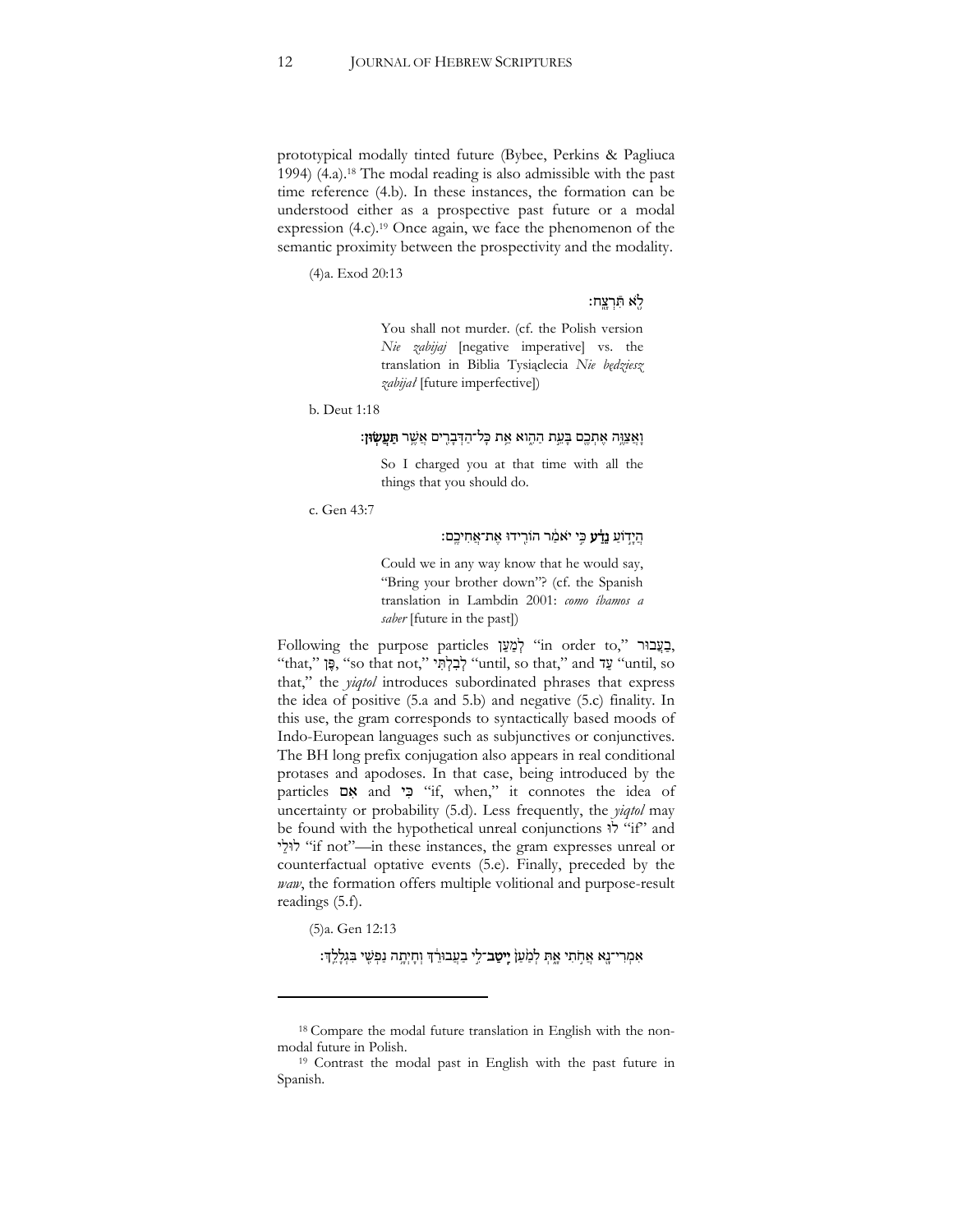Say you are my sister, so that it may go well with me because of you, and that my life may be spared on your account.

#### b. Jonah 4:5

# וַיֵּצֵא יוֹנָהֹ מִן־הָעִׁיר וַיִּשֶׁב מִקֶּדֶם לָעֶיר וַיַּעַשׂ לוֹ שָׁם סֻבָּה וַיֵּשֶׁב תַּחְתֶּיהָ בַּצֵּל עֲד אֲשֱר **יִרְאֶה** מַה־יִּהְיֶה בָּעִיר:

Then Jonah went out of the city and sat down east of the city, and made a booth for himself there. He sat under it in the shade, waiting to see what would become of the city.

```
c. Exod 20:19
```
## וְאַל־יִדַבֵּר עִמֱנוּ אֱלֹהֵים **פֵּן־נַמִוּת:**

(NASB) ...but let not God speak to us, lest we die.

d. Gen 18:28

## לֹא **אֵשְׁהָית** אִם־**אֵמֶצֵא** שַׁם אַרְבַּעֵים וַחֲמָשֵׁה

I will not destroy it if I find forty-five there.

```
e. Gen 17:18
```
וַיְּאמֶר אַבְרָהֶם אֶל־הֲאֱלֹהֶים לְוּ יִשְׁמָעֵאל **יִחְיֶה** לְפָנֶיךָ:

And Abraham said to God, "O that Ishmael might live in your sight!"

f. Jonah 1:6

# אוּ*לֵי יִתְעַשֵּׁת הַאֱלֹהֵים לֵנוּ וְלָא נֹאַבֵד:*

Perhaps the god will spare us a thought so that we do not perish.

#### *Text Yiqtol*

As far as the text properties are concerned, the *yiqtol* may predominantly be found in the discourse where it forms a part of the direct words spoken by a character. It introduces information of the foreground, both anticipated (6.a) and of the grade zero (6.b). However, still in the discourse, the gram may also denote past background (frequentative-habitual and durative) events that accompany main actions (6.c). Similarly, the *yiqtol* of subordinated final clauses offers the background commenting value (6.d). Finally, in the narration, the gram always indicates background activities and situations, either anticipated-prospective (6.e) or frequentative-imperfective (6.f).20 Conversely, it does not introduce principal events of the past narrative story.

<sup>20</sup> This is illustrated by the Spanish form, an explicit imperfective past gram.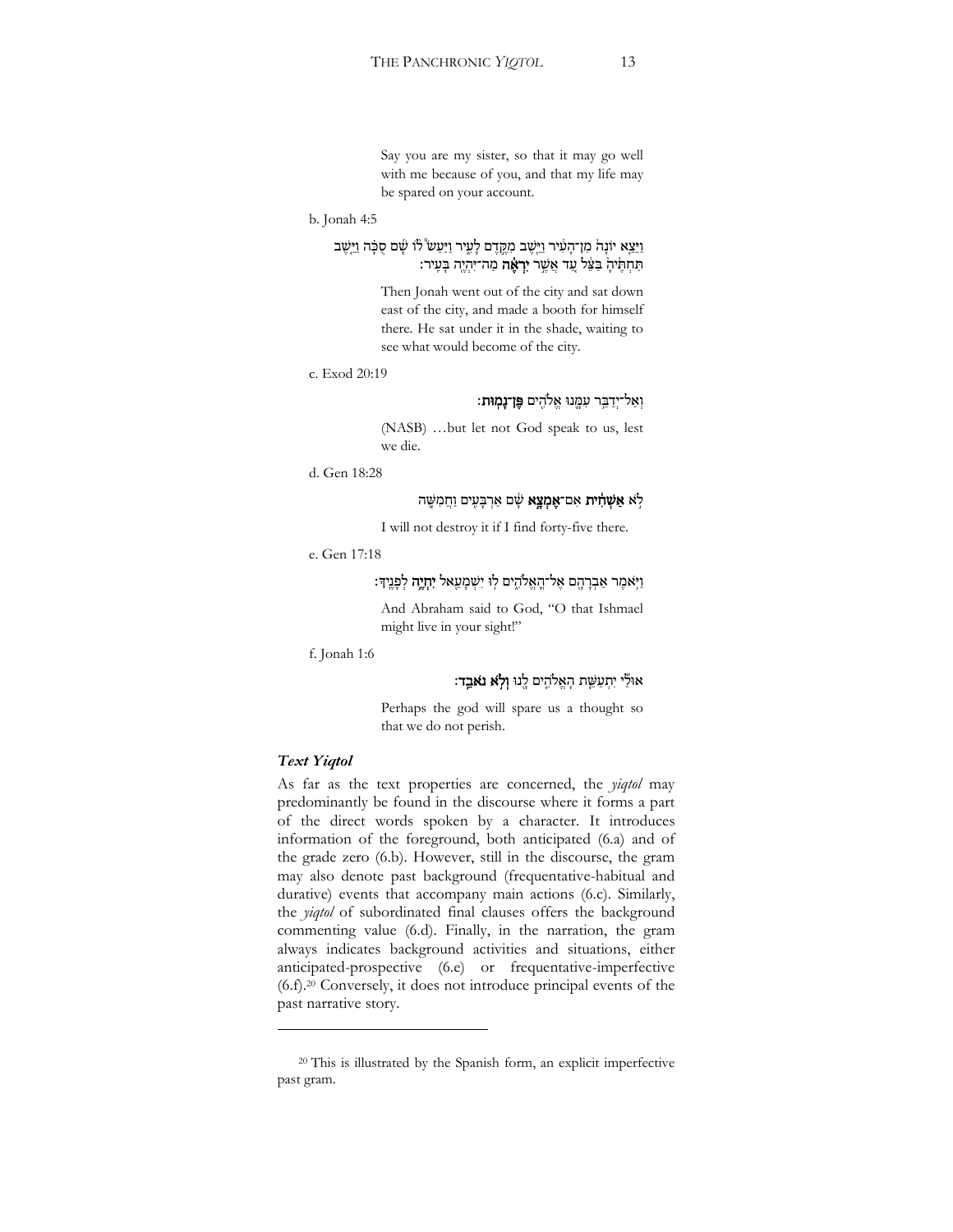```
(6)a. Gen 2:16
```
# וַיִּצַוֹּ יִהְוֵה אֱלֹהִים עֲל־הֲאָדֵם לֵאמִר מִכְּל עֵץ־הָגֵן אַכְל **חִאִכֵל:**

(*narration*) And the LORD God commanded the man, (discourse) "You may freely eat of every tree of the garden;

#### b. Gen 37:15

# וַיִּמְצָאֱהוּ אִישׁ וְהָגֶה תֹּעֵה בַּשָּׂדֶה וַיִּשְׁאָלֶהוּ הָאֵישׁ לַאמְר מה־תִּבַקַּשׁ:

And a man found him wandering in the fields; he man asked him, "What are you seeking?"

#### c. Jer 36:18

# וַיָּאמֶר לְהֶםׂ בְּרֹוּדְ מִפִּיוֹ **יִקְרֵא** אֵלַי אֵת כְּל־הַדְּבְרֶים הָאֵלֶה וַאֲנֵי כּתֵב עַל־הַסֱפֶר בַּדְיִוֹ:

Baruch answered them, "He dictated all these words to me, and I wrote them with ink on the scroll."

### d. Gen 3:3

# וּמִפְּרֵי הָעֵץ אֲשֱר בְּתוֹדְ־הַגָּן אָמֵר אֱלֹהִים לָא תְאַכְלוֹ מִמֶּנּוּ וְלְא תגעו בו פ**ן תמתון**:

But God said, "You shall not eat of the fruit of the tree that is in the middle of the garden, nor shall you touch it, or you shall die."

### e. Exod 2:4

### וַתֵּתַצֵּב אֲחֹתְוֹ מֵרָחֶק לְדֵעֶ*ּה מַה־יַעָשֵׂה לְוֹ*:

His sister stood at a distance, to see what would happen to him.

#### f. Gen 2:5-6

# בִּיْ לֹא הִמְטִיר יְהְוֶה אֱלֹהִיםׂ עַל־הָאָּרֶץ וְאָדֶם אַיִן לֵעֲבְד את־הַאֲדַמַה:

# וְאֵד **יַעֲלֶה** מִן־הָאֱרֶץ וְהִשְׁקֵה אֱת־כָּל־פְּגֵי־הֶאֲדָמֶה:

(5) ...for the Lord God had not caused it to rain upon the earth, and there was no one to till the ground; (6) but a stream would rise from the earth, and water the whole face of the ground. (cf. the Spanish translation RV 1960: *sino que subía* [past imperfective])

Before proposing the panchronic explanation of the *yiqtol*, we shall first summarize the introduced evidence. As far as the indicative *yiqtol* is concerned, the gram is compatible with the three universal temporal spheres (past, present and future). The aspectual character is clearly available only with the past reference where the construction explicitly provides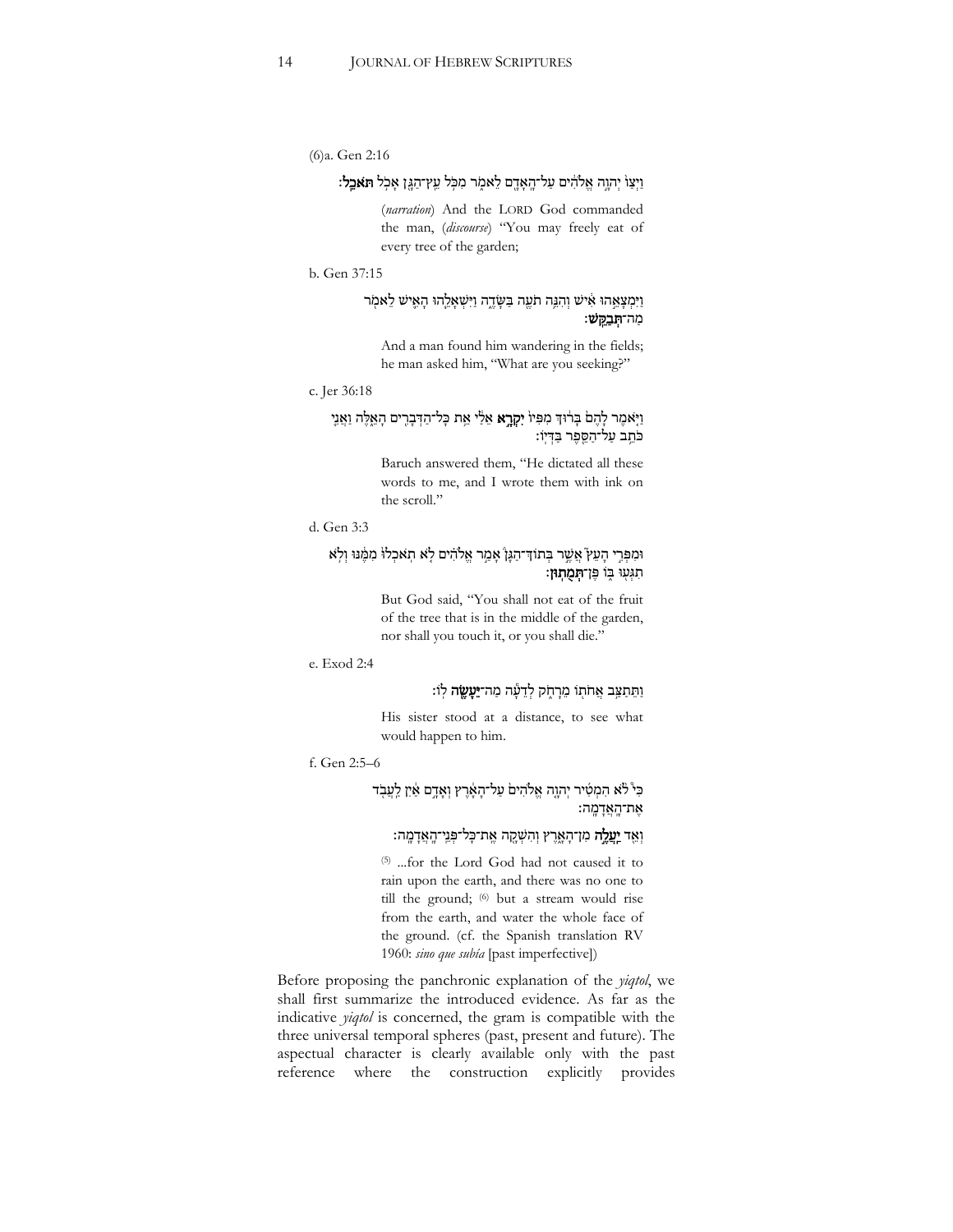frequentative-habitual and durative readings. The continuativeprogressive value is significantly less frequent being normally expressed by the participle. In the future and present context, the *yiqtol* is aspectually neutral. In the present time sphere, the gram may indicate all ranges of actions, either progressive (actual and particular) or frequentative-habitual and simple (general), while with the future temporal reference it can denote not only imperfective activities but also punctual events that admit perfective readings. As far as the concept of taxis is involved, the formation expresses the idea of prospectivity and, infrequently in the past and not explicitly in the present-future frame, that of simultaneity. The entire functional load of the indicative *yiqtol* may be tabulated in the following way:

| Tense  | Past          | Imperfective<br>aspect   | Durative                                                                                         |
|--------|---------------|--------------------------|--------------------------------------------------------------------------------------------------|
|        |               |                          | Frequentative-habitual                                                                           |
|        |               |                          | (infrequently) Continuative-<br>progressive                                                      |
|        |               |                          | (infrequently) Neutral                                                                           |
|        | Present       | Aspectually<br>neutral   | Continuative-progressive                                                                         |
|        |               |                          | Frequentative-habitual                                                                           |
|        | Future        | Aspectually<br>neutral   | Imperfective and perfective                                                                      |
|        |               |                          | Prospective from the past                                                                        |
|        |               |                          | Durative                                                                                         |
| Aspect |               | Imperfective uniquely in | Frequentative-habitual                                                                           |
|        | the past      |                          | (infrequently) Continuative-<br>progressive                                                      |
| Taxis  | Simultaneity  |                          | In any time reference (non-<br>explicit in the present-<br>future and infrequent in the<br>past) |
|        | Prospectivity |                          | From any temporal sphere                                                                         |

TABLE 1: INDICATIVE VALUES OF THE *YIQTOL*

As a modal formation (Table 2), both in principal and subordinated clauses, the *yiqtol* expresses root and epistemic possibility, permission, obligation and deliberation. Furthermore it connotes several volitional concepts such as desire, injunction and prohibition. Still in the optative function, it can also approximate cohortative, imperative and jussive categories. Additionally in dependent phrases, the construction conveys the idea of purpose and of modal prospectivity. Finally, in conditional periods the gram most commonly provides the real hypothetical sense (less frequently, it introduces unreal or counterfactual conditions).21

<sup>&</sup>lt;sup>21</sup> We have also observed that, because of the semantic proximity between the future and the mood, the modal *yiqtol* and the indicative future *yiqtol* may sometimes overlap.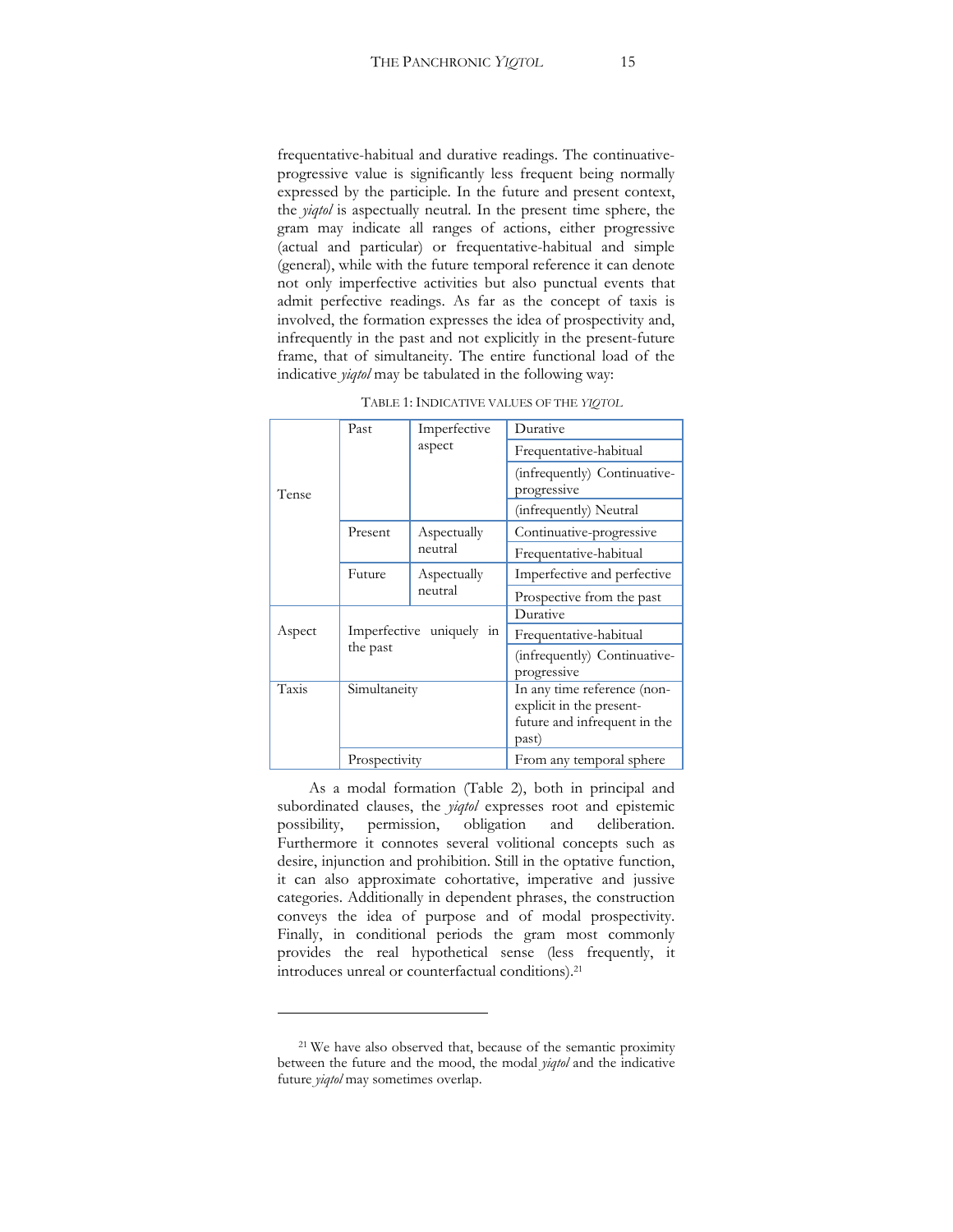| Principal and                       | Root possibility                        |                                |  |  |
|-------------------------------------|-----------------------------------------|--------------------------------|--|--|
| dependent clauses                   | Epistemic possibility                   |                                |  |  |
| (also subordinated)                 | Permission                              |                                |  |  |
|                                     | Obligation                              |                                |  |  |
|                                     | Deliberation                            |                                |  |  |
|                                     |                                         | Intention-desire               |  |  |
|                                     | Volitional-<br>optative                 | Injunctive                     |  |  |
|                                     |                                         | Prohibitive                    |  |  |
|                                     | Modal future (modal prospectivity)      |                                |  |  |
| Dependent clauses                   | Finality (purpose)                      | Positive (e.g. with לְמַעַן    |  |  |
| <i>(including)</i><br>subordinated) |                                         | ( <b>בעבור</b> and             |  |  |
| (see also above)                    |                                         | Negative (e.g. with $\uparrow$ |  |  |
|                                     |                                         | ( <b>לִבְלְתִי</b> and         |  |  |
| Conditional phrases                 | Real (nuances of uncertainty)           |                                |  |  |
|                                     | (infrequently) unreal or counterfactual |                                |  |  |

TABLE 2: MODAL VALUES OF THE *YIQTOL*

To end with, the *yiqtol* as a textual category appears both in discourse (most frequently) and narration (less common). In the two text types, it can introduce background information, either anticipated or of the grade zero. Furthermore, in discourse—but never in narration—it may denote the foreground of the linguistic attitude.

| TABLE 3: TEXT VALUES OF THE YIQTOL |  |  |
|------------------------------------|--|--|
|------------------------------------|--|--|

| Text type | Discourse | Foreground |
|-----------|-----------|------------|
|           |           | Background |
|           | Narrative | Background |

### **3. YIQTOL—PANCHRONIC EXPLANATION**

### *3.1 SYNCHRONIC LIMITATIONS*

In the previous section we have presented several functions of the *yiqtol*. We have observed that the formation may be interpreted as a tense (past, present, future), an aspect (imperfective or neutral), a taxis (prospective and simultaneous), a mood (besides its evident indicative uses) and—though with distinct properties—as a discursive and narrative gram. The taxonomy of uses of this construction clearly reveals that if we intend to describe the gram from the orthodox synchronic perspective as an exclusively temporal (future or present-future), aspectual (imperfective), or modal category, we face an impossible task. In particular, since the *yiqtol* indicates past, present and future activities, it cannot be defined as a coherent temporal category. It can neither be described in uniquely aspectual terms given that in the present and future time sphere its aspectual marking is strongly doubtful or at least neutralized (cf. also the simple past value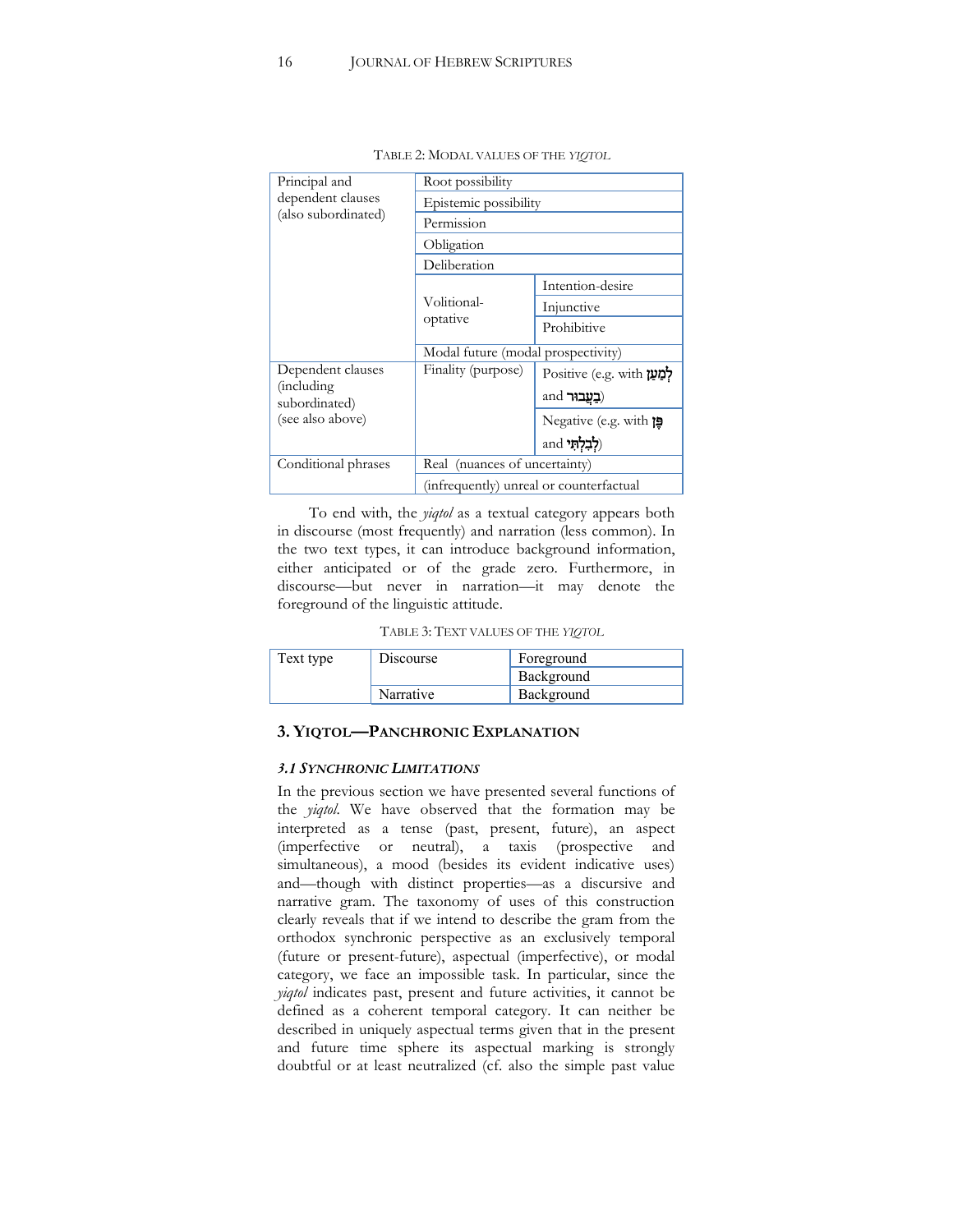with some particles).22 And finally, while in the present-future context, the *yiqtol* conveys a broad range of modal nuances, its use as a durative past is certainly non-modal. In consequence, from the traditional synchronic standpoint, the formation appears as a highly heterogenic and random phenomenon compiling values and functions that not only belong to different semantic domains (time, aspect, taxis, mood and text properties) but that are also directly contradictory: presentfuture and past, indicative past and modal future, imperfective past and punctual future.

It is thus not surprising that all attempts to reduce the *yiqtol* to one well-defined and unambiguous semantic-functional verbal domain (i.e. to one taxis, one aspect, one tense, or one mood) have failed and will always lead to oversimplifications. When, in order to classify the *yiqtol* as a single phenomenon, scholars intend to equal it with a simultaneous taxis, an imperfective aspect or a non-past (present-future) tense, they must introduce further examples where the gram does not offer the expected values. For example, the aspectual model must accept an almost aspect-free (and thus, purely temporal) meaning of the *yiqtol* in the non-past context while the tense based approach cannot explain the use of the gram for past activities. Put differently, when grammarians describe the *yiqtol*  as a semantically homogeneous category, they are obligated to simplify its actual behavior laying emphasis on some functions and classifying others as "irregular" or "non-prototypical." This means that they usually select one label, which, fitting into the adopted framework, covers only some uses of the gram. Later on, they face a problem of how to relate remaining functions of the gram to its postulated main property and, in particular, how to connect and explain those that have nothing to do with it. Most frequently, linguists limit themselves to an enumeration of such "unorthodox" uses, noticing their "unsuitable" character.23 As a result, all synchronic models, taken separately,

<sup>22</sup> Bybee & Dahl (1989:83) correctly observe that in various languages the perfective and imperfective aspects contrast meaningfully only in the past temporal sphere. However, there are numerous languages where the aspectual difference may also be found in the present-future time frame (e.g. in Slavic, Dahl 2000:17). Furthermore, grams of the imperfective path are not restricted to the past time sphere but frequently occur in the present and future, interacting with simple (perfective or aspectually neutral) present and future formations, e.g. in Spanish where the simple future *trabajaré* "I will work" contrasts with the progressive (an initial stage on the imperfective path) *estaré trabajando* "I will be working." Given this, the *yiqtol* cannot be reduced to the notion of imperfective aspect.

<sup>&</sup>lt;sup>23</sup> For instance, in the chapter on the *yiqtol* Joüon (1923:303) first presents all regular cases (*cas usuels*) which confirm his temporal and aspectual interpretation of the category. However, afterwards he claims that "on trouve des yiqtol sans aucun aspect itératif ou duratif, et donc avec la valeur de qatal" (ibid.)—he simply enumerated these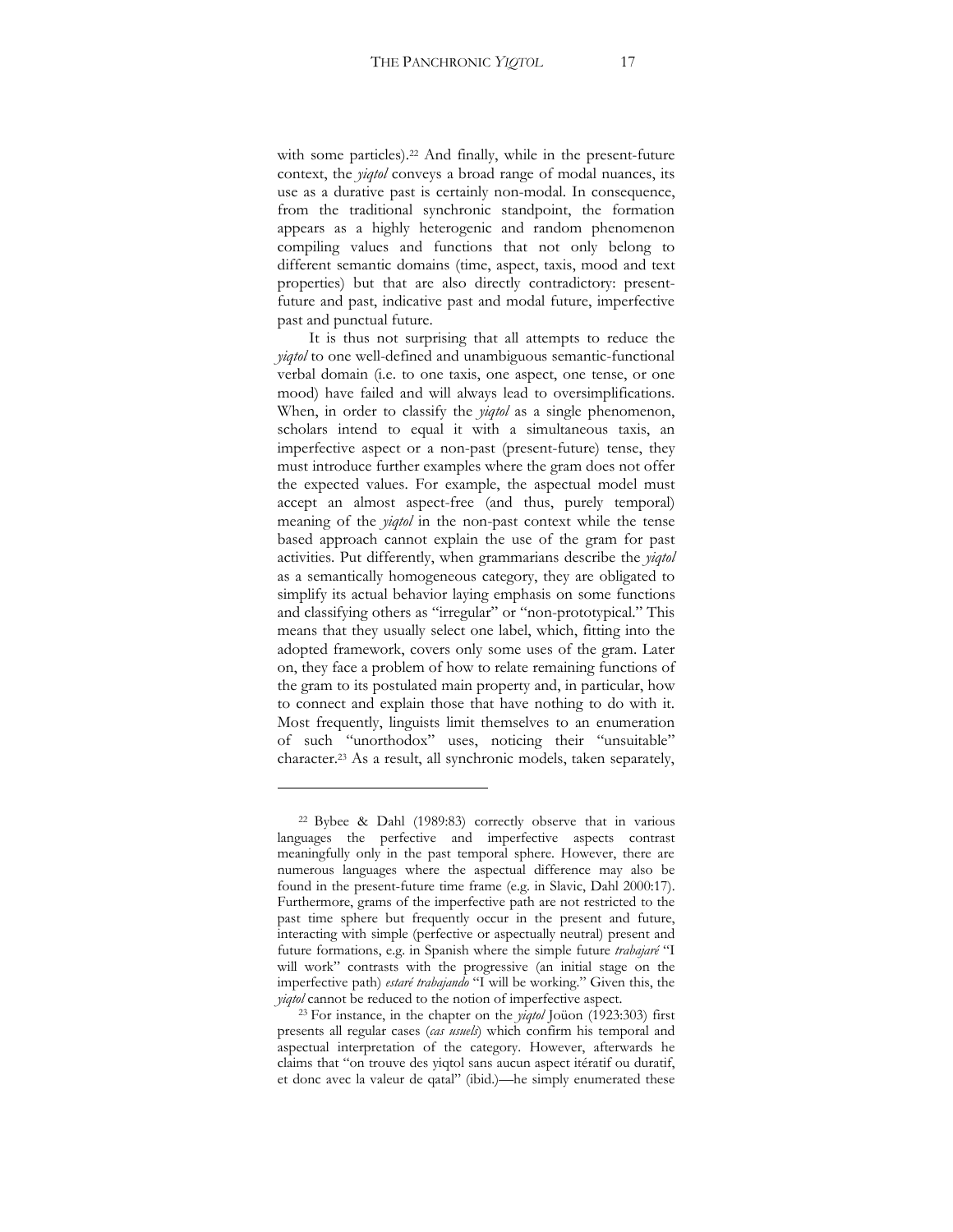are ineffective; they do not succeed in providing a consistent explanation of the *yiqtol* as a functionally homogenous phenomenon without, at the same time, committing the fault of overgeneralization.

On the other hand, it should be emphasized that the prefix conjugation is not just an accidental amalgam of *any* functions but, on the contrary, possesses a well established set of time-aspect-taxis-mood and textual uses which are actualized in a particular context. It is not a coincidence that the *yiqtol* can express what it actually expresses and nothing else. In consequence, it must be possible to understand it as a functionally coherent and homogenous gram that accounts for all functions displayed by the gram, whether temporal, aspectual, taxis, modal, or textual. As we will see, this is feasible if one applies the panchronic model based upon the theory of functional paths. In other words, the semantic and functional homogeneity of the *yiqtol* may be preserved if we employ the panchronic methodology. Let us now introduce in detail the theory of paths and then the concept of panchrony.

#### *3.2. PANCHRONY AND PATH THEORY*

#### *Panchronic Methodology*

The diachronic and synchronic approaches usually refer either to the analysis of historical development of a given grammatical item (diachrony) or to the description of its contemporary behavior (synchrony). However, in this article, we employ the universal diachrony (path) of a given construction in order to study and explain the contemporary data. In other words, the diachronic approach provides an explanation for forms that are all viewed as contemporaneous—this is what we will refer to as "panchrony."<sup>24</sup> Any gram develops according to some strictly

<u> 1989 - Johann Stein, marwolaethau a bhann an t-Amhain Aonaichte ann an t-Amhain Aonaichte ann an t-Amhain Aon</u>

irregular meanings without accounting for their explanation. Similarly at the end of the analysis of the *yiqtol*, Van der Merwe, Naudé & Kroeze (2000:149) introduce so called "problem cases." Even though they state that it "may be theoretically possible to explain these exceptions in terms of a sophisticated aspect theory" (Van der Merwe, Naudé & Kroeze 1999:144), the explanation is never provided for didactic reasons. Finally, Waltke & O'Connor (1990:513-514) note unexpected meanings of the *yiqtol* (in their terminology "non-perfective") with some particles (for instance, with \$); in an attempt to justify these cases they quote solutions proposed by David Qimhi, Rabinovitz and Brockelmann without reaching any solid conclusion. As will be explained, these supposedly problematic functions are neither irregular nor unorthodox. 24 The idea of interrelation and compatibility between synchrony

and diachrony is not new but constitutes one of major conclusions of the grammaticalization theory: since grammars are always emergent but never present, the opposition between the diachronic and synchronic views disappears (Hopper 1987:142), and historical processes (in this case, grammaticalization laws) constitute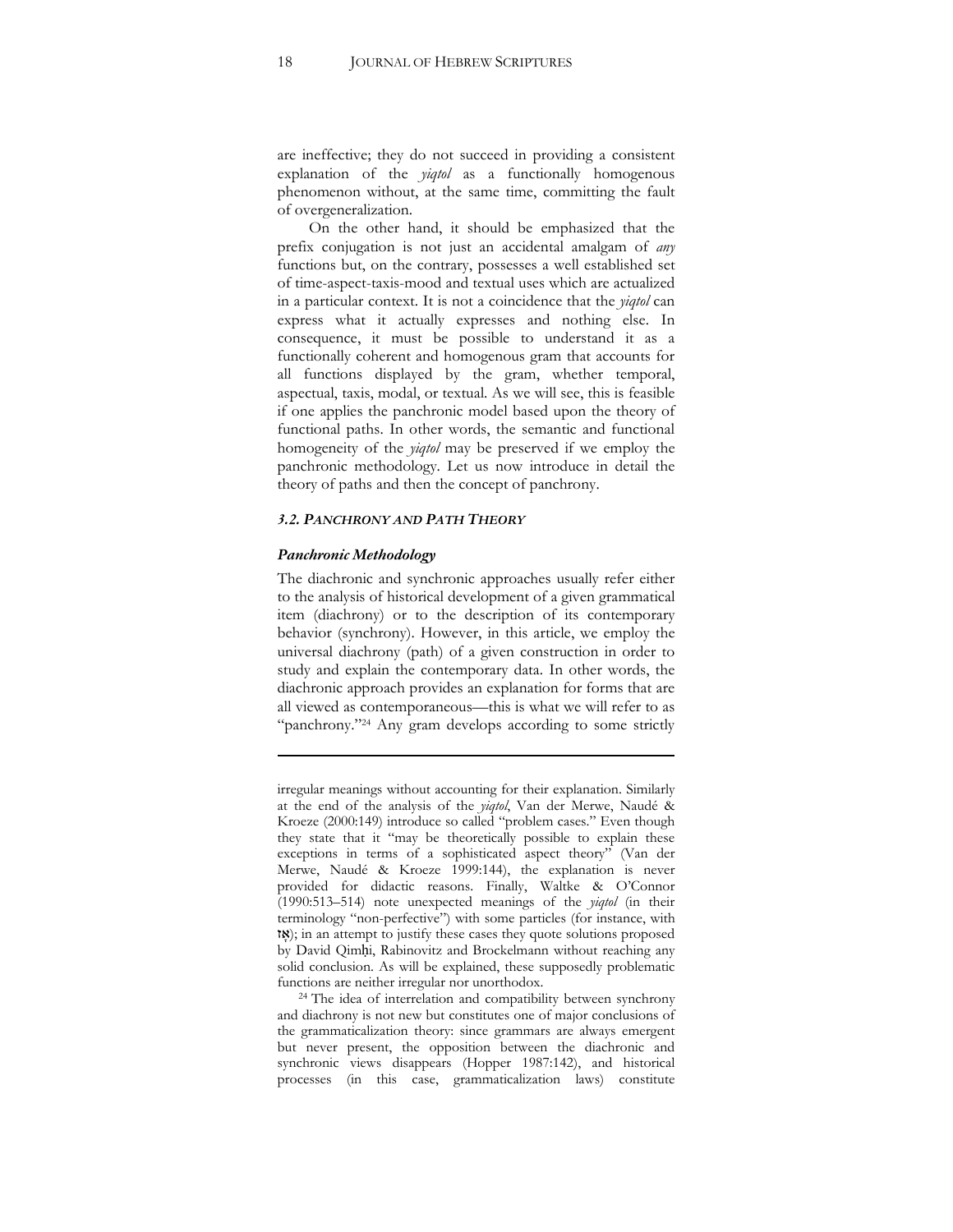determined rules codified in functional paths; particularly, it acquires new values that correspond to subsequent stages on a given trajectory. Thus, meanings that are synchronically provided by a gram reflect such well ordered unidirectional and successive diachronic stages. Consequently, it should be possible to match *all* functions offered by a gram with phases determined for a particular path; we should be able to order and represent synchronic values of a formation as a linear progression. Conversely, a gram cannot convey meanings that are incompatible with the diachronic path that it follows. This signifies that every grammatical formation at a given moment is a synchronic manifestation of a diachronic development that is consistent with predetermined universal paths.

Due to its global perspective, the panchronic method enables us to embrace all synchronically incompatible or highly heterogeneous functions of a construction and explain them as a homogenous manifestation of a given diachronic path. Put differently, the gram which from the synchronic perspective is an amalgam of random functions that cannot be reduced to one clear and unique aspectual, temporal, taxis, or modal value, may be understood as a prototypical homogeneous diachrony (a path) and thus, as a realization of a single linguistic input.25

However, the concept of panchrony presented in this paper is not limited to the "panchronic perspective" as proposed by Heine, Claudi & Hünnemeyer (1991b:248–259). It is "an entire methodology" which does not equal a deduction of the diachrony from the synchrony<sup>26</sup>—it rather explains the synchrony in diachronic terms.27 The main properties of the

<u> 1989 - Johann Stein, marwolaethau a bhann an t-Amhain Aonaichte ann an t-Amhain Aonaichte ann an t-Amhain Aon</u>

corresponds only to one part of our panchronic method, viz. to the synchronic panchrony.<br><sup>27</sup> In light of this fact we employ the term panchrony: it is a

explanation for synchronically perceived and employed objects. Neither the term "panchrony" is new—it has been used in linguistics for last hundred years but with a different meaning. For instance, de Saussure (1916:134-135) and Hjelmslev (1928) employed it to refer to linguistic rules which are unconstrained by time. Finally, the notion and idea of panchrony itself as a computation of diachrony and synchrony was first formulated by Heine, Claudi & Hünnemeyer

<sup>(1991</sup>b:248–259).  $^{25}$  Certainly, such a view does not explain conditions that determine different uses of given grammatical constructions. However, it does explain *why* the construction displays various and sometimes highly diverse, almost opposite, meanings.<br><sup>26</sup> The deduction of the diachrony from the synchrony

*combination* of diachrony and synchrony but not a *reduction* or *deduction* of the former to the latter. In actuality, in order to avoid confusion with the panchrony understood as a deduction of the diachrony from the synchrony, another label would be more suitable, for instance "holochrony." However, since the author has been employing the term "panchrony" in this broad sense (as presented in this article) in various previously published papers, we will maintain this nomenclature.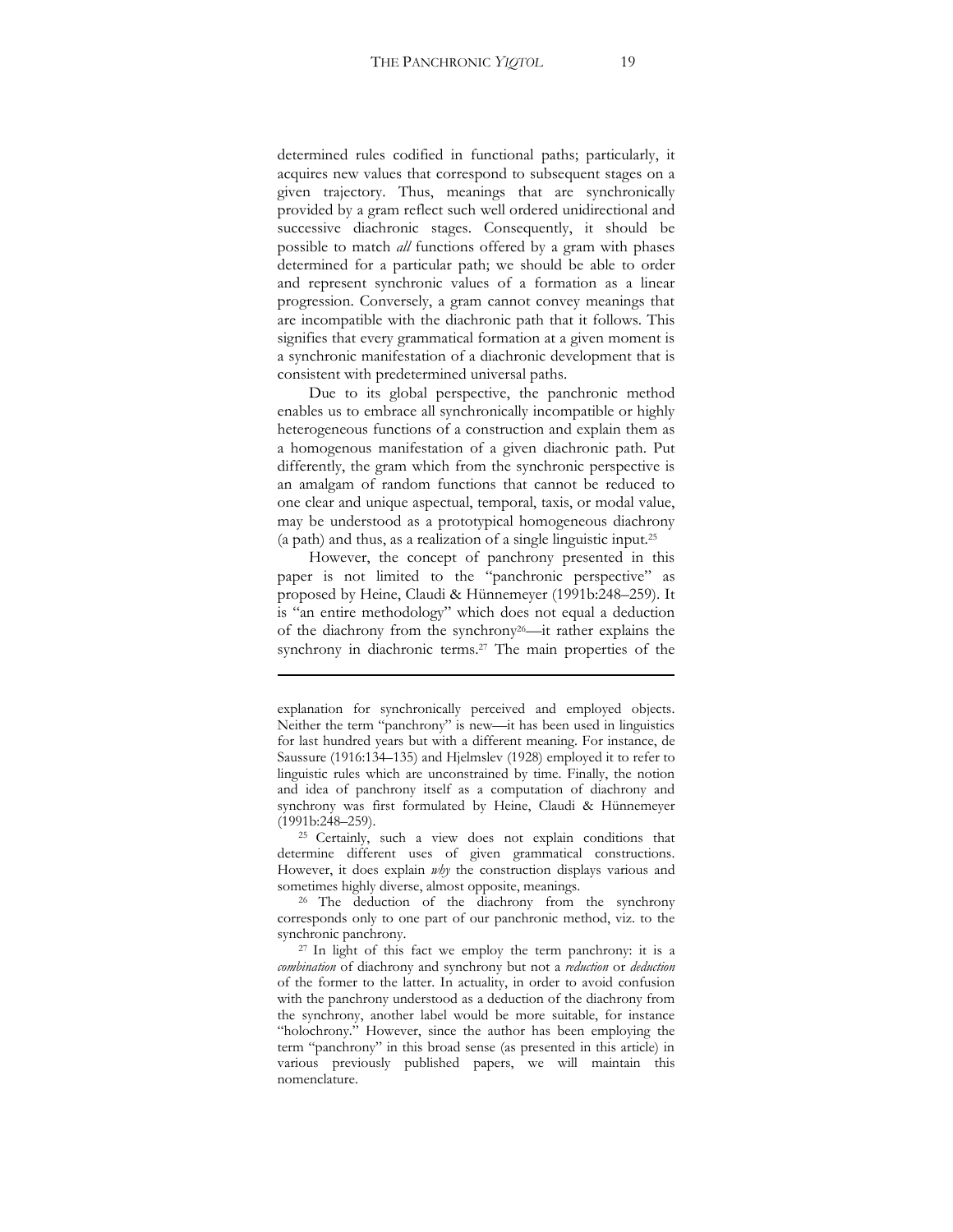panchronic method may be summarized as follows: first, it is aimed at analyzing entities, traditionally understood in the inert static manner, providing their synchronically valid definition in terms of dynamic paths (its chief purpose is thus not to explain diachronic and/or grammaticalization related processes but to improve the synchronic description of languages); second, it presents the grammar as a constant manifestation and realization of cognitive processes and foundations; and third, it consists of three necessary steps (empirical data collection, panchronic hypothesis and verification) which require three different sub-types of panchronic analysis (synchronic panchrony, diachronic panchrony and comparative panchrony).28

In order to formulate a panchronic definition of a verbal formation, one must begin with documenting all synchronically displayed meanings  $(m_a, m_b, m_c, m_z^{29})$  pointing out their aspectual, taxis, temporal, modal, textual and pragmatic readings and implications. As stated above, a gram which from the synchronic perspective is a disordered and heterogeneous mixture of supposedly random and unrelated functions can be viewed as a prototypical homogeneous diachronic trajectory and thus, as a manifestation of a single linguistic input. This signifies that the synchronically based taxonomy of uses of a gram may be ordered into a linear representation which matches one of the universal paths. Consequently, the synchronic state of the language is pictured as a regular diachronic progression: the previously documented values *ma*,  $m_b$ ,  $m_c$ ...  $m_z$  are systematized into an ordered series  $m_1$ ,  $m_2$ ,  $m_3$ ... *mn* which matches a prototypical trajectory as posited by the path and grammaticalization theories. In that way, values of the gram—as incongruent as they were—become a consistent and homogenous phenomenon, a regular functional trajectory. Since the working proposal, i.e., the theorized paths, has been determined interpreting synchronic data, this part of the panchronic analysis is labeled "synchronic panchrony" (SP).

However, the synchronic evidence is not always conclusive. For instance, several orderings may be possible or recorded uses are too scarce to enable us to identify the gram

<sup>28</sup> It should be observed that even though our notion of panchrony approximates that of dynamization of typology (it is certainly based upon it, cf. footnote 30 below), it does not equal it. The dynamization of typology mainly corresponds to the diachronic interpretation of synchronic universals (Croft 2003:235 and Greenberg 1978:75) while the panchrony interprets concrete synchronic states as concrete diachronic (possibly universal) processes. Moreover, we refer to panchrony as a particular approach

which is built on three steps of analysis.<br><sup>29</sup> The indexation of the meanings *m* as  $m_a$ ,  $m_b$ ,  $m_c$ ...  $m_n$  does not refer to any specific order but reflects a mere inventory of all available uses offered by the gram.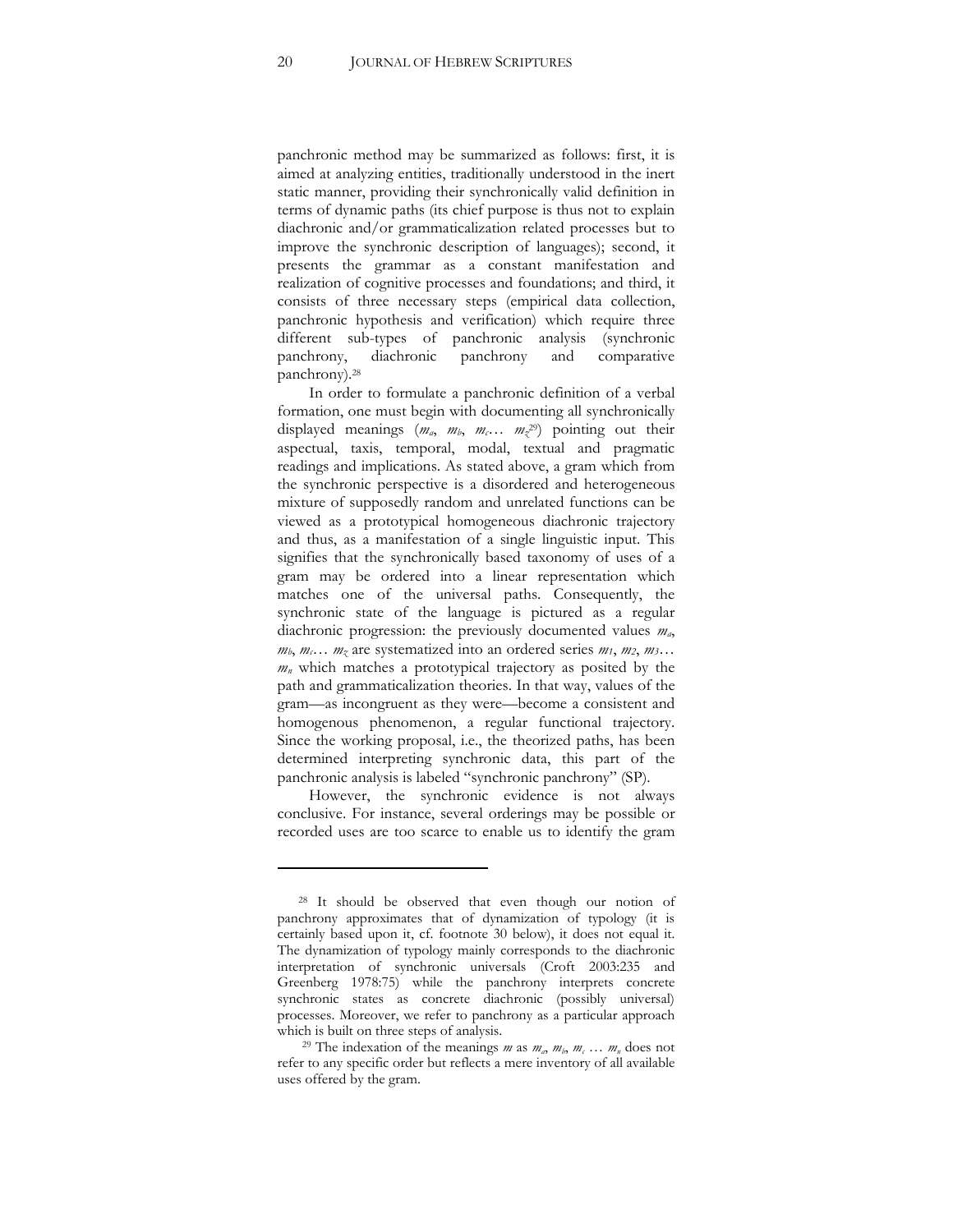with a precise trajectory. Furthermore, in the situation where two or more paths have been detected, a following question arises: are the linear representations related or, on the contrary, are they independent? In the former case, we are dealing with a bifurcation of an originally single diachrony (the path reflects a single cognitive input), while in the latter, one witnesses a merger of two, or more, initially independent trajectories. Finally, synchronic data, due to various analogical and morphological processes, may sometimes be misleading. In consequence, it is necessary that the synchronically based proposal *always be confronted with diachronic and comparative* data; in other words, diachronic and comparative types of panchrony must constantly accompany their synchronic variant. The synchronically based panchronic hypothesis is insufficient.

Diachronic panchrony (DP) presupposes that diverse values of a gram displayed at different historical periods (i.e., during its evolution "in the same language"), represent a regular functional progress as posited by the grammaticalization and path theories. This means that values provided at earlier stages of the development—especially those included in the original lexical periphrasis from which the formation with its entire path has arisen—and uses recorded at historically later epochs should correspond to, respectively, less and more advanced stages of the trajectory determined by means of the panchronically synchronic method. Furthermore, in accordance with the principle of the cognitive plausibility (see below in section Path Theory), the formation must have originated in a semantically transparent input which motivates a given path and consequently all meanings displayed by the gram. Since the lexicon and the core grammar are indissoluble segments of the same evolutionary continuum, both the origin and the later development of a gram must be consistent with a previously proposed trajectory.

Likewise, applying the comparative panchrony (CP), meanings provided by genetically related constructions (i.e., in languages belonging to the same family) shall be understood as reflecting consecutive stages on the same evolutionary functional track. Thus, it is obligatory that all functions displayed by genetically related grams in cognate languages be reducible to the same, previously detected, path and, in particular, to the identical input expression; more specifically, the values of the homologue constructions should be consistent with those included in the trajectory established on the panchronically synchronic ground. This assumption does not however mean that cognate formations must be functionally identical. It states that a gram *g*a from a language *l*<sup>a</sup> as well as its homologues  $g_1 \ldots g_n$  in other languages  $l_1 \ldots l_n$  from the family *f* should be panchronically compatible: they are expected to correspond to manifestations of the same path(s) and to derive from a common cognitively plausible input *i* determined previously on the diachronic ground.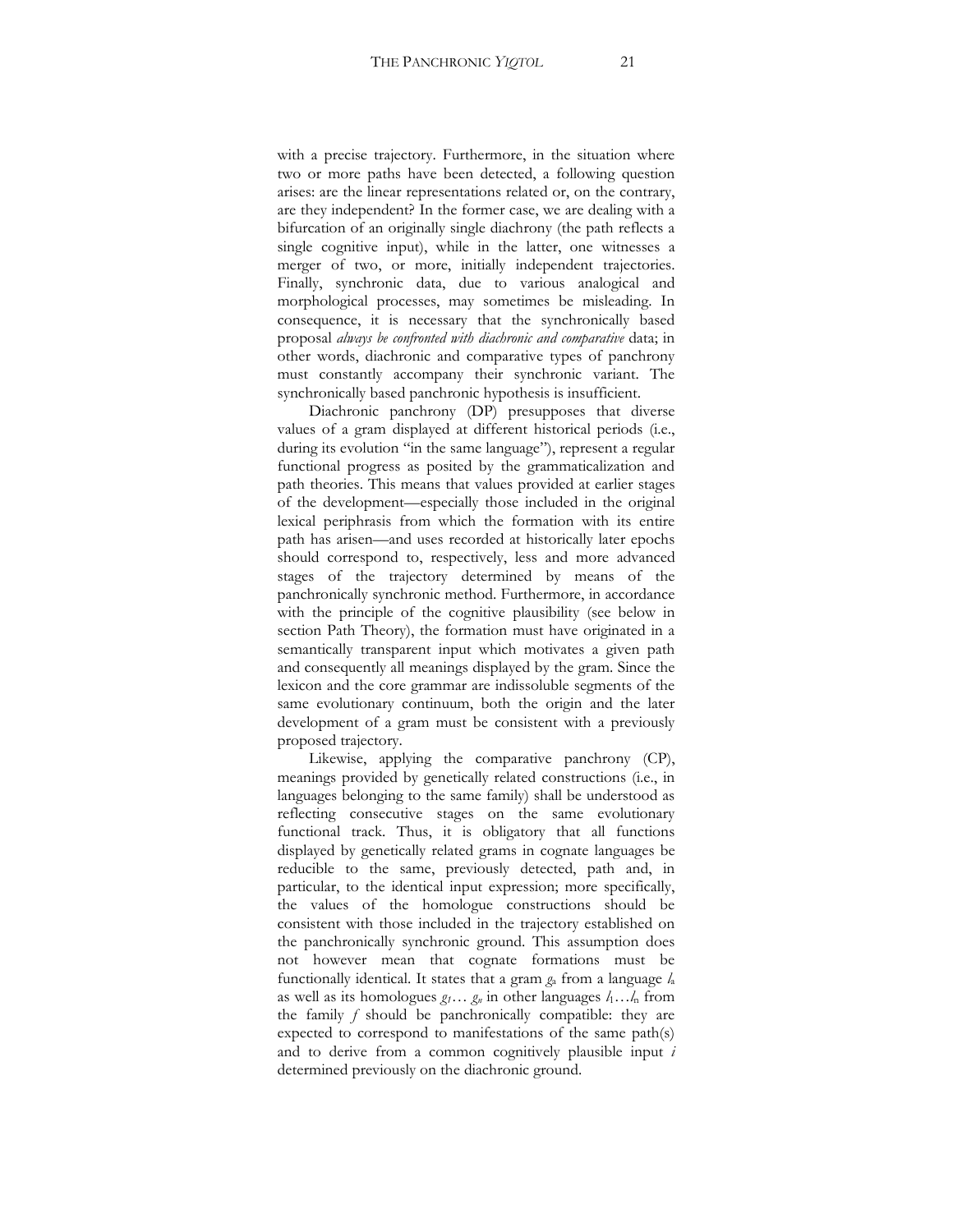If and only if the diachronic and comparative panchronic methods corroborate the thesis deduced from the synchronic panchronic approach, and thus if all of three panchronic types match and point out to the same path-diachrony, one may affirm that the gram is a manifestation of a given functional trajectory. Such a type of verification might be called "strong panchronic definition" given the fact that it is supported by all the sub-categories of panchrony. In that manner we could differentiate this method from the panchrony understood as inferring diachrony from synchrony which is not the case in the present article. The entire argumentation and reasoning may be formalized in the following way:

$$
(Def.1) \t\t\t [SP(g) = DP(g) = CP(g)] \Rightarrow g = p_a
$$

where *g* is a gram; SP, DP and CP are respectively synchronic, diachronic and comparative types of panchrony; and *p*a is a given path belonging to the P set of (possibly universal) paths.

As a result of the use of the panchronic method, we obtain a new synchronically valid classification of a gram in terms of dynamic processes: a gram *g*a is a certain path *p*a or a sum of path  $p_a$  and  $p_b \dots p_x$  in a determined phase of advancement.<sup>30</sup>

<sup>30</sup> The panchronic method is partially based upon the view presented by Croft (2003:272) who analyzes the possibility of deducing the diachrony from the synchrony. He observes that when a language does not offer diachronic data (i.e., there are no evidences available that could testify its evolution), the historical development must be derived from synchronic stages. In those cases, "one can use the historical-comparative method, informed by typological universals of language, to reconstruct processes of language change" (Croft 2003:272). This methodology has its origin in the universality of the functional paths which presupposes that the evolution of formations that from the synchronic perspective seem to be functionally similar, should also be equally similar, so that "[o]ne can compare language states  $[\dots]$  and  $[\dots]$  rank them in a sequence representing gradual linguistic change." Such an approach, labeled by Croft "dynamization of the typology," therefore states that different languages may reflect different stages of one typologically identical process. Likewise, the method may be employed in the analysis of a determined synchronic stage of a single language—in that way the linguist "uses the language-internal variation and knowledge of directionality of change [...] in order to extrapolate historical language processes" (Croft 2003:272).

Finally, it should be observed that a similar study-labeled grammaticalization approach—has been employed to describe Semitic languages by Cook (2002 and 2006) (and also by Andersen 2000). There are however important differences between Cook's model and the author's. First, Cook uses the universal paths as an explanation for diachronic process but not as an explanation of synchronic data; in other words, the grammaticalization rules are primarily employed to explain the evolution of Hebrew forms. Even though he provides a diachronic typological explanation for the range of uses of the BH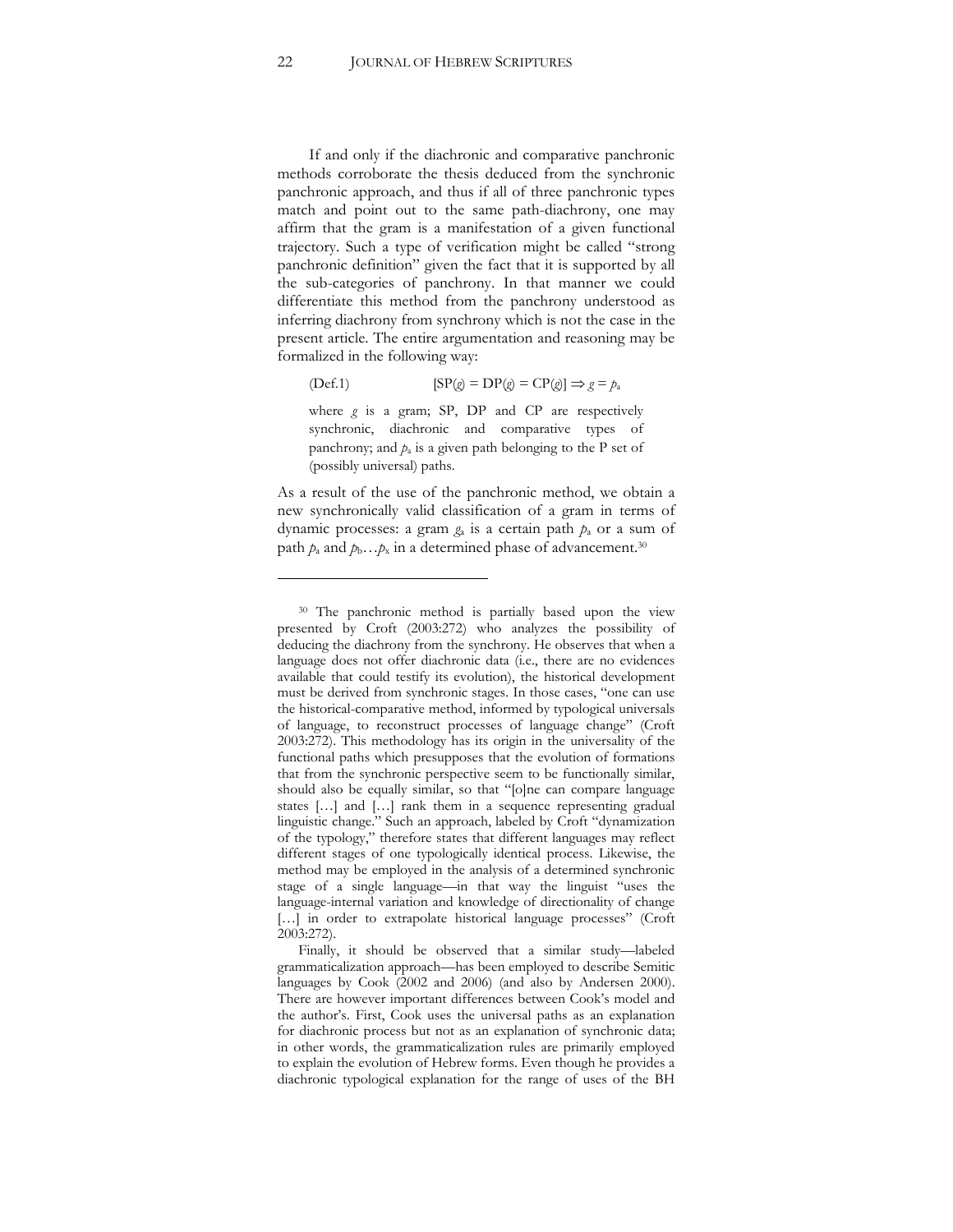#### *Path Theory*

The theory of diachronic paths-the very core of the panchronic framework-is based upon the grammaticalization approach. It determines a universal functional development of various verbal grams from their birth as peripheral lexical and most frequently analytical expressions, through the transformation into central synthetic verbal categories,<sup>31</sup> and finally to their inevitable decline, loss and/or recycling (Dahl 2000:11-15, Hopper & Traugott 2003:99-129). Thus, the path model establishes that lexical and semantically transparent periphrases may progressively be grammaticalized and become incorporated into the verbal paradigm, and then, reaching at one point their grammatical apogee, they can acquire a status of central tenses, aspects or moods. After that, the construction undergoes further evolution referred to as "post-apogee" whereby its functional load is gradually deteriorated: the set of its uses and functions becomes steadily more limited and, in particular, the formation loses its original prototypical meaning. Finally, the increasing corrosion of the gram leads to its entire loss or to a recycling for new grammatical purposes (Hopper & Traugott  $2003:154-159$ , 172-174). This functional growth of lexical expressions and their gradual transformation into items with a clearly marked grammatical load and function like taxis, aspects, tenses and moods, are rigorously predetermined and

verb forms, he still understands BH grams as static products of determined diachronic trajectories. He does not explain meanings of the BH verbal constructions as equally valid synchronic manifestation of consecutive diachronic stages nor does he define synchronic grams as dynamic processes "paths"—he extrapolates one "dominant" static value which can be contextually modified. Second (as a result of the previously mentioned static interpretation), he reduces formations to one label, one function which corresponds to one stage on a given grammaticalization track, i.e. following the traditional approach in order to classify a verbal formation, he looks for a single static definition such as a tense or an aspect. For instance, he identifies the *yiqtol* with the imperfective aspect as opposed to the perfective aspect *qatal* (Cook 2002:269). However various studies (e.g. Dahl 2000) in recent times have shown that the semantic potential of a gram at a given point in time is typically an *amalgam* of the meanings up to that particular moment in time (cf. the concept of retention in Bybee, Perkins & Pagliuca 1994:15-19, 149, 255), e.g. the French passé composé provides values that correspond to initial (possessive resultative proper, resultative perfect and future perfect: *Dans 5 minutes je l'ai terminé* "I will have it done [lit. I have done] in 5 minutes"), intermediate (experiential and indefinite perfect, as well as perfective past) and advanced stages of the anterior path (remote and narrative past: *En 52 av JC César a gagné la bataille d'Alésia* "In 52 BCE Caesar won [lit. has won] the battle of Alésia"). And third, Cook does not posit cognitively plausible and semantically transparent inputs for paths which BH formations followed. 31 It should be observed that a given gram can become a core

category without turning into a synthetic formation.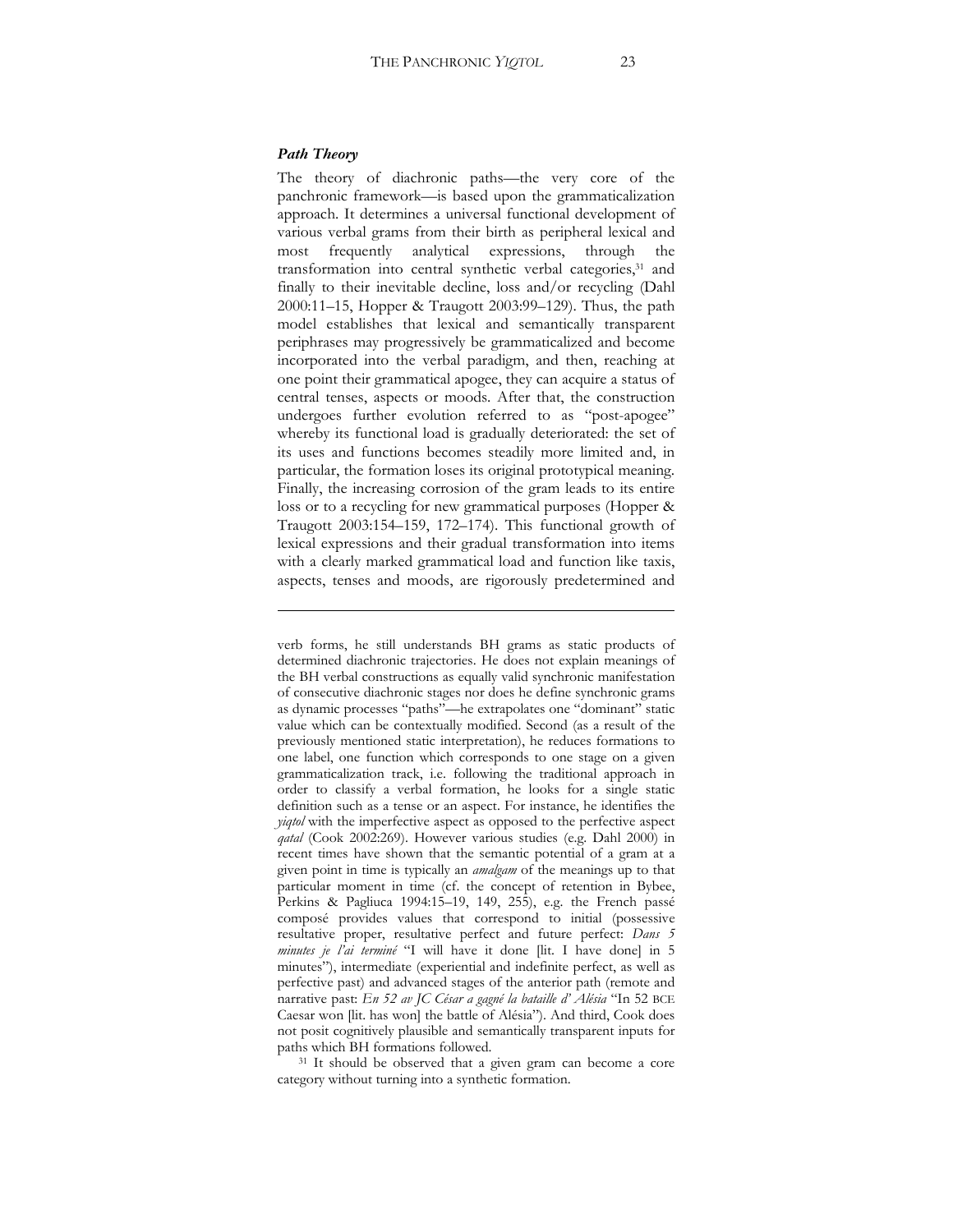unidirectional following strictly established universal laws. In general terms, scholars assume at least four major trajectories that lead to the creation of aspectual, temporal and modal categories (Dahl 2000:14-15 and Bybee, Perkins & Pagliuca 1994:105, 174-175, 240-241, 279-280): 1) toward the perfective and past; 2) toward the imperfective and present; 3) toward modal expressions; and 4) toward the future.32 For the sake of the present article two of them are relevant,<sup>33</sup> namely the imperfective path and the modal path, more specifically the ability type. Additionally, the future path will be mentioned since it is universally related to the modal development.<sup>34</sup>

It is widely accepted that imperfective grams originate in lexical periphrases that display either a frequentative or a continuative meaning (Bybee, Perkins & Pagliuca 1994:125-175). At the next evolutional stage, the frequentative leads into the habitual, and the continuative generates the progressive. After that, both trajectories may converge into a broad imperfective aspect. It should be noted that the frequentativehabitual as well as the continuative-progressive sub-paths may begin in iterative expressions which frequently originate in reduplicative patterns.35 Consequently, Bybee, Perkins &

<sup>32</sup> Since the grammaticalization process is a gradual development, all of these paths include various intermediate stages. It must also be emphasized that such intermediate segments do not constitute discrete phases, but are a boundary-free continuum. The labels of the four paths reflect stages that correspond to their apogees, i.e., to phases where grams reach their maximal functionality. Obviously, the development of grammatical formations does not cease here, but is carried further until a particular construction is either lost or recycled

in new formations.<br><sup>33</sup> This does not mean that there are only two paths with which the gram could be identified and the author is willing to explain *by force* all meanings of the gram referring to these functional trajectories. We limit our presentation of paths to the imperfective and modal ability trajectories because, given the evidence introduced in section 3.2, the values of the formation can be explained by means of these two universal scenarios (we anticipate the results of our research). However, during the study of the *yiqtol* all paths were treated as equally possible "candidates."<br><sup>34</sup> These evolutionary laws—extrapolated from extensive empirical

research (cf. for instance, Heine, Claudi & Hünnemeyer 1991a and 1991b and Bybee, Perkins & Pagliuca 1994) and subsequently tested on numerous languages from various families—seem to be typologically universal (Bybee, Perkins & Pagliuca 1994, Haspelmath

<sup>1999,</sup> Dahl 2000, Hopper & Traugott 2003 and Heine 2003). 35 The reduplication, which is also a universal marker of the intensive meaning, may be understood as the repetition of an action (Polish: *pracuje i pracuje* "he always work; lit. he works and works")this will lead to the frequentative type, and later to the habitual. However, it can also be perceived as the actual uninterruptness of the event (Polish: *gra i gra na gitarze* "he keeps playing guitar"; lit. "he plays and plays guitar")—this will generate the continuative type, and subsequently the progressive. It should be observed that in various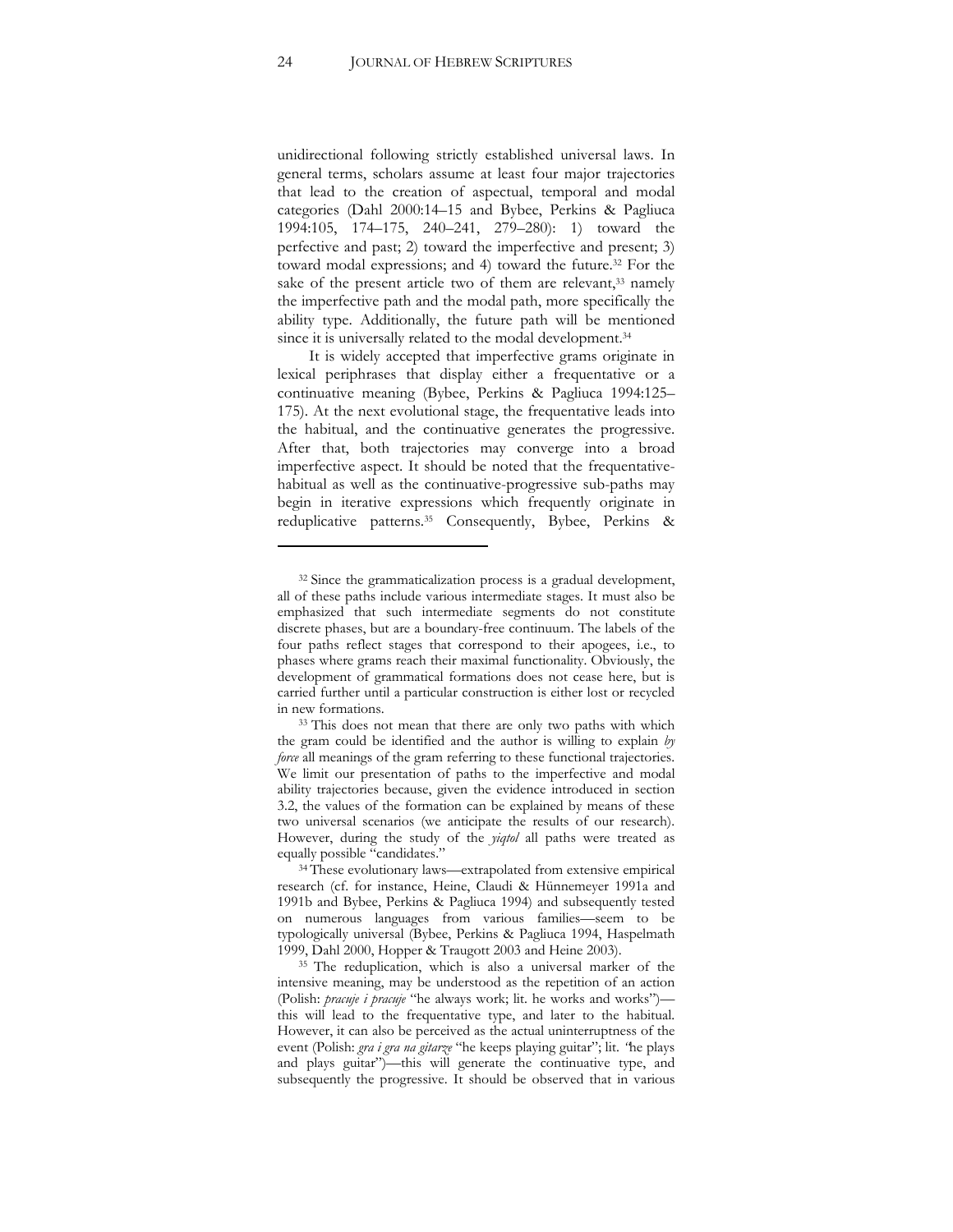Pagliuca  $(1994:170-172)$  relate the two sub-paths asserting that they originate in iterative value: a) iterative > continuative > progressive and b) iterative  $>$  frequentative  $>$  habitual.<sup>36</sup> Subsequently, the imperfective develops into a present simple tense with no imperfective aspectual value at all—this means that present tenses come from old imperfective constructions which have lost their prototypical values such as (actualization, progressivity, iterativity, habituality and durativity).37 At a later phase, when even the present temporal domain of the old imperfective has been invaded by younger imperfective grams, the formation can be additionally limited to non-present and non-indicative meanings, most frequently to the future or some subjunctive and modal values (Haspelmath 1998:41-45). Thus, old presents evolve into the future tense because of the reduction of their original semantic field that previously included all kinds of non-past events (including the future ones). When new presents appear, the prototypical use of the old gram as a present is abandoned and the construction preserves only the functions that correspond to the noninvaded domain, i.e., the future and the subjunctive. The imperfective paths may be exemplified in the following figure

#### FIGURE 1: IMPERFECTIVE PATH

CONTINUATIVE  $\rightarrow$  PROGRESSIVE DURATIVE A IMPERFECTIVE PRESENT-FUTURE  $HARTUAI$ **FREQUENTATIVE** 

As far as the modal development is concerned all modal paths share the following properties (to this shared development we will refer as "modal path," cf. also the general cline of modality in Fischer 2007:181-182): The verbal core modality originates in modal expressions that are agent oriented, and that connote the ideas of physical and mental ability, obligation, desire and intention (Bybee, Perkins & Pagliuca 1994: 206-241).

cases the progressive does not originate in iterative reduplicative expressions. It rather derives from locative formations which express the very actuality and uninterruptness of an event (Bertinetto, Ebert & de Groot 2000:540). For instance, it may originate in postural verbal constructions (e.g. verbs with the meaning of sitting or similar), in prepositional formations (be at/in/with doing something), *hold*constructions (built on verbs with the possessive meaning) and *busy*constructions, as for example in Dutch *hij is bezig te* (cf. Ebert

<sup>2000:607). 36</sup> Of course, this does not mean that the two tracks must derive from the same input expression in a particular language. 37 The conversion of the aspectual gram into a tense frequently

occurs due to the development of new explicit imperfective formations. This phenomenon is labeled "layering" in the literature (Hopper & Traugott 2003:125). The old grams, whose domain is invaded or, metaphorically speaking, eaten from inside by new more transparent expressions, are referred to as "doughnut grams" (Dahl  $2000:10-12$ .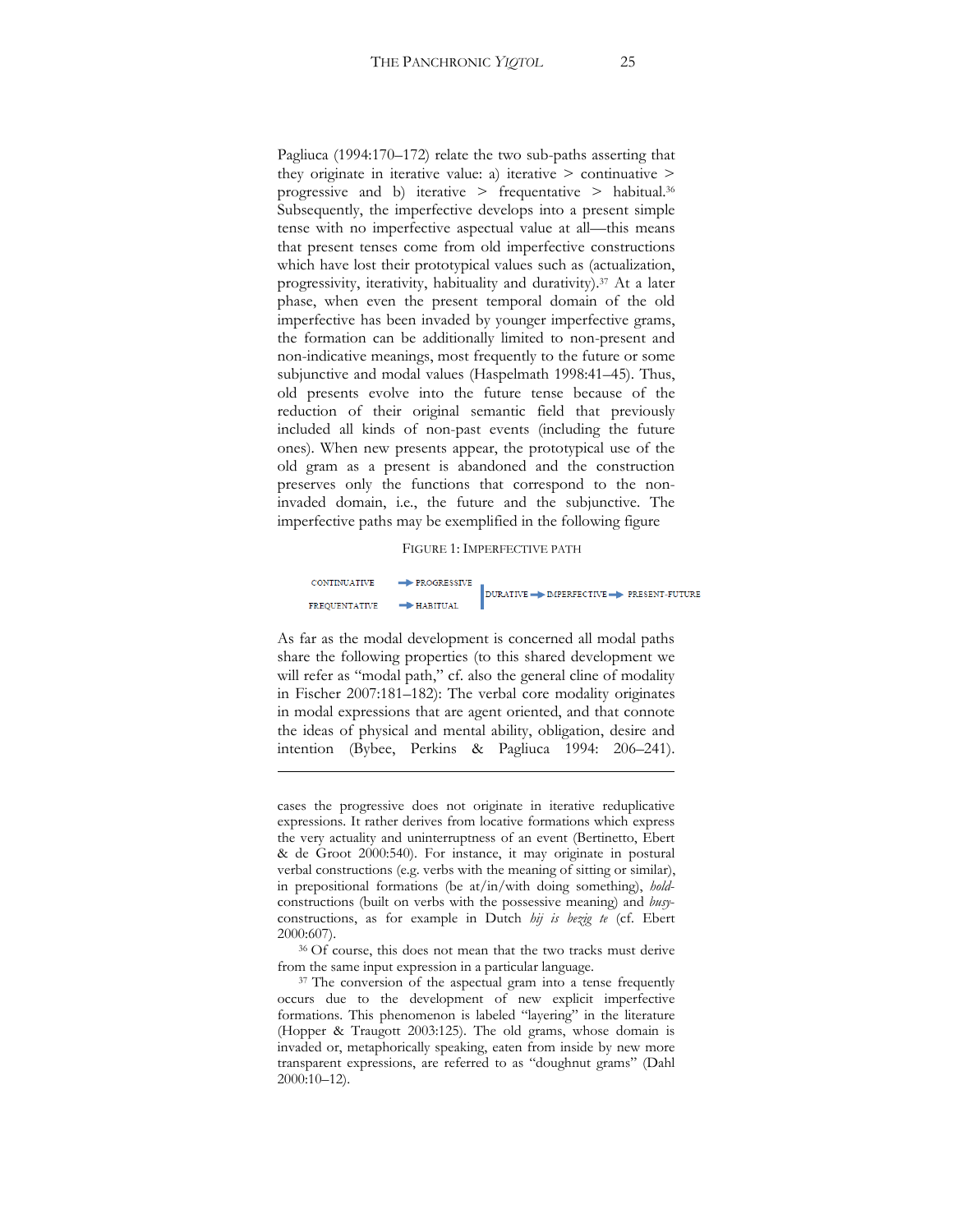Subsequently, the modal value spreads to speaker-hearer oriented (e.g., imperative, prohibitive, or optative) and epistemic uses. Furthermore, once the construction acquires an intentional nuance, it can also develop into a modally colored future tense.38 At the end, modal expressions may be generalized in subordinate clauses where equaling to a subjunctive, they will survive for a longer time even after they have disappeared in principal and in independent phrases. At the beginning, such subordinate modal grams are harmonic with their introductory predicates and tend to be employed with verbs such as *want*, *desire* or *order*. However, later, they spread to environments with non-harmonic introductory predicates which do not necessitate a modal reading (Bybee, Perkins & Pagliuca 1994:217-218).

There are at least four main properly modal trajectories that derive from four different lexical inputs: ability path, obligation path, desiderative path and intentional path (Bybee, Perkins & Pagliuca 1994:240). Among them only one is relevant to our study. This trajectory has its roots in semantically transparent expressions of mental or physical ability. Consistently with the above described general modal progress, the value of ability gradually develops into the meaning of root possibility, and later into the meaning of epistemic possibility (and, related to it, expressions of potentiality). Original ability locutions, once the root possibility value is acquired, can also expand into expressions of permission and/or prohibition. Furthermore, the formation may additionally engender an intentional-desiderative reading. Epistemic and/or intentional functions subsequently motivate the use of the gram as a modally marked future, triggering additionally a gradually more extensive application of the formation in conditional protases, in concessive contexts, and in other subjunctive modal situations. Finally, jussive-optative connotation (arisen from permission-prohibition values) together with the future value may give rise to imperative uses. Thus, in general terms, we may conclude that the modal ability path corresponds to a development in three—closely related semantic spheres: in the epistemic-probability-subjunctive domain, in the intentional-future domain, and in the permission-jussive-imperative domain. The modal ability path may be summarized in the following way:

<sup>38</sup> This means that the modal path is closely related to the future trajectory.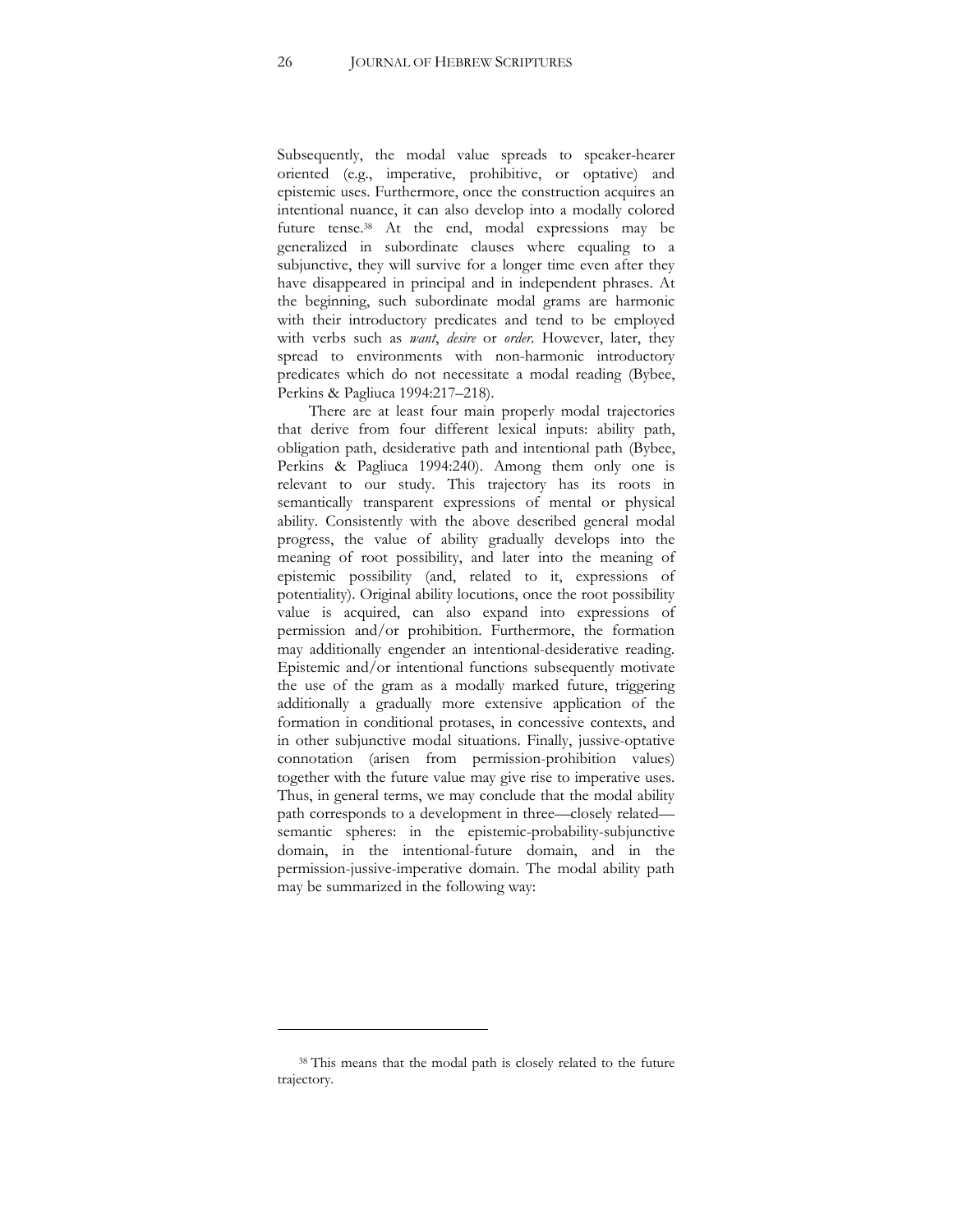FIGURE 2: MODAL ABILITY PATH (ADAPTED FROM BYBEE, PERKINS & PAGLIUCA 1994: 191-194, 240 AND 266)<sup>39</sup>

| MENTAL &<br>PHYSICAL ROOT POSSIBILITY NITENTION<br><b>ABILITY</b> | EPISTEMIC POSSIBILITY<br>PERMISSION-PROHIBITION |  | <b>SUBJUNCTIVE</b><br><b>MODAL FUTURE</b><br><b>IMPERATIVE</b> |
|-------------------------------------------------------------------|-------------------------------------------------|--|----------------------------------------------------------------|
|                                                                   | (JUSSIVE/OPTATIVE)                              |  |                                                                |

Besides resulting from the properly modal paths, modal subjunctive grams may, as stated above, derive from old indicative constructions that have been reduced to subordinated uses (Bybee, Perkins & Pagliuca 1994:230-236). This development is in fact a part of a wider process—labeled here "modalization by contamination" or "contaminated modality"-whereby indicative expressions because of their employment in an explicitly (semantically and syntactically) modal context are gradually identified with this environment and finally assimilate its meaning as their own (this concept corresponds to "conventionalization of implicature" in Bybee, Perkins & Pagliuca 1994:25-26, and 296 as well as to "contextinduced reinterpretation" as proposed by Heine, Claudi & Hünnemeyer 1991b:71-72, but is narrowed to the rise of modal formations).

Also, the majority of future tenses originate in modal expressions (Bybee, Perkins & Pagliuca 1994:265-266). All

<sup>39</sup> The imperative value is not included in the ability path as posited by Bybee, Perkins & Pagliuca (1994: 191-194, 240 and 266). However, due to the fact that modal and simple futures (of distinct origins) are frequently employed with imperative force (210-212,  $273-274$ ), as well as to the fact that the meanings of permission or prohibition and jussive (see below in footnote 40) functions are closely related to the imperative force, the imperative value should be incorporated in the evolutionary scenario of ability constructions.

Bybee, Perkins & Pagliuca (1994) do not explicitly establish a separate jussive-optative stage on the ability path. They only posit a development from root possibility into permission (cf. English *You may go now!*) and its negative variant, prohibition (English *No, you may not do it!*), cf. Bybee, Perkins & Pagliuca (1994:191-194). On the other hand, they observe that permission and prohibition are related to the optative, cohortative and imperative modal expressions, forming a group of speaker-oriented modalities (Bybee, Perkins & Pagliuca 1994:179). As already mentioned, such speaker oriented modalities regularly develop from agent oriented modalities (such as ability). It should also be noted that prototypical ability modalities frequently acquire optative and jussive values. For instance, the English expression with the verb *may* is employed in optative sentences such as *May you live long! May God help you!* (cf. also *May this be his epitaph* in Pence & Emery 1963:161, *May we all meet again* in Bybee, Perkins & Pagliuca 1994:321 and *May the gods destroy him* in Palmer 2001:109). Therefore, it seems reasonable to include the optative (jussive and desiderative) meaning in the evolutionary scenario of ability expressions.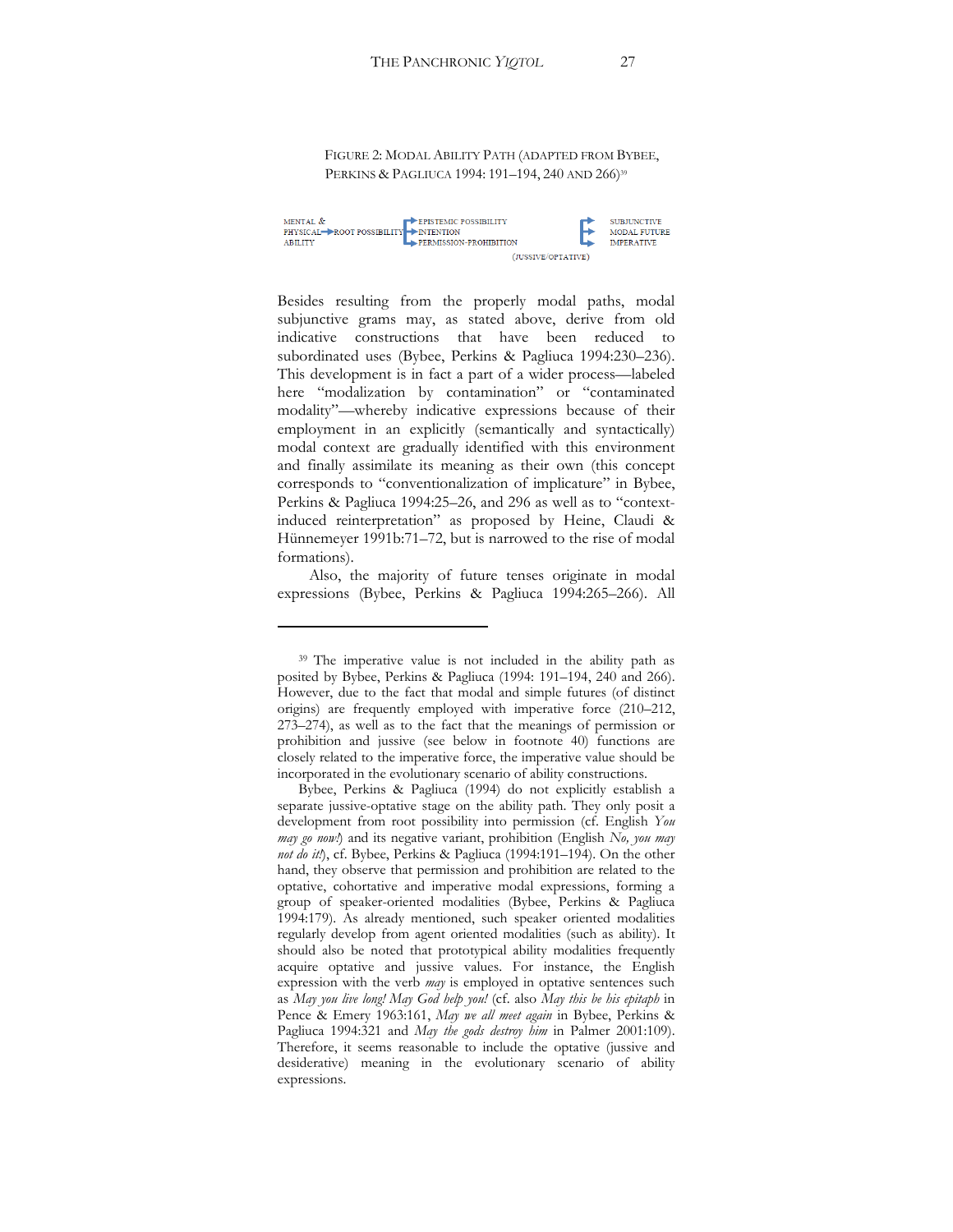modally based futures are divided into four groups that correspond to four semantic ages of the futurity and that reflect previously introduced types of the modal expressions (agent oriented modality, root modality, epistemic-future modality and syntactical subjunctive modality). The initial phase is exemplified by futures which express agent oriented meanings of ability, obligation, desire and intension. The second type mirrors the next stage and is illustrated by futures with the meaning of root possibility. The third group is represented by prominently temporal futures with some shades of the epistemic value (future proper tense), and finally the last set includes futures that are limited to subordinate clauses. From this concise theoretical introduction one may deduce that the central function of the future gram is the intention or the prediction, and thus, that the future tense is less exclusively a temporal category, but more "resembling agent-oriented and epistemic modality, with important temporal implications" (Bybee, Perkins and Pagliuca 1994:280). This means that the modal color frequently accompanies future grams during their entire grammatical life, even at stages where it has been grammaticalized as a central expression of futurity.

Finally, both the panchronic approach and the path theory presuppose that all grammatical constructions (taxis, aspect, tense, mood, or textual form) have their roots in lexical semantically transparent expressions which moreover must be cognitively justified. In other words, the input periphrases are to be functionally consistent with the meanings offered by the grams at any stage of the development and, in particular, they should motivate them—any value of the formation should be *easily* derivable from the initial expression. This assumption makes reference to the universal principle of the cognitive basis of natural languages whereby the grammar is the literal or metaphorical conceptualization of personal experience to be communicated (Croft & Cruse 2004:1-3, cf. also Heine & Kuteva 2007:58 and 348).40

To illustrate this phenomenon, let us analyze the synthetic future tense in Spanish, e.g. *cantaré* "I will sing." This future gram is nowadays most frequently employed to denote future events (7.a and 7.b). However, in some highly limited instances it does not provide the temporal implications but rather a modal reading of epistemic possibility (7.c). As far as its morphological characteristics are concerned, the gram is derived by adding determined endings (for the 1st and 2nd person they surface as -*é* and -*ás*) to the infinitive form. Such marking is certainly not a cognitively obvious way to express the futurity—there is nothing in the morpheme  $-e$  or  $-as$  that universally imposes a future reading. However, the cognitive

<sup>40</sup> See, for instance, the development of prepositions from body parts (Rubin 2005:46-48 and Stolz & Stolz 2001:1544)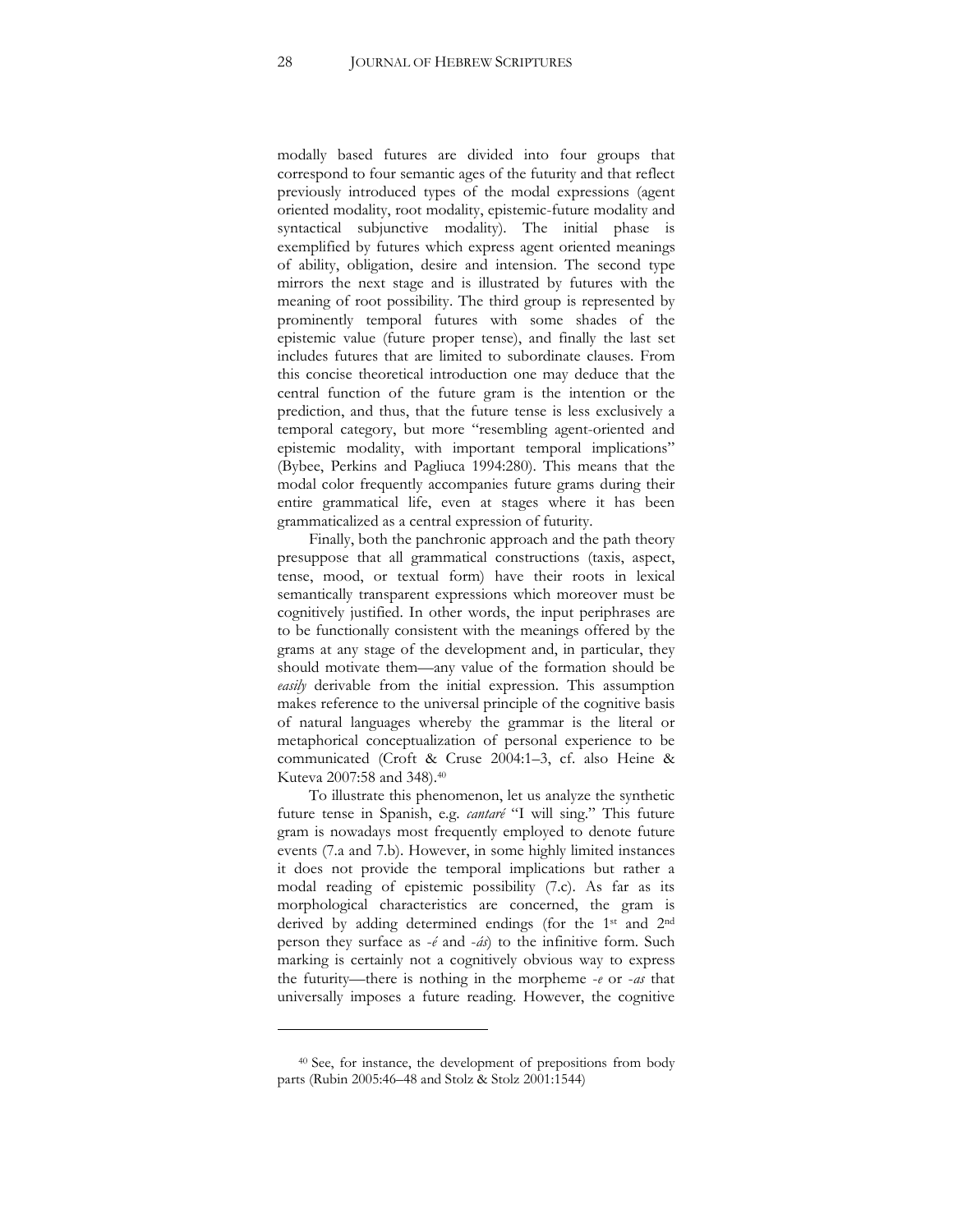justification of the Romance synthetic future may be recovered if we analyze its Latin source, i.e., the periphrasis composed by the infinitive and the verb *habeo* "have" which conveyed the modal meaning of obligation "I have to do something" (7.d and 7.e). During the history of the Spanish language, the original periphrasis was grammaticalized as a synthetic gram and the semantically transparent inflected verb turned into a suffixed morpheme,  $\acute{e}$  (< *habeo*) in the 1<sup>st</sup> sg. and  $\acute{a}s$  (< *hab* $\acute{e}s$ ) in the  $2<sup>nd</sup>$  sg. (Hopper & Traugott 2003:52-55). The Latin input expression is cognitively plausible because it clearly motivates all temporal (future) and modal (epistemic possibility) values of the Modern Spanish gram—these values correspond to highly advanced stages of the obligation modal trajectory<sup>41</sup> which directly and universally derives from the Latin construction. Put differently, the periphrasis constitutes a cognitively well based origin of the future path and thus of the creation of the future gram (cf. future paths in Bybee, Perkins & Pagliuca 1994:258-264).

| ')a. | Mañana cantaré                     |
|------|------------------------------------|
|      | I will sing tomorrow               |
| b.   | Mañana sabrás la respuesta         |
|      | Tomorrow, you will know the answer |
| C.   | Tu sabrás                          |
|      | You may know / You probably know   |
| d.   | Cantāre habeo                      |
|      | I have to sing                     |
| е.   | Sapēre habēs                       |
|      | You have to know                   |
|      |                                    |

Let us now apply the panchronic methodology and the paths' theory to the very object of our paper—the quest for a functionally homogenous and cognitively plausible description of the BH *yiqtol*.

#### *3.3. PANCHRONIC INTERPRETATION OF THE YIQTOL*

Since, as indicated in section 3.1, the panchronic methodology consists of three main types (steps), the evidence provided by all of them must be coherent. This means that the identification of the *yiqtol* with a given particular functional path based on the analysis of its synchronically displayed meanings (which corresponds to the synchronic panchrony) should be consistent with the conclusion reached by employing the diachronic and

<sup>41</sup> The modal obligation path depicts how lexical expressions of obligation develop into properly modal categories and subsequently into future tenses (Bybee, Perkins & Pagliuca 1994:240, 259-264).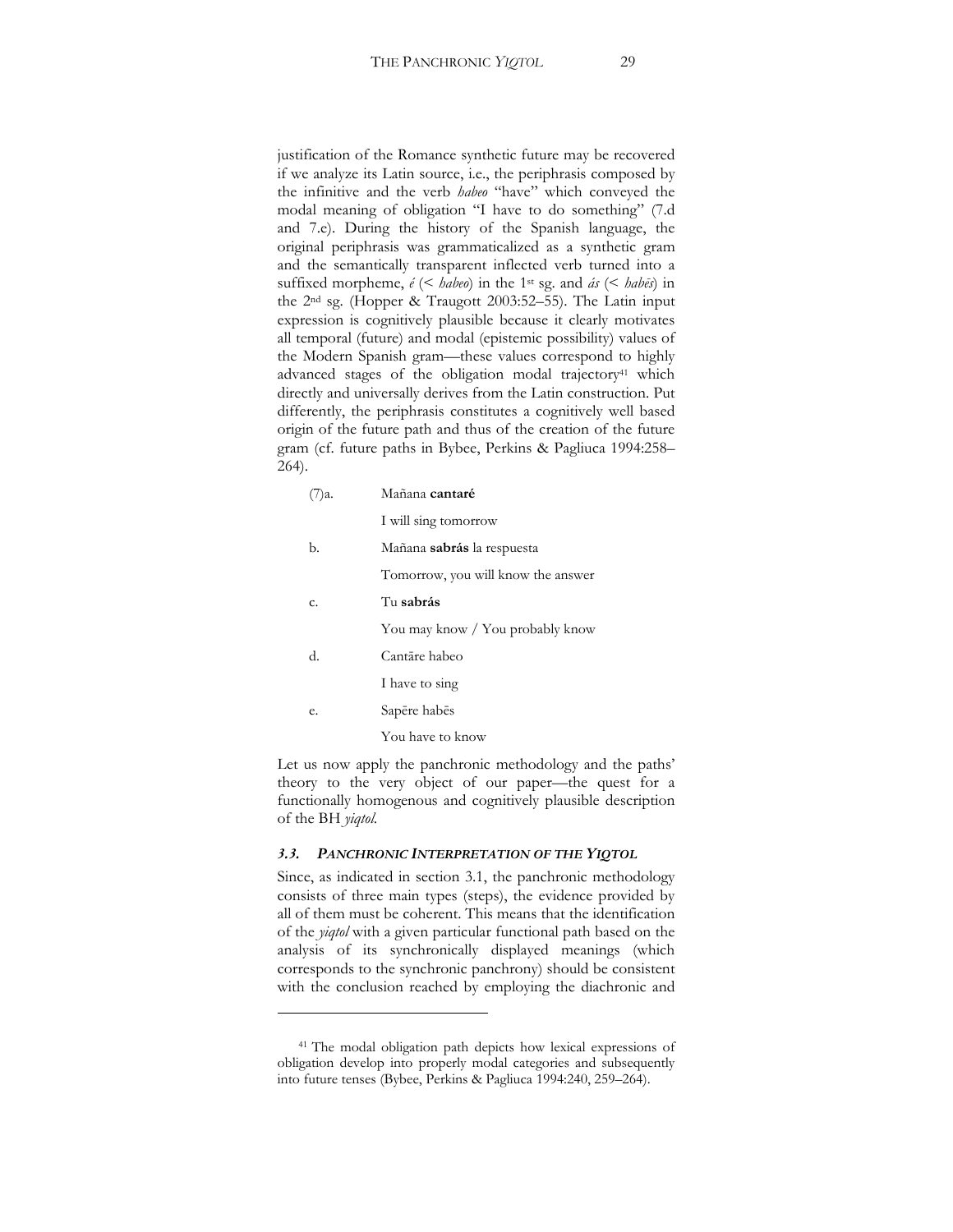comparative panchrony. In the first case, values provided at earlier stages of the development, especially those included in the original lexical input, as well as the uses recorded at historically later époques should correspond to respectively less and more advanced stages of the trajectory determined by means of the panchronically synchronic method. In the later case, the functions displayed by genetically related grams in other Semitic languages should be reducible to the same, previously detected, functional path. Consequently, in the next paragraphs, we will analyze the BH *yiqtol* making reference to the three panchronic types: in section 3.2.1 the synchronic data, already introduced in 2.2, will be interpreted as a manifestation of a given universal trajectory. After that, the "working" proposal (derived from the synchronic evidence) will be contrasted with diachronic (3.2.2) and comparative (3.2.3) data.

#### *3.3.1. Synchronic Panchrony42*

In this section employing the panchronic methodology we shall identify the different values of the *yiqtol*, displayed synchronically at the biblical period, with stages on a given universal functional trajectory. First we shall search for an explanation of the indicative *yiqtol*, grouped together with its textual variant, and then the meanings of the modal *yiqtol* will be analyzed.

#### *Indicative yiqtol*

The values of the indicative *yiqtol* presented in section 2.2 and summarized in Table 1 can be easily unified and ordered into a linear representation if they are understood as manifestations of subsequent stages of the imperfective path. Namely, the continuative-progressive, frequentative-habitual, durative and imperfective values of the *yiqtol* wholly mirror the imperfective trajectory as posited in section 3.1. With the present time reference, the development has reached the apogee and the gram can function as a simple temporarily marked present tense. This means that in the present time context, the *yiqtol* indicates a broad range of present events, either actual ones or general ones; it provides all meanings which are available according to the imperfective track. This profound correspondence between the values of the *yiqtol* and successive phases of the imperfective path—both in respect to the continuative and frequentative sub-paths—may be illustrated by the following figure<sup>43</sup>

<sup>42</sup> The author is aware of the fact that the Biblical text is not historically homogenous but includes historically different and variously datable parts. However, we will treat the BH evidence as a synchronic whole.<br><sup>43</sup> In this figure the meanings have been arranged in such a

manner that they would graphically correspond to the two sub-paths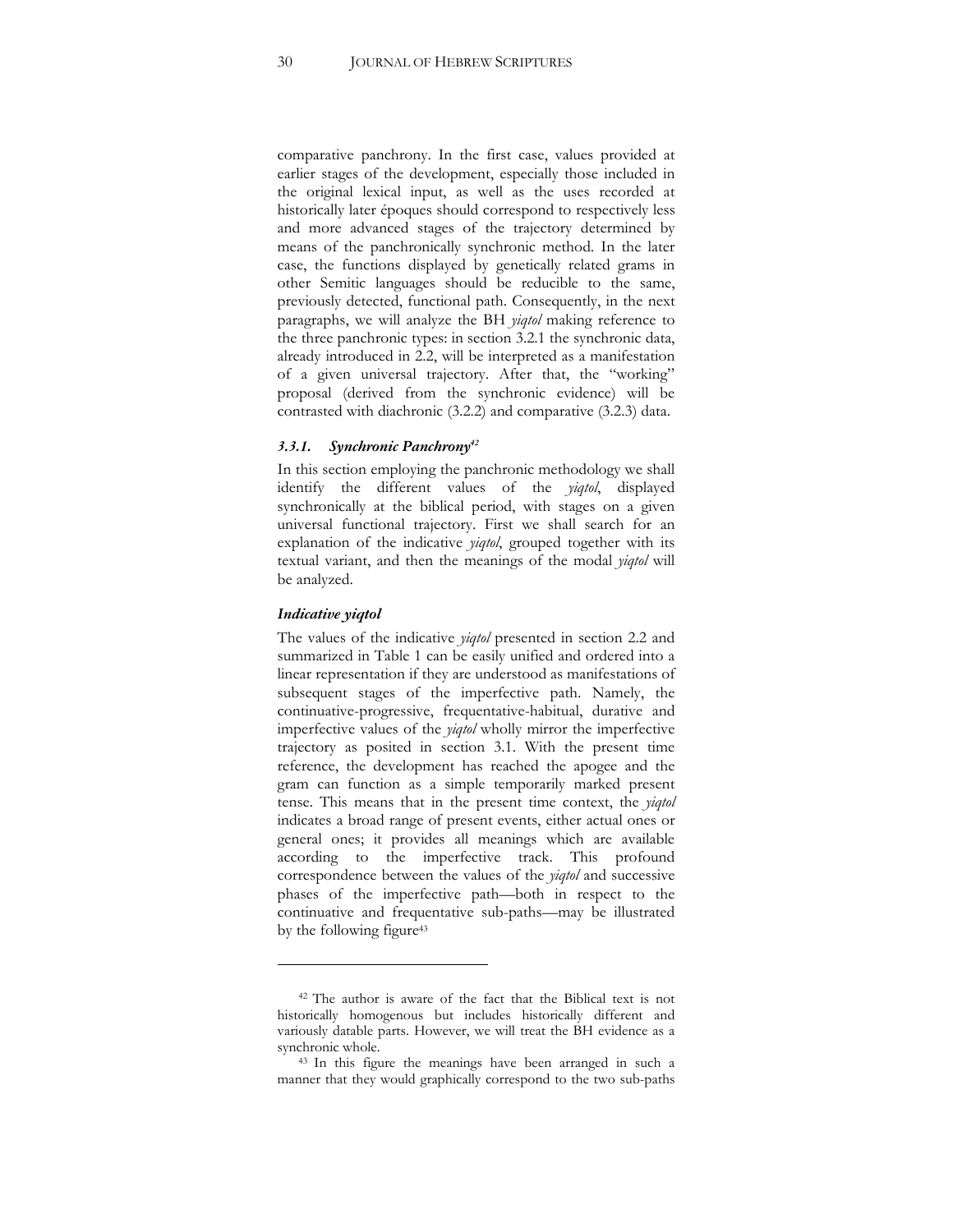### FIGURE 3: PANCHRONIC INTERPRETATION OF THE *YIQTOL* WITH THE PRESENT TIME REFERENCE

| SUB-PATH OF THE ACTUALIZATION |            |                             | <b>IMPERFECTIVE PATH</b><br>FREQUENTATIVE SUB-PATH |                                  |  |  |
|-------------------------------|------------|-----------------------------|----------------------------------------------------|----------------------------------|--|--|
|                               |            |                             | FUNCTIONS OF THE YIOTOL                            |                                  |  |  |
|                               | .<br>----- | Continuative<br>Progressive |                                                    | Frequentative<br><b>Habitual</b> |  |  |
|                               |            |                             | Durative<br>Imperfective<br>Neutral present        |                                  |  |  |

The loss of the aspectual explicitness is even more evident with the future time reference where the gram functions as a general future tense. Yet again, the construction can express any future events, either imperfective or aspectually neutral ones, admitting even punctual and perfective readings. This means that in the non-past environment, the values of the gram reflect the entire scale of the imperfective trajectory—the gram offers uses that correspond to initial, intermediate and highly advanced stages of the development.

On the other hand, the aspectual character, prototypical for imperfective grams, is more apparent and better marked in the past temporal sphere. As explained in section 2.2, the past *yiqtol* shows an unquestionable imperfective (frequentativehabitual and durative) nature. Less frequent are its continuative and progressive uses, and only exceptionally it can express neutral past simple events. These two peripheral types of the gram (i.e., less common functions) reflect either the original stages of the continuative sub-path or the highly advanced phase of the imperfective trajectory where an imperfective category develops into a temporal gram (tense).44 Thus, we may

<u> 1989 - Johann Stein, marwolaethau a bhann an t-Amhain Aonaichte ann an t-Amhain Aonaichte ann an t-Amhain Aon</u>

of the imperfective trajectory, and to their subsequent merger as posited in section 3.1 and illustrated in figure 1. The vertical arrows represent a diachronic progression of grams. The horizontal arrows "locate" meanings of the *yiqtol* on consecutive stages of the imperfective path. Thus, the continuative and progressive values "precede" the general imperfective meaning as well as the simple present function. 44 The simple past value of the *yiqtol* may thus be understood as a

manifestation of a regular progress whereby an imperfective gram gradually becomes aspectually unmarked. However, as maintained by some scholars, the simple past *yiqtol* (especially when it is found with the particle  $\binom{18}{2}$  may in fact derived from another construction, namely from the PS \**yaqtul* which is preserved in BH *wayyiqtol* (cf. Waltke & O'Connor 1990:513-154 and 546 and Cook 2002:258-262). Since, there is no agreement in respect to the formal origin of the *yigtol* in these concrete examples (i.e. whether the simple past *yigtol* comes from the long \**yaqtulu* or the short \**yaqtul*, cf. Cook 2002:259) we will treat the simple past *yiqtol* as morphologically equivalent to the *yiqtol* employed in the rest of cases (of course, there is a common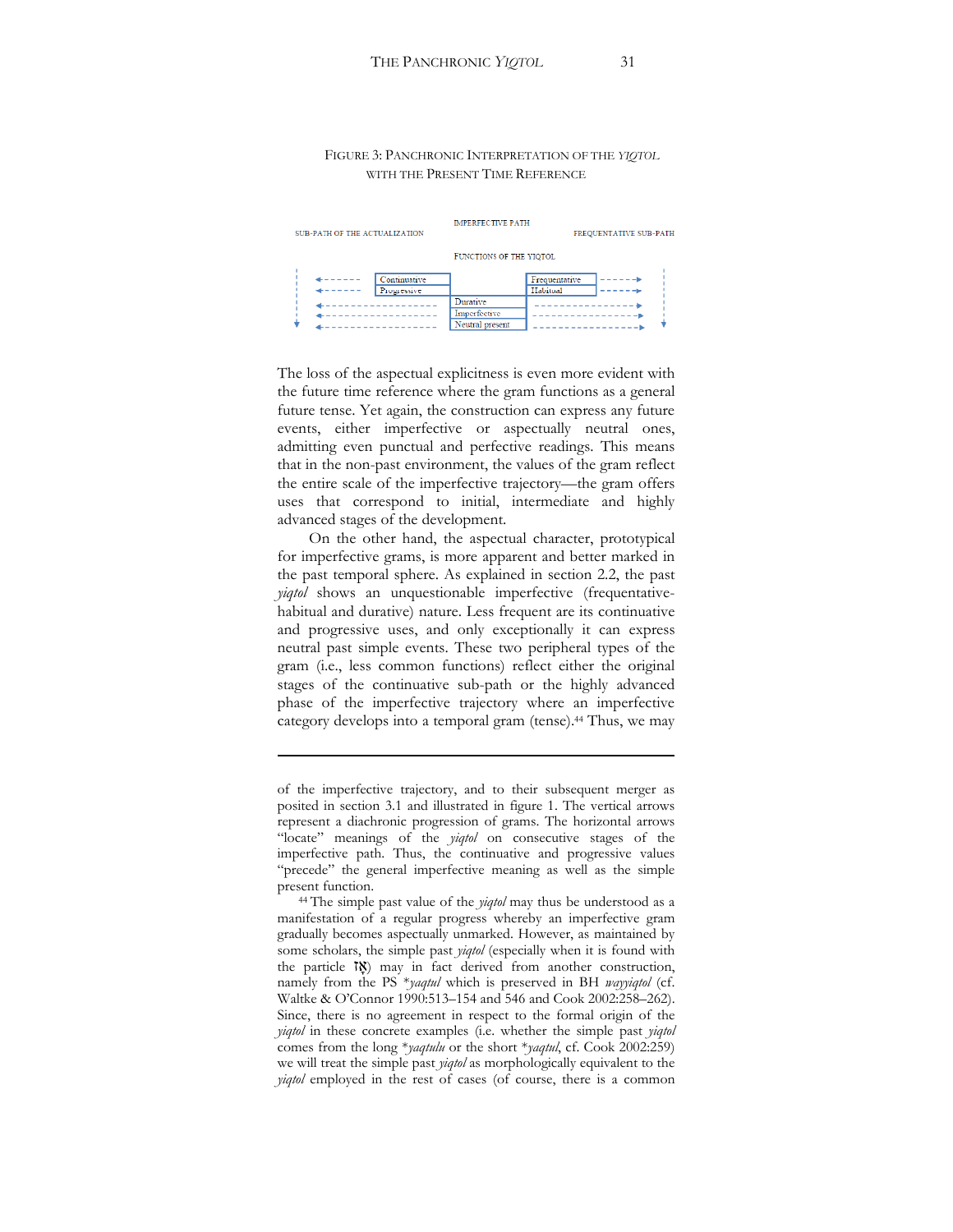state that with the past time reference, contrary to the situation in the present-future frame, the *yiqtol* did not reach its functional apogee but clearly preserves its imperfective properties. However, even though explicitly aspectual, the gram did experience a reduction of its functional domain and only infrequently expresses progressive circumstantial past activities. The equivalence between the values of the past *yiqtol* and subsequent stages of the imperfective evolution can be summarized in the following way:

#### FIGURE 4: PANCHRONIC INTERPRETATION OF THE *YIQTOL* WITH THE PAST TIME REFERENCE<sup>45</sup>



It should be noted that the focusing-actual and progressive meanings are closely related to the circumstantial function and simultaneous taxis value provided by various lexical non-verbal sources of the imperfective constructions, especially by adjectives or participles. As far as the *yiqtol* is concerned, these two uses are already weakened. In the present-future context, even though the gram can express simultaneous and circumstantial activities, it functions as a temporally broad and aspectually neutral present-future tense. Thus, it does not convey the idea of circumstances and simultaneity in an explicit way—it is the participle which does so. Furthermore, in the past time environment, the circumstantial and simultaneous meanings may only be found infrequently and the gram, with a greater regularity, denotes frequentative-habitual or general imperfective activities.46

The above described difference in properties between the non-past *yiqtol* (highly advanced) and its past homologue

<u> 1989 - Johann Stein, marwolaethau a bhann an t-Amhain Aonaichte ann an t-Amhain Aonaichte ann an t-Amhain Aon</u>

agreement that the long *yiqtol* in general derives from the CS \**yaqtulu*). 45 The labels given in parentheses inside the squares with the

colored background refer to peripheral functions. 46 The circumstantial and progressive nuances are explicitly conveyed by the particle *qotel*. This means that the *qotel* is an example of a "doughnut gram," i.e., a form which invades a part of the semantic domain previously expressed by an older gram (metaphorically speaking, the old formation is eaten from inside by new more transparent expressions) (Dahl 2000:12). The phenomenon whereby new forms substitute old grams developing in accordance with principles of the same (or a highly similar) path is labeled "layering" (Hopper & Traugott 2003:125).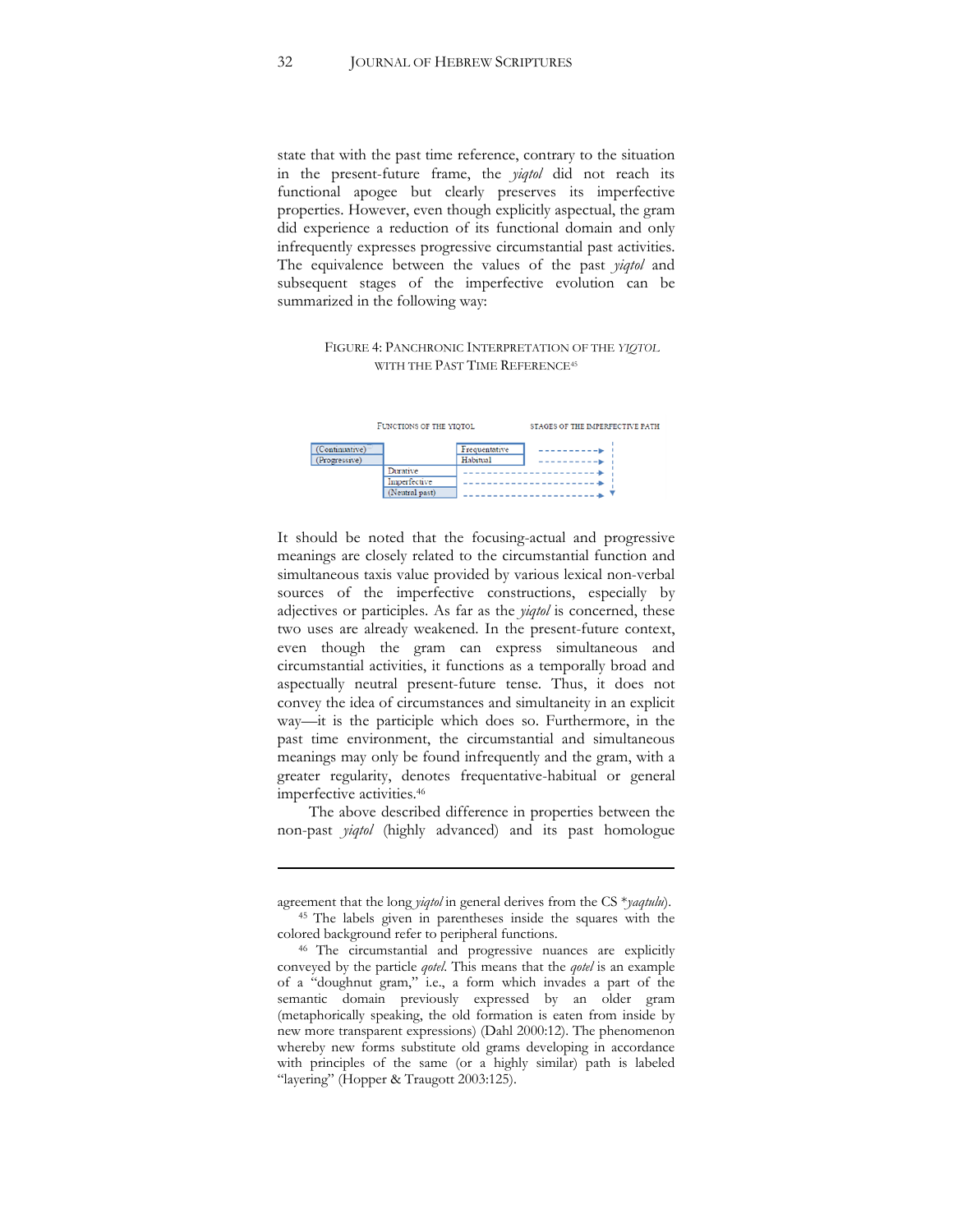(functionally more conservative) is typologically a common phenomenon that frequently affects imperfective grams. It has its explanation in the previous existence of grams which correspond to profoundly developed resultative diachronies.47 In respect to the Biblical Hebrew language, the verbal system includes an advanced resultative diachrony, namely, the *wayyiqtol*, and thus, the interaction with this construction is responsible for the different treatment of the *yiqtol* in the present-future and past time frames. Since the *wayyiqtol* in most instances expressed values of the perfect or past and was gradually generalized as an explicit anterior-past formation, the *yiqtol* with the past temporal reference "had to" preserve its aspectual value in order to differentiate from the construction in the context of which it had been developing. Put differently, the past oriented *wayyiqtol* constrained the *yiqtol* from a further advance on the imperfective trajectory scale. In the non-past, however, since the *wayyiqtol* appeared only residually in the present-future sphere, and because there was no other paradigmatic central present-future category, the *yiqtol* could freely develop, reaching the apogee phases of the path. This behavior of the *yiqtol* is a firm sign that supports the identification of the gram with the imperfective diachrony.48

### *Text Yiqtol*

A similar dichotomy to that presented above (i.e., between the past and non-past *yiqtol*) may be observed as far as textual properties are concerned. In particular, the *yiqtol* of the discourse—pertinent and relevant to the cognitive sphere of the enunciator-can introduce events of the foreground (prospective ones or those belonging to the grade zero) as well as the background information. On the contrary, in the narration-that constitutes a cognitively remote environment-the gram exclusively provides the function of background. Yet again, such a functional split is characteristic for constructions defined as imperfective diachronies. As we have already mentioned, various imperfective grams derive from circumstantial non-verbal expressions. Since these constructions reflect original participles and gerunds (or adjectives) employed in the non-attributive function, they can uniquely comment on principal events introducing additional and background pieces of information (Schneider 1982) (see examples 8.a and 8.b). At a subsequent evolutionary stage, the participles or gerunds are grammaticalized as continuativeprogressive periphrases and, especially in the non-past

<sup>47</sup> I.e., a formation that corresponds to advanced stages of the resultative path. 48 Our assumption whereby the *yiqtol* is an imperfective diachrony

agrees with the conclusion reached by Cook (2002:233and 241) in which the *yiqtol* developed following the imperfective path.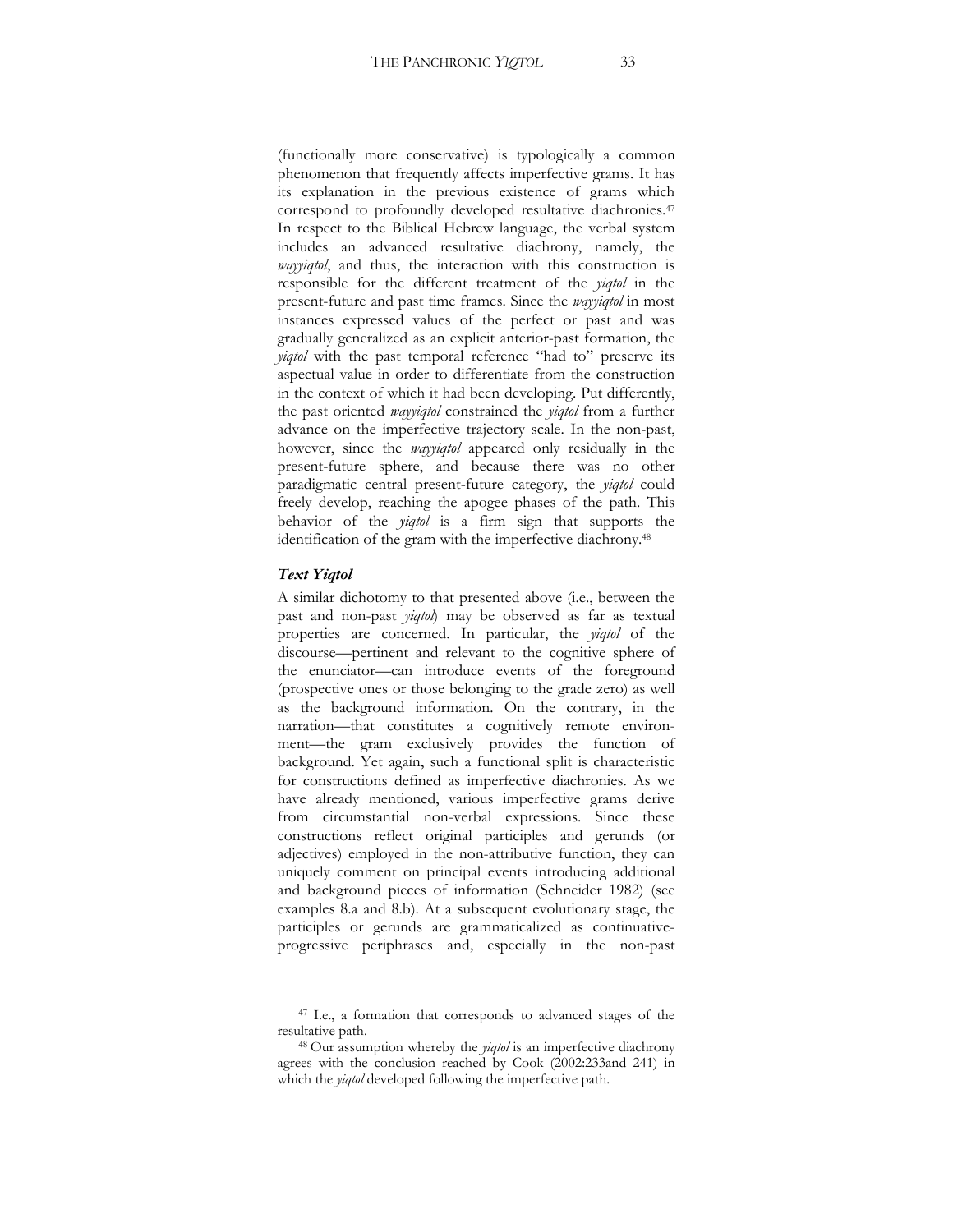discourse, may denote principal events (8.c). At the same historical moment, however, the progressive formation found in the narrative text does not express actions of the foreground—principal backbone events of the story—but uniquely provides the background information; this function is a direct heritage of their circumstantial origin (8.d and 8.e).

- (8)a. He heard his sons **arguing** (Werriner & Griffith 1965:42)
- b. **Being** an Army officer, Karen's father was frequently transferred... (Werriner & Griffith 1965:44)
- c. (*talking on the phone*) Right now I **am cooking**. My husband **is watching** TV and the kinds **are playing** in the garden. Listen! The postman **is coming**! He **is carrying** the packet! Oh no! He **is going** to the neighbor.
- d. And it came to pass, when Ben-hadad heard this message, as he **was drinking**, he and the kings in the pavilions, that he said unto his servants... (1 Kgs 20:12)
- e. And when the sun **was going** down, a deep sleep fell upon Abram (Gen 15:12)

The conversion of the old circumstantial continuativeprogressive into a tense of the foreground (first plane) in the discourse, both in the present-future and past time sphere, may be observed in Modern Icelandic (9.a). Nevertheless, in the narration, the Icelandic gram still continues being employed exclusively as a setting the scene or commenting formation (9.b).

(9)a. Hann **var að koma** í gær og **var að segja** að...

He came (lit. was coming) yesterday and said (lit. was saying)...

b. Og Guð sendi engil til Jerúsalem til þess að eyða hana, og er hann **var að eyða** hana, leit Drottinn til og hann iðraði hins illa, og sagði við engilinn, er eyddi fólkinu...

> And God sent an angel to Jerusalem to destroy it; but when he was about to destroy it, the LORD took note and relented concerning the calamity; he said to the destroying angel... (1 Chr 21:15) (Compare the Spanish translation RV 1960 which also employs the progressive gram *estaba destruyendo*  "was destroying.")

The dissimilar behavior of the discursive and narrative *yiqtol* is entirely compatible with a similar functional division of the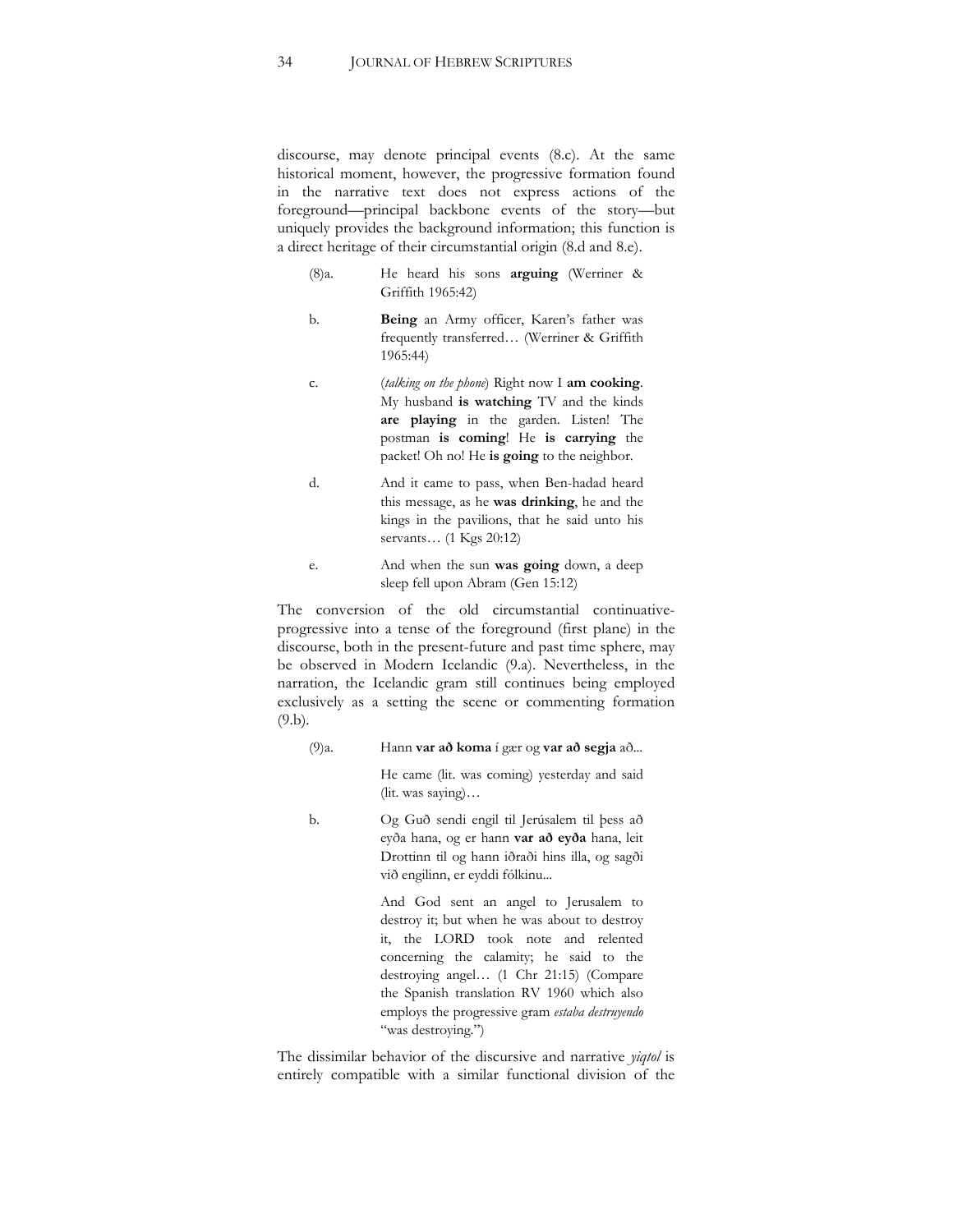gram as far as the temporal spheres are concerned (cf. the previously mentioned dichotomy between the past the nonpast *yiqtol*), and strongly supports its interpretation as an imperfective diachrony. Since in the past time frame and in the narrative (cognitively remote spheres), the progress of imperfective expressions is commonly less profound, the gram tends to preserve its original aspectual (imperfective) and textual (circumstantial background) character. In contrast, with the non-past temporal reference and in the discourse (cognitively close sphere), imperfective formations progress more rapidly—hence, the construction loses its aspectual load and is converted into a simple tense; it furthermore denotes events of the foreground and thus is able to introduce actions conceived as central and principal.

### *Modal Yiqtol*

In a similar way as we have proceeded with the indicative *yiqtol*, where different values of the gram have been identified with consecutive stages of a given functional trajectory, it is possible to unify all modal uses of the formation and explain them as manifestations of a modal path. As presented in section 2.2, the *yiqtol* provides certain values that correspond to more agentive types of modality, such as capability and intention-desire (possibly also deliberation if we understand it as an obligation directed to the 1<sup>st</sup> person). On the other hand, in permissive, prohibitive, and direct or indirect imperative functions, the semantic potential of the construction reflects the speakerhearer modality. The gram also denotes the root and epistemic possibility as well as the concept of probability. Furthermore, it can function as a modal future combining temporal and modal implications. In temporal and purpose subordinated clauses, the *yiqtol*—introduced by determined particles and conjunctions-unites the modal value of the epistemic possibility with the prospective meaning and corresponds to the category referred to in Indo-European languages as subjunctive, a syntactic modality. Finally, in conditional protases, the modal character of the gram is clearly motivated by the hypothetical lexical-syntactical environment in which it appears, and yet again the formation combines the concept of potentiality with that of futurity. All of these uses nearly perfectly match successive phases of the general modal development (i.e., shared by all the concrete modal tracks): from the agent oriented modality to the speaker-hearer modality; from the root possibility<sup>49</sup> to the epistemic possibility and potentiality; from the explicit modality to the modally colored future; and from the independent modality to the syntactically based mood. This consonance between the values

<sup>49</sup> It is interesting to note that the value of root possibility is particular to the ability path.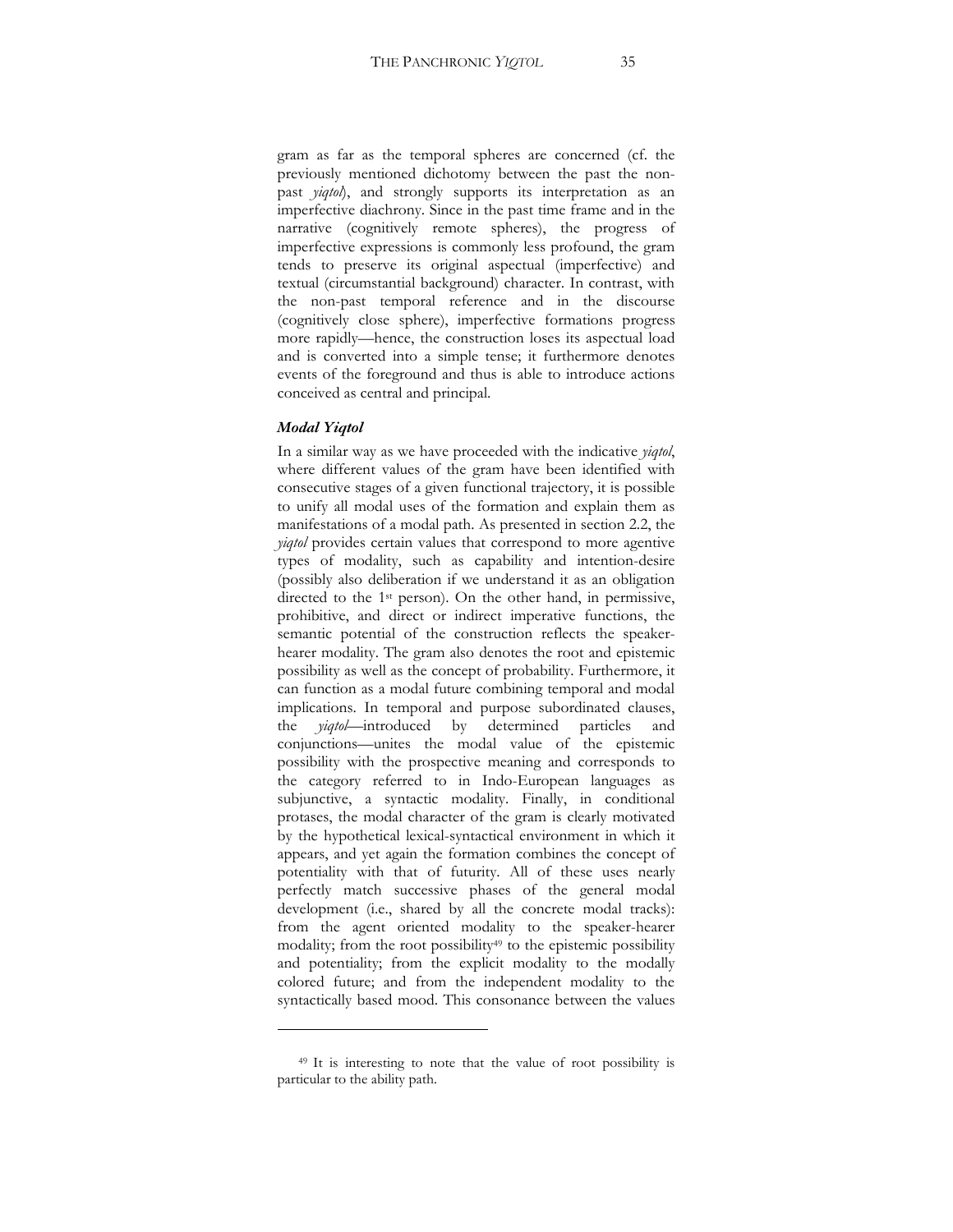of the *yiqtol* and stages of the universal modal trajectory may be illustrated by the following figure:

> FIGURE 5: PANCHRONIC INTERPRETATION OF THE MODAL *YIQTOL*

| <b>INDEPENDENT MODALITY</b><br>SYNTACTIC MODALITY<br>---------------------------- |                                 |           |                                          |  |  |
|-----------------------------------------------------------------------------------|---------------------------------|-----------|------------------------------------------|--|--|
|                                                                                   | Principal and dependent clauses |           | Subordinated final clauses (subjunctive) |  |  |
| <b>MODALITY</b>                                                                   |                                 |           | <b>FUTURE</b><br>------------- <b>-</b>  |  |  |
| Explicit modal expression                                                         |                                 |           | Modal future                             |  |  |
|                                                                                   | <b>ROOT MODALITY</b>            | --------- | <b>EPISTEMIC MODALITY</b>                |  |  |
|                                                                                   | Root possibility                |           | Epistemic possibility and potentiality   |  |  |
| <b>AGENT MODALITY</b>                                                             |                                 |           | <b>SPEAKER-HEARER MODALITY</b>           |  |  |
| Capability                                                                        |                                 |           | Permission-prohibitive                   |  |  |
| Intension-desire                                                                  |                                 |           | Jussive                                  |  |  |
| Deliberation                                                                      |                                 |           | Imperative                               |  |  |
|                                                                                   |                                 |           |                                          |  |  |

It should be observed that the modal *yiqtol* may be found in a clearly modal context (e.g., in conditional phrases), as well as in the environment where the idea of modality is conveyed uniquely by the gram itself. Put differently, the gram can provide modal meanings without depending on other explicitly modal lexemes or on a syntactic situation. For instance, the formation—without being introduced or accompanied by overt modal particles—frequently appears in principal clauses providing modal readings (cf. examples 3.a, 3.c, 3.f, and 3.g-k above). Furthermore, it is highly important that the construction offers values that reflect initial stages of the modal path (agent modality and root possibility) and thus is not limited to functions that correspond to advanced and terminative phases of the trajectory (epistemic possibility and syntactic modality). All of this signifies that the gram *must* be defined as a properly modal diachrony (ability, obligation, desiderative, or intentional path) and not as an outcome of the modal trajectory of contamination. The *yiqtol* is a modal category due to its proper "virtues" and not because of the contextual contamination imposed by other external elements, and thus cannot be understood as an old indicative imperfective-present reduced to modal uses.

So far, applying the panchronic synchronic methodology, we have showed that all uses of the *yiqtol* may be grouped and explained as two diachronic movements: the imperfective, and the modal path.50 In that way, diverse values of the gram have

<sup>50</sup> It should be noted that Cook was unsuccessful in explaining non-indicative values of the *yiqtol*, asserting that "[t]here is no certain explanation for  $[...]$  modal functions nor is it certain that a single explanation can account for all of modal meanings (2002:247-248). Thus, he failed to relate modal values of the *yiqtol* to the imperfective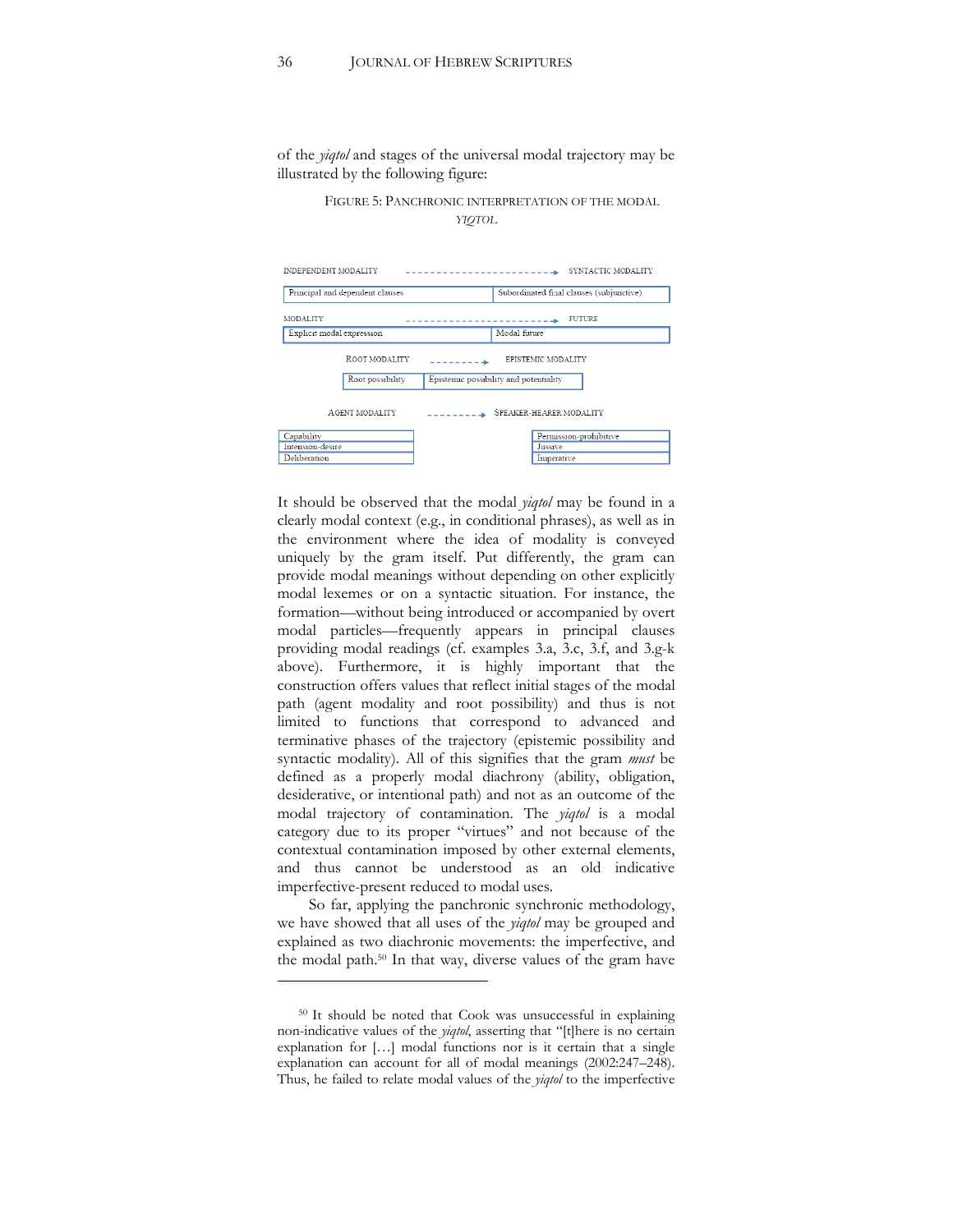been unified and the formation received a more consistent linear interpretation. Instead of a set of unrelated and in some cases contradictory uses, the gram has been explained as a manifestation of two universal functional trajectories. However, three questions arise: First, is it possible to unify the two diachronic tracks? Evolutionary linguistics claims that if two different functional scenarios (one of them leads toward the formation of a tense while the other toward the creation of a grammatical mood) are detected in the same morphology (in the same gram), the two evolutions either originated in a common identical lexical input or are an example of a superficial morphological merger of two initially (both functionally and structurally) independent lexical inputs. Second, one must determine to which particular modal trajectory this modal *yiqtol* corresponds, i.e. does the gram reflect the ability, the obligation, the desiderative, or the intentional path? On the ground of the synchronic panchrony, it is difficult to conclude which modal path the gram followed. This is due to the fact that modal paths at advanced stages of the evolution converge and that some modal developments are interrelated or may occur in more than one trajectory. The sole root possibility value—even though prototypical for the ability path-does not seem to be sufficient evidence that the *yiqtol* reflects this modal evolutionary scenario. And finally third, how is the shape of the formation related to its meaning? From the synchronic perspective, there is nothing in the *yiqtol* morphology which could universally imply imperfective or modal type values; neither the consonantal structure nor the vocalic elements. Put differently, analyzing synchronically displayed properties of the long prefix conjugation, we are unable to identify its cognitively plausible foundation.

The three questions are evidently related and force on a quest for the very origin of the *yiqtol*—in particular, for its lexical semantically transparent source that would also cognitively justify all the values detected in the Biblical language.51 All of these problems cannot be solved implementing the synchronic panchrony and therefore, we will direct ourselves to the diachronic type.

#### *3.3.2. Diachronic panchrony*

In the present paragraph, applying the methodology of diachronic panchrony, we will analyze the functional properties of the homologues of the BH *yiqtol* at earlier (cf. section Origins below) and later historical periods (cf. section Later Development below). In particular, we will search for the

<u> 1989 - Johann Stein, marwolaethau a bhann an t-Amhain Aonaichte ann an t-Amhain Aonaichte ann an t-Amhain Aon</u>

path, i.e. to the posited evolutionary scenario in accordance with which the gram evolved.<br><sup>51</sup> As well as those that are provided in the post-biblical time, i.e.,

in Rabbinic or Modern Hebrew and in other Semitic languages.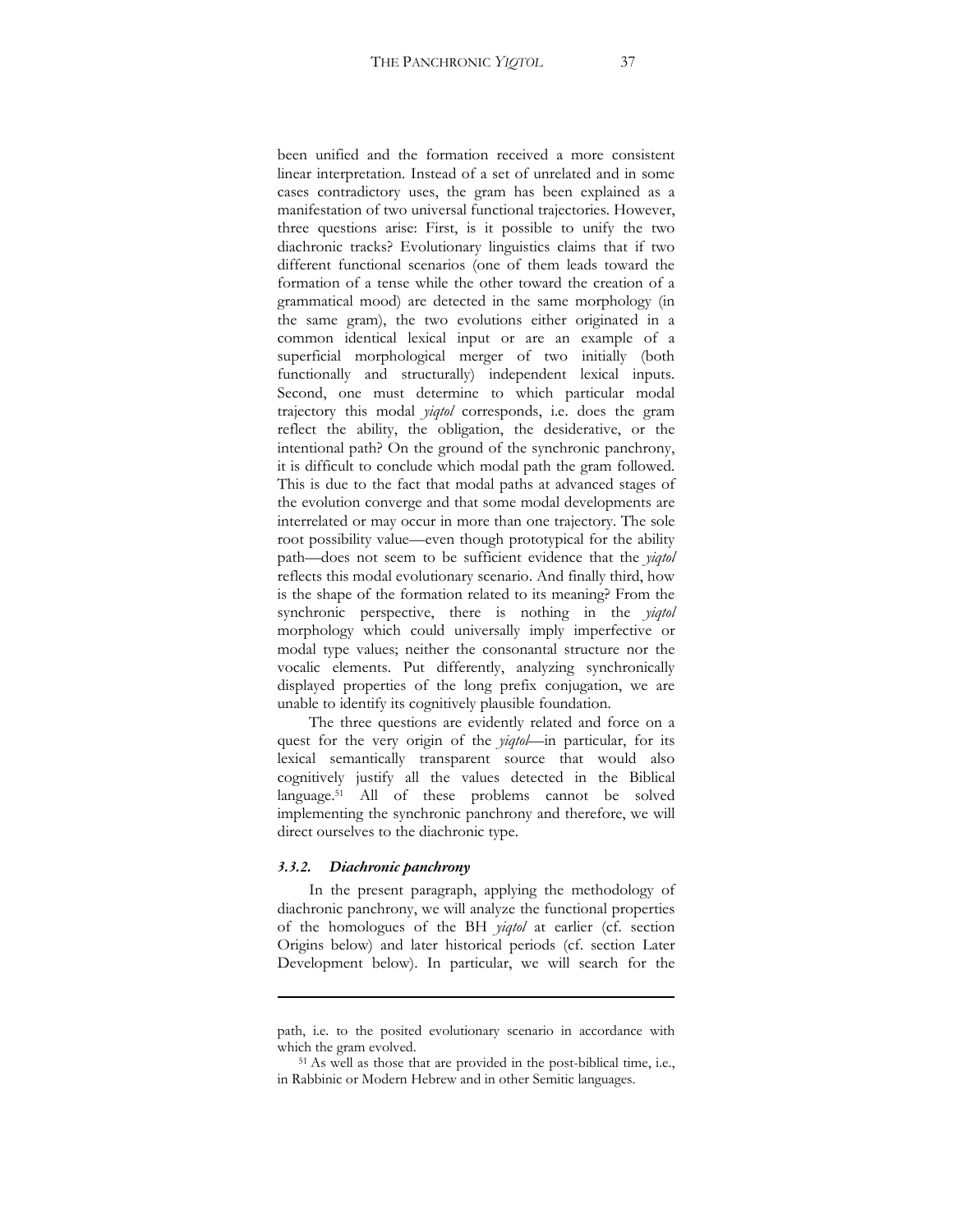source of the *yiqtol* which could unify the two kinds of the gram previously identified with the imperfective and modal diachronies; this input expression will subsequently enable us to determine along which modal path the modal *yiqtol* has "travelled." Furthermore, we will show that the lexical input from which the gram emerged is cognitively plausible and motivates the meaning displayed by the formation in Biblical Hebrew. Finally, it will be demonstrated that the posterior evolution of the gram in post-Biblical époques is plainly consistent with our definition of the BH *yiqtol*.

#### *Origins*

According to the common opinion, the BH *yiqtol* derives itself from the Central Semitic (CS) \**yaqtulu*, preserved as such in Arabic, in Ugaritic, or in the dialect of Amarna (Waltke & O'Connor 1990:496-499). In the Biblical language, in numerous instances, the \**yaqtulu* merged formally with the \**yaqtul*—the ancestor of the BH jussive. However, in some cases, the two categories are still differentiated: this occurs, for example, in Qal of the III-*he* verbs, of the II-weak and reduplicated roots, as well as in the Hiphil stem. As far as the CS \**yaqtulu* is concerned, its origin is more problematic: according to Kuryłowicz (1973:60), Andersen (2000:24-25), Kienast (2001:338-339) and Lipiński (2001:342) the gram morphologically reflects the \**yaqtul* (corresponding to the Akkadian *iprus*) accompanied by the subordination morpheme \**u* displayed as such in Old Akkadian (for a alternative view see for instance, Zaborski  $2005:13-15$ <sup>52</sup>—this complex construction replaced the old \**yaqattal* documented by the Akkadian *iparras* and preserved in Ethiopic languages (Lambdin & Huehnergard 1998 and Lipiński 2001:342). This means that from a purely formal perspective, the BH *yiqtol* (described in section 2.2 and 3.2.1) is a probable descendent of an expression composed by the \**yaqtul* (related to the Akkadian *iprus*) and the subordinate suffix \**u*. This morphological origin of the BH formation can be illustrated by a situation witnessed in the oldest recorded Semitic language, Old Babylonian (OB).53

In Old Babylonian, the morpheme *u* was employed in depending subordinate clauses, for instance, in relative (10.a),

<sup>52</sup> This original source will be noted as \**yaqtul* + *u*. Its regular (from the functional viewpoint) successor from which both Akkadian and Central Semitic forms emerged will be referred to as \**yaqtul-u*  (this formation may be illustrated by the Old Babylonian relative expression *iprus-u*). Finally, the CS morphological (but as will be demonstrated not functional) descendant will be labeled \**yaqtulu*. 53 Of course, this does not mean that the BH form derives from

the Akkadian one. The Old Babylonian examples are used to illustrate that a similar situation should have taken place in the early, unrecorded, history of Central Semitic languages (and thus of Hebrew as well).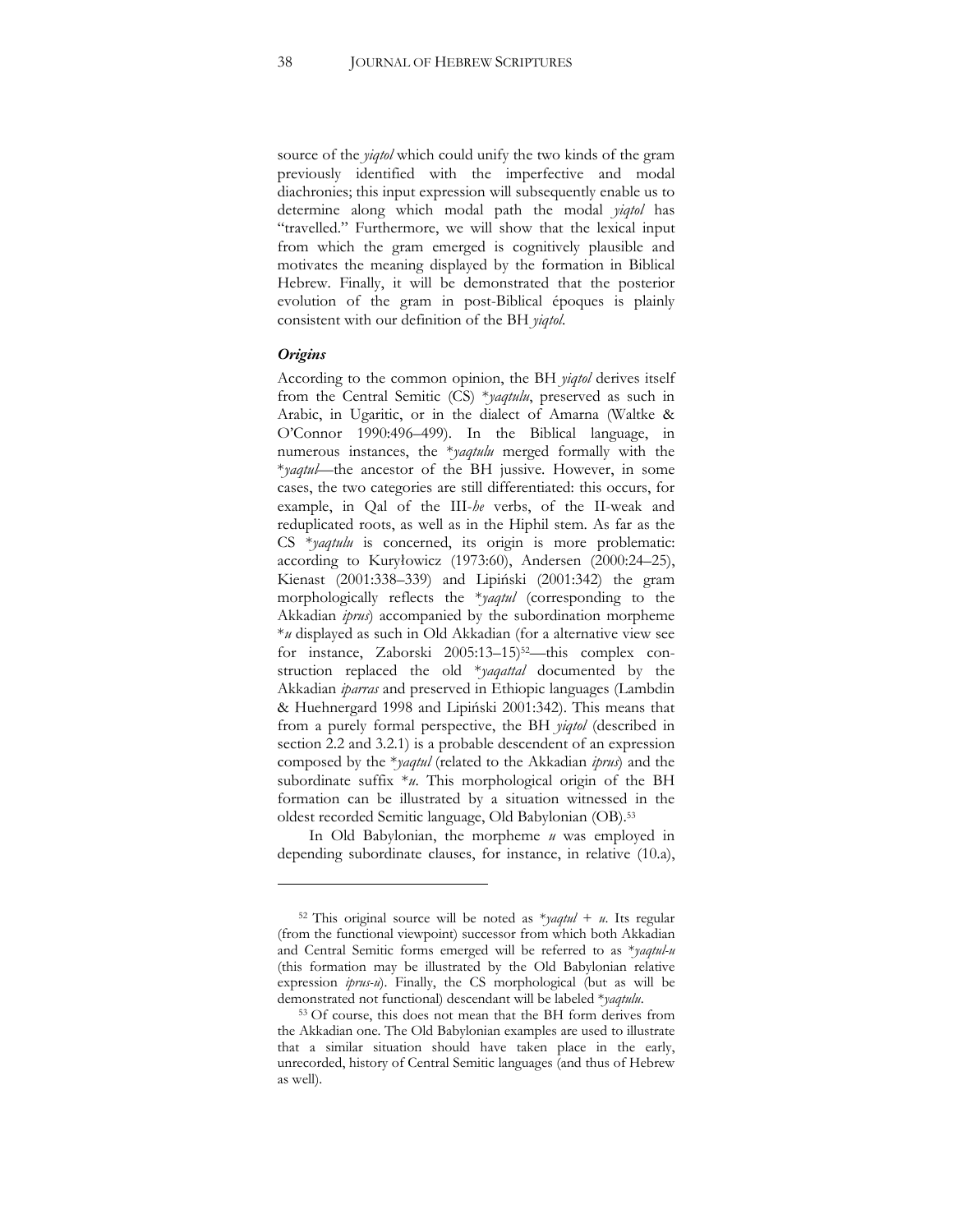temporal (10.b), locative (10.c) and causal ones (10.d). It must be emphasized that the formation was not properly modal but should be defined as a syntactically determined category, a relative or dependent "mood" (see "subordination marker" in Huehnergard 2005:183, "Relativ" in Kienast 2001:269 or "modus relativus" in Von Soden 1952:108). Furthermore, one should note that the construction did not appear in conditional clauses.

- (10)a. šarrāqam şehram ša ina eqlīni nişbatu nidūk We killed the young thief whom we had seized in our field (Huehnergard 2005:185) b. mārum šū warki abūšu imūtu irgum That son brought suit after his father (had) died (Huehnergard 2005:284) c. aÉar **illiku** Den Ort an den (= wohin) er ging (Kienast 2001:269)
	- d. kīma âm **tašāmu** allakakkum

Since you have bought grain, I will come to you (Huehnergard 2005:285)

The *u* morpheme could be found not only with the *iprus* (< Proto-Semitic54 \**yaqtul*) but also with the *iparras* (< PS\**yaqattal*) and other verbal grams. According to diachronic linguistics, in the Central Semitic group (which includes Northwest languages and Arabic), the use of the *u* suffix with the successor of the \**yaqtul* was generalized and extended from depending to principal independent clauses. At the same time, the \**yaqattal* morphology disappeared and was substituted by this "new" \**yaqtulu*. In consequence, the \**yaqtulu*—and hence, the BH *yiqtol*—structurally derives from the agglutinative morphology \**yaqtul-u* born in the syntactically dependent context (cf. Figure 6). The phenomenon whereby grams originally found in the subordinate environment become independent and spread to principal clauses is not typologically infrequent but, on the contrary, constitutes a well documented evolutionary pattern (Bybee, Perkins & Pagliuca 1994:29655).

FIGURE 6: FORMAL EVOLUTION OF THE BH *YAQTUL*

<sup>&</sup>lt;sup>54</sup> For the label "Proto-Semitic" the abbreviation PS will be employed.

<sup>55</sup> This development may be illustrated for instance by colloquial Spanish expressions such as *Que lo tengas bien claro!* "You should keep it well in mind" (lit. "That you have [present subjunctive] that well clear") or *Que no lo sé* "I don't know" (lit. "That I don't know [simple present indicative]") where the verb in the main clause includes the explicative particle que "that" retained from subordinated uses.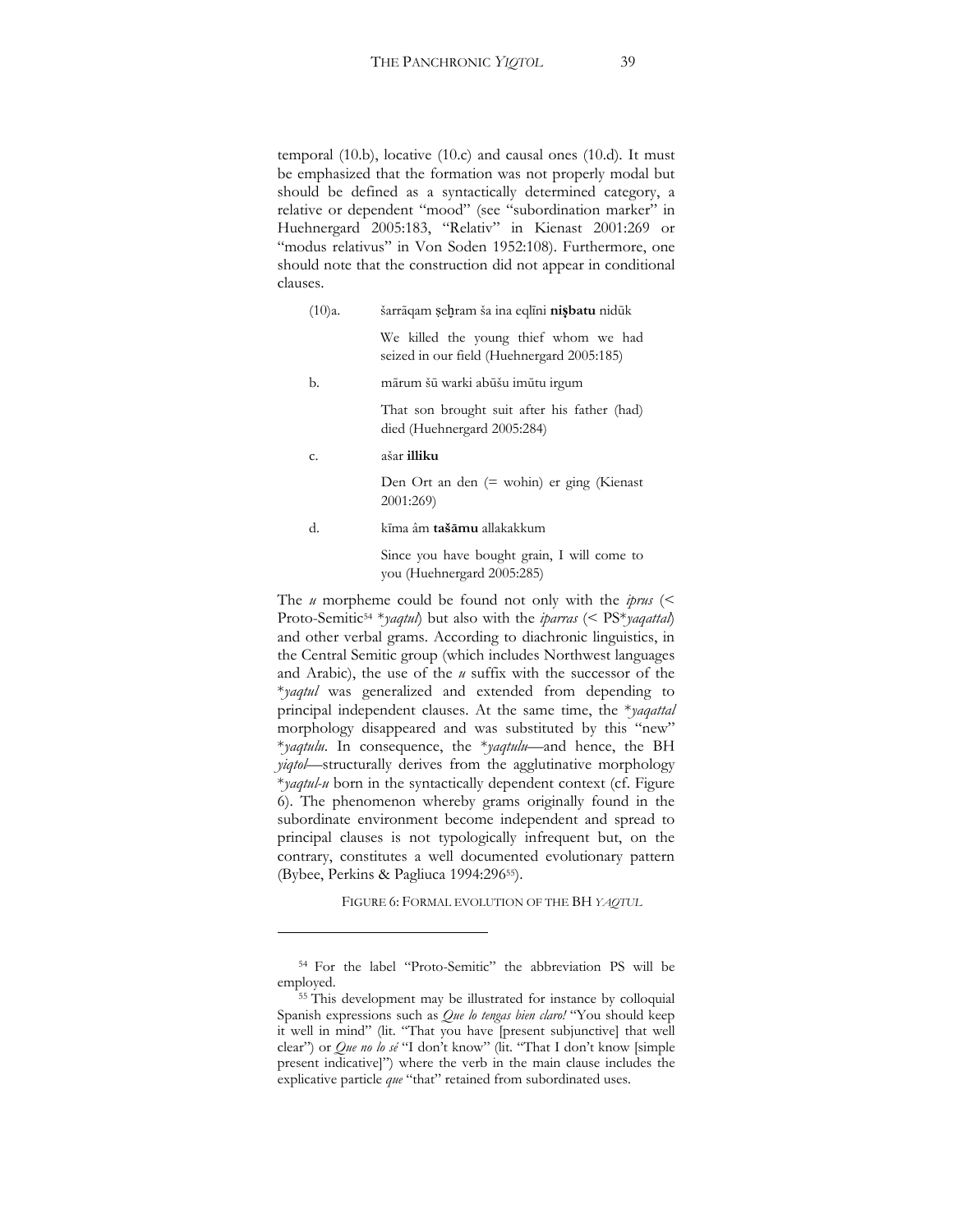| <b>INDEPENDENT</b> |               | DEPENDENT                           | <b>INDEPENDENT</b>            |
|--------------------|---------------|-------------------------------------|-------------------------------|
| *yaqattal          | $\rightarrow$ | *vagattal-u $\rightarrow \emptyset$ |                               |
| $*$ yaqtul         | $\rightarrow$ | $*$ vaqtul-u                        | $>$ CS *yaqtulu $>$ BH yaqtul |

This logical and typologically plausible development becomes more complicated if one has to take into consideration the functional progression. The PS \**yaqtul* corresponds to a diachrony bifurcated into two distinct trajectories: the resultative path and the modal contaminated path (Andrason  $2010a:343$  and  $2010b:176-179$ ). This split can be detected both in Akkadian (*iprus* vs. *liprus* and *ayyiprus*) and in Arabic (*lamyaqtul* vs. the jussive *yaqtul*). As far as Biblical Hebrew is concerned, the \**yaqtul* of the resultative path has been preserved in the shape of the *wayyiqtol* while the modal contaminated diachrony appears as the jussive, so called "short" *yiqtol*. As mentioned above, according to the Semitic diachronic linguistics, the \**yaqtulu* is the successor of the preterital \**yaqtul* that corresponds to the Akkadian *iprus* and Arabic *lam-yaqtul*. Consequently, one is facing a strenuous dilemma: how to explain the semantic transformation of a gram defined in terms of the resultative path into a formation that is an evident manifestation of the imperfective and proper (and not contaminated) modal trajectories (see section 3.2.1).

It should also be noted that, already in Old Babylonian, the values of the descendent of the PS \**yaqtul* reflect highly advanced stages of the resultative development during which the initially resultative expression turns into a past tense (Andrason 2010a: 341:343). In consequence, it is extremely difficult to understand the \**yaqtulu* as a regular functional continuance of the \**yaqtul*. It is improbable that the resultative, profoundly developed, diachrony \**yaqtul* changed into a gram matching initial and not-advanced phases of the imperfective and modal trajectories (see the circumstantial, progressive and iterative meanings in the case of the *yiqtol* of the imperfective path and agentive modality uses of the modal *yiqtol*). From the Path Theory's viewpoint, there are no functional tracks which could convert an input with perfect-past values (pick stages of the resultative path) into a circumstantial expression, an imperfective aspect (in particular, its continuative-progressive sub-type), a present-future tense and an agentive modality. This means that we are facing a paradox: it seems quite likely that the BH *yiqtol* morphologically mirrors the \**yaqtul* of the resultative path enlarged by the subordination suffix \**u*; however, the functional evolution corresponding to this structural scenario is impossible.

Someone could suggest a change whereby a resultative diachrony from the subordinated context underwent a modal development by contamination and acquired the imperfective value and then, after its "liberation" from the modal environment, spread to non-modal contexts in principal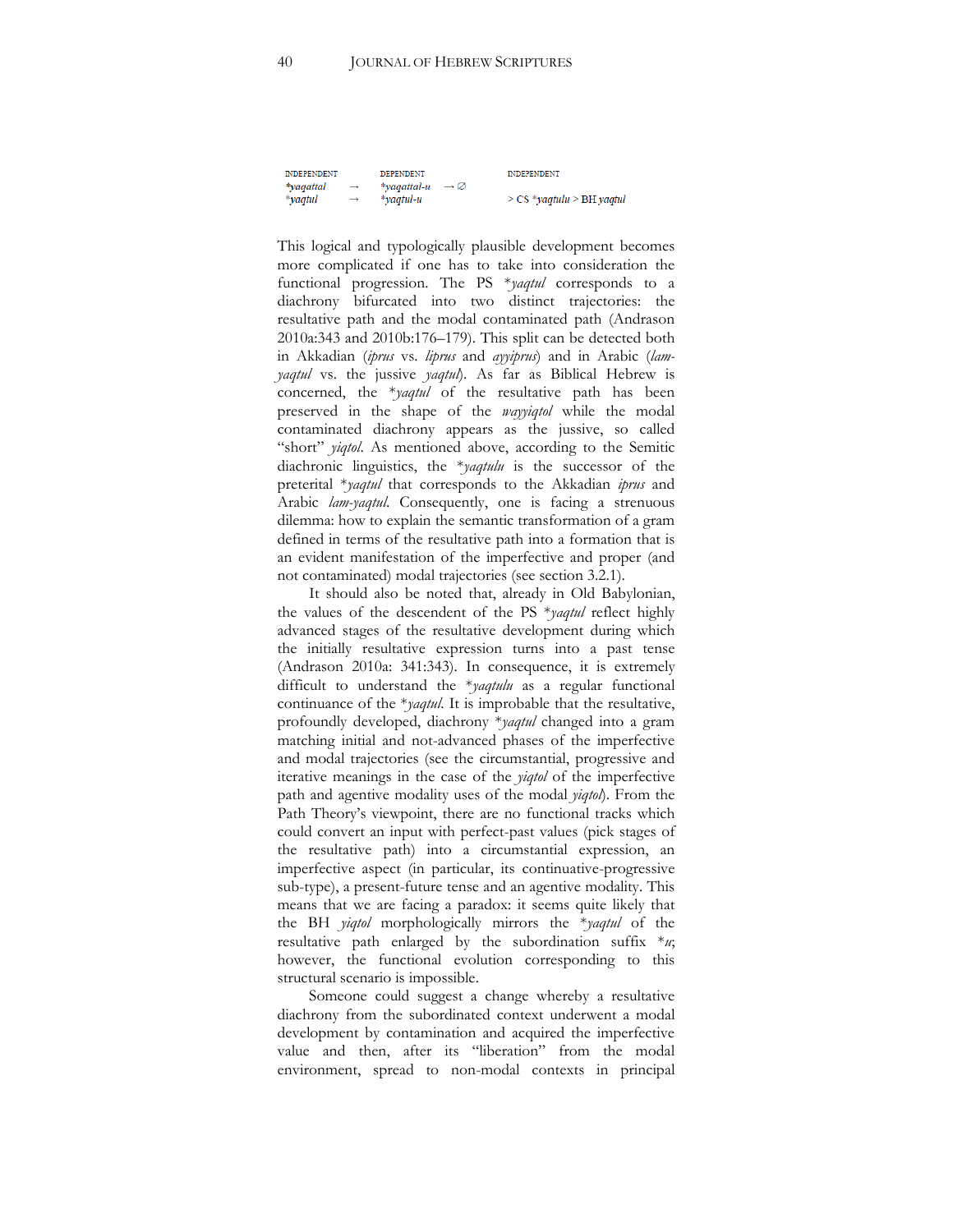clauses. Even though this type of development is typologically well documented, there is no evidence which would enable us to accept this hypothesis as valid as far as the origin of the *yiqtol* and \**yaqtulu* is concerned. Firstly, the CS \**yaqtulu* was not a modal expression-it was a syntactically determined depending category and thus, it did not add modal nuances to simple verbal forms without the suffix \**u*. 56 In particular, it should be observed that the gram did not appear in the explicitly modal context, i.e., in conditional phrases; in Akkadian the subordinative *u* is not employed in the hypothetical clauses and in Arabic it is the jussive *yaqtul*, and not the *yaqtulu*, which may be found in conditional clauses. Secondly, grams that have been "recycled" from the subordinate position and become acceptable in main clauses usually remain peripheral (i.e., noncentral). In other words, due to the fact that they reflect old constructions or highly advanced diachronies, they are limited to some strictly determined contexts. On the contrary, the BH *yiqtol* and the Arabic *yaqtulu* (two descendents of the \**yaqtulu*) are clearly central grams that appear in a great range of environments and constitute the backbone of the verbal system in both languages. Thirdly, the BH *yiqtol*, and yet again the Arabic *yaqtulu* (cf. section 3.2.3 below), offer values that correspond to initial phases of the imperfective and modal paths. Such "non-advanced" meanings (especially the circumstantial value which is residual in Hebrew but evident in Arabic, and the agentive modality uses) are prototypical for grams that originated in the properly imperfective and modal trajectories and thus in lexical inputs that are cognitively plausible to generate such paths. In consequence, the CS \**yaqtulu* and its Hebrew or Arabic heirs do not result from a recycling of other diachronies. These three pieces of evidence prove that \**yaqtulu* cannot be explained as an old resultative diachrony, modally contaminated in subordinate phases and then, after having gained its syntactical independence, generalized in principal clauses with the values that correspond to the imperfective and proper modal trajectories.

How can one thus connect the morphological shape of the CS  $*$ *yaqtulu*—certainly related with the PS  $*$ *yaqtul* + *u*—with its functional character? We think that the entire problem of the origin of the \**yaqtulu* can be addressed from a different angle. All the data provided by the diachronic linguistics are correct: the morphology \**yaqtulu* formally reflects the \**yaqtul* + *u* from subordinated phrases, but functionally the gram continues the lost \**yaqattal*. Put differently, the innovation \**yaqtulu*, successor of the \**yaqtul* + *u*, replaced the \**yaqattal* and assumed its role. However, contrary to the traditional views which explains the sense of the \**yaqtulu* taking as its source the

<sup>56</sup> This can be clearly seen in the previously introduced Akkadian samples (cf. examples 9).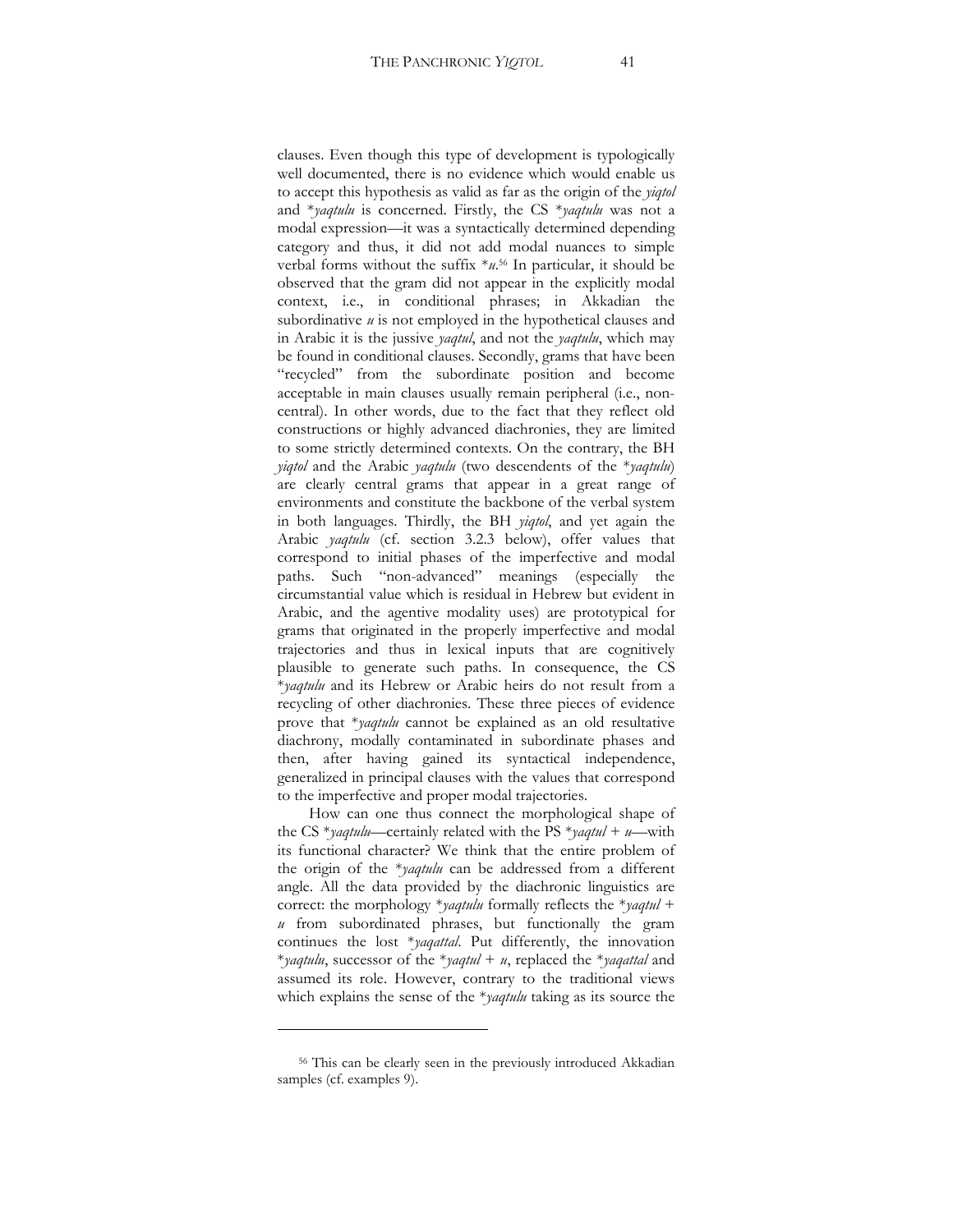\**yaqtul*, we propose an alternative model which defines the \**yaqtulu* as a direct functional successor of the \**yaqattal* reshaped structurally in accordance to the  $*$ *yaqtul* + *u* pattern. In other words, the \**yaqtulu* equals the \**yaqattal* (it is still the same functional phenomenon) but it has been "re-dressed" and has adopted the appearance of the \**yaqtul* from the subordinate clauses.

How did this transformation occur? In our view, one is facing a typical analogical change and the regularization of the paradigm phenomenon due to which a minor morphological item is adjusted to the dominant one (Kuryłowicz 1949, Mańczak 1958, Hopper & Traugott 2003:63-68, 159 and Fischer 2007:123-126). According to Kienast (2001:338), the formal decay of the \**yaqattal* occurred when the \**yaqattal* G (\**yaqattal*), the \**yaqtul* D (\**yuqattil*) and the \**yaqattal* D (*\*yaqattal*)—from the structural perspective, already profoundly similar in the Proto-Semitic—started to be confused merging in an extreme situation as demonstrated by the Proto-Ethiopian form \**ye qätte l*. At that point, in order to preserve the distinction between the successors of the \**yaqattal* G and D, different languages employed diverse resources. In some of them like Ge'ez, the use of the quantitative metathesis in the D \**yaqattal* permitted the derivation of an alternative construction (i.e., *ye qēte l*) which was distinct from the G *ye qätte l*. In this way, the morphological distinction between the old G \**yaqattal* and D \**yaqattal* was preserved. In languages belonging to the Central Semitic group, however, it was the G \**yaqattal* that changed radically assuming the shape of the \**yaqtulu*.

It should be noted that the PS \**yaqtul* and the geminated PS \**yaqattal* were not always marked by their supposed main differentiation trait, i.e., the reduplication (or not) of the second radical, so that in multiple instances the two categories varied uniquely in the quality of the vowel or even in its quantity. To illustrate this phenomenon, let us analyze morphological properties of the Akkadian *iprus* and *iparras* descendents of the PS \**yaqtul* and \**yaqattal*. In the D stem, the two grams diverge exclusively in the different color of the employed vowel with the second radical: *uparris* (the *iprus*) vs. *uparras* (the *iparras*). Furthermore, the verbs with the weak third radical in some forms of the D stem display the identical shape: 3.pl.ms *umallû* (the *iprus* and the *iparras*). A similar situation may be detected in the Ü stem: *uhapris* (the *iprus*) vs. *uhapras* (the *iparras*) and *uhamlû* (the *iprus* and the *iparras*). Additionally, the hollow verbs in the G stem, in various cases, are distinguished only by the quantity of the vowel: 3.sg. *inđr/inăr* (the *iprus*) vs. *inêr/inâr* (the *iparras*). In the D and Ü stems, the *iprus* and the *iparras* of this type of root (second weak radical) differ uniquely in the dissimilar color of the employed vowel, and both show the same fluctuation in the use of the single or geminated radical "three" in some persons of the paradigm: in the D 3.sg *ukħn* 3.pl.ms *ukinnş* (the *iprus*) vs. 3.sg *ukăn* 3.pl.ms *ukannş* (the *iparras*), and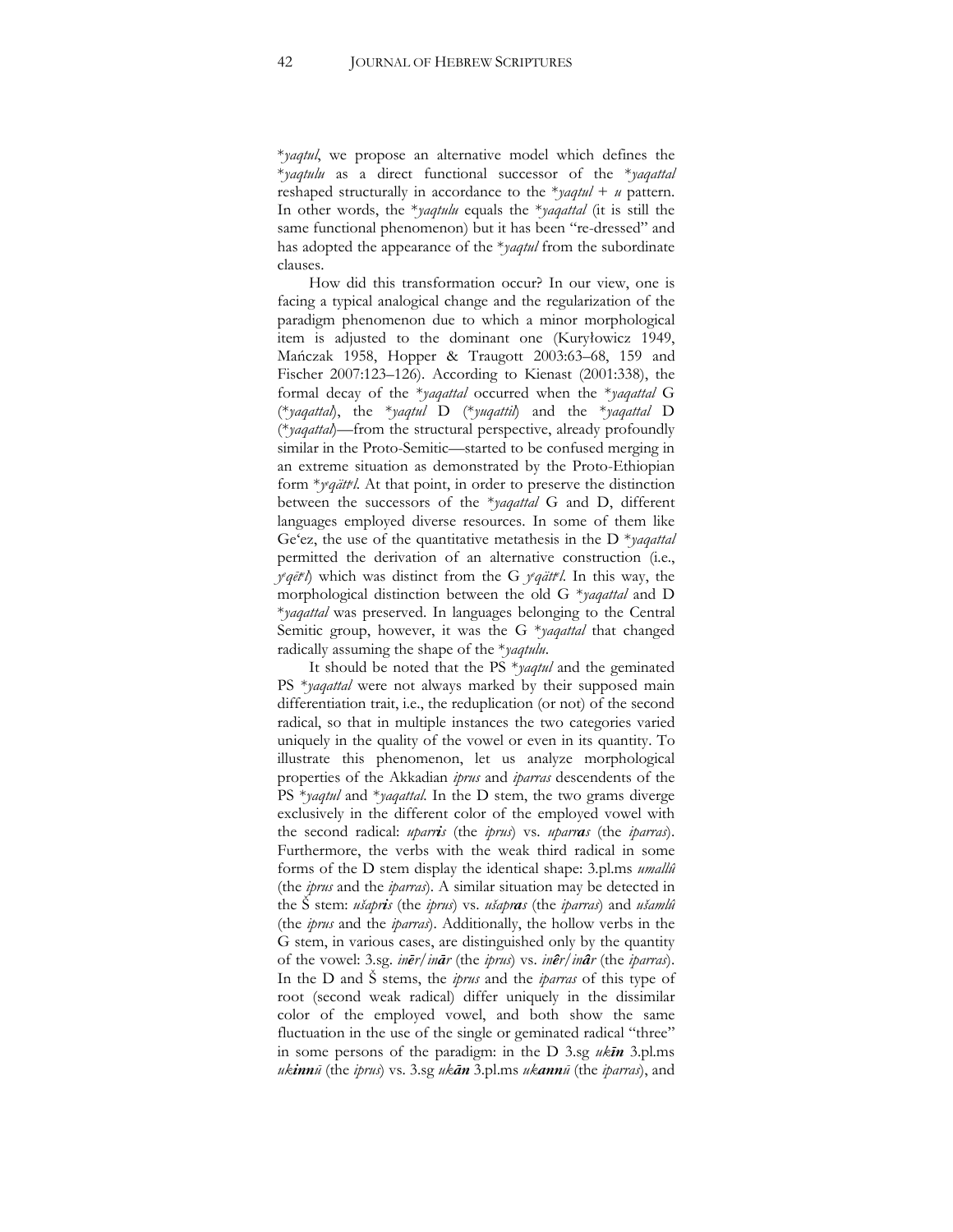in the S 3.sg *ušmīt* 3.pl.ms *ušmittū* (the *iprus*) vs. 3.pl *ušmāt* 3.pl.ms *ušmattū* (the *iparras*). Finally, certain forms of the *iprus* and the *iparras* accompanied by the morpheme *u* were identical or differed only in the length of the vowel: the D subordinate *iprus* and *iparras*: 3.sg *umallû*, 2.sg.ms *tumallû*, 3.sg.fm *tumallî*, 1.sg *umallû*, 3.pl.ms *umallû* and 1.pl *numallû* (some of these examples may also correspond to the simple *iprus* and *iparras*). In consequence, the original distinction between the PS \**yaqtul* and the \**yaqattal*, which consisted in the use of the simple or geminated form (cf. the participial origin of the two form in Lipiński 2001:336-339 and Kienast 2001:294-295), was not always maintained. On the contrary, as testified by the Akkadian state of affairs, in multiples cases, the two grams displayed the same consonantal structure<sup>57</sup> differing only in the nature of the vocalic elements; in extreme situations, they even showed the identical shape.

At this point, it should be observed that the formal confusion between the successors of the \**yaqattal* and the \**yaqtul* is partially visible in Ethiopic languages which, similarly to Akkadian, preserved the \**yaqattal* morphology. For instance, in Ge'ez, the descendent of the G \**yaqattal* and the D *yaqtul* display the same shape *y<sup>e</sup>qattel*. Furthermore, while in the case of transitive verbs, the successors of the \**yaqattal* and the \**yaqtul*  are differentiated in the G stem-respectively as *yeqattel* and *y*<sup>*qtel*</sup>—the intransitive predicates employ the identical form *ye lbas* for the two grams. This indicates that the structural differentiation between the \**yaqattal* and the \**yaqtul* is far from being absolute and that the two formations may formally coincide in some instances.

It shall be noted that the vowel typically employed in the *iprus* (and thus in the \**yaqtul*) was without doubt the most generalized and the most extended in the entire verbal paradigm. In particular, the vocalic element of the *iprus* equaled the vowel of the imperative *purus* (very limited exceptions), the precative *liprus* and the vetitive *ayyiprus*. Moreover, as indicated by Old Babylonian, in the derived stems  $N$ ,  $D$  and  $\dot{S}$ , the vowel of the active participle reflected that of the *iprus* (*ipparis mupparis-*, *uparris muparris-*, *ušapris mušapris-*). Also the D and S perfect *iptaras* employed the vocalic unit characteristic for the

<sup>57</sup> It means that the \**yaqattal* and the \**yaqtul* either jointly displayed geminated forms or were characterized by the non-gemination. Consequently, the term "the same consonantal structure" makes reference not to the triple-consonantism (or in some instances, to the bi-consonantism) of the verbal roots but to the organization of the consonantal elements in the pattern  $C_1$ - $C_2$ - $C_3$  or  $C_1$ - $C_2$ - $C_3$ , and  $C_1$ -C2 or C1-CC2. Thus, in all cases where the \**yaqattal* and the \**yaqtul* "dress up" with the same configuration (either the  $C_1-C_2 / C_1-C_2$  for the weak verbs or  $C_1$ -CC<sub>2</sub>-C<sub>3</sub> as in the case of D stem), their consonantal structure is said to be identical.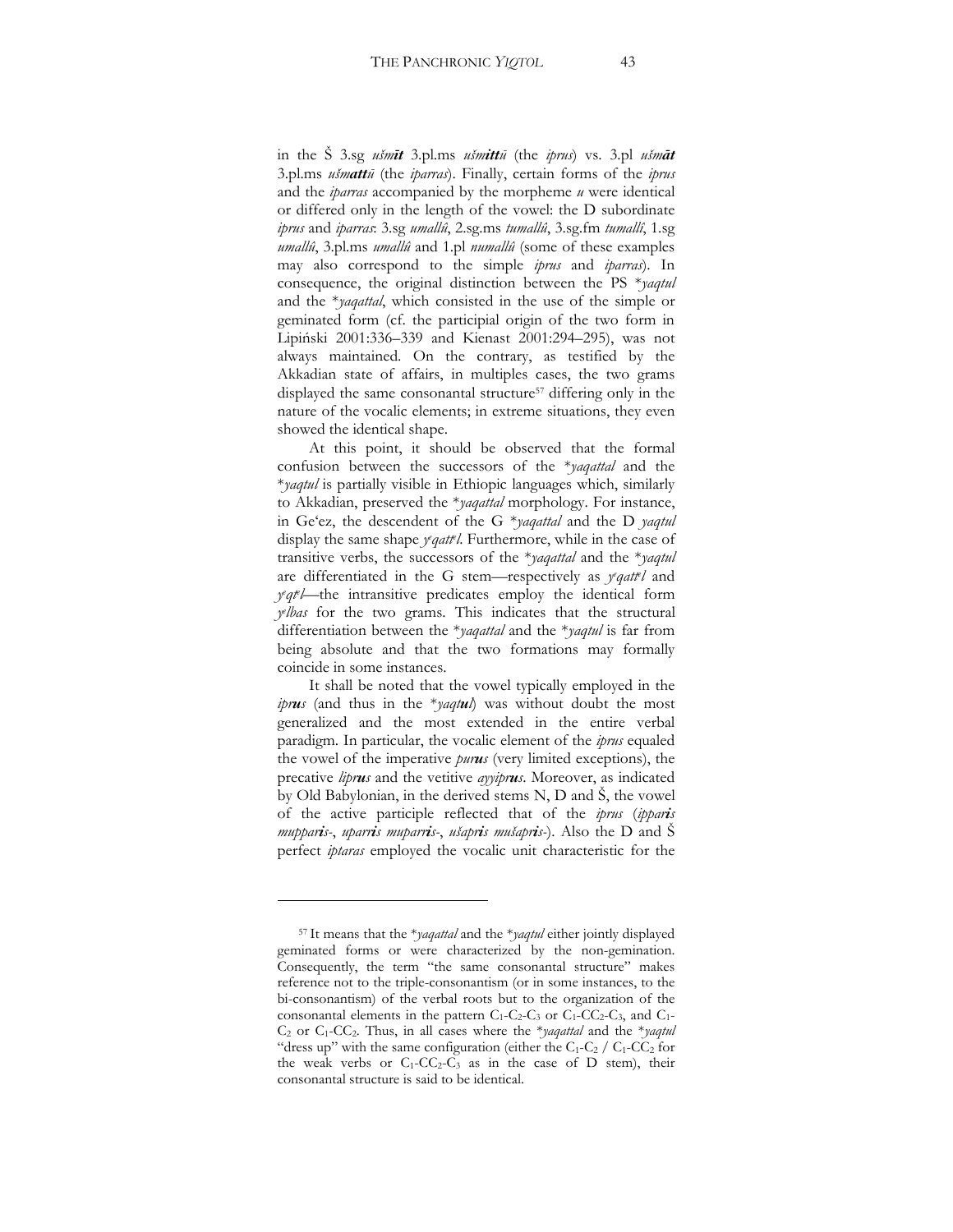*iprus* instead of that found in the *iparras* (D: *iptarris iparris* and Ü: *uhtapris uhapris*).

Finally, the reduplicative morphology was marginal-it was employed as an inflectional and non-derivative recourse uniquely in the G and N *iparras*, and even then not with all types of roots. Conversely, the simple non-geminated morphology predominated—it appeared in the *iprus*, the *iptaras* and the *parsaku* (and in other non-finite forms) of the G stem, as well as in the whole S paradigm of strong roots. Finally, in the D stem, the reduplication was a derivative instrument and did not participate in the flexional differentiation between the *iprus* and the *iparras*.

The three mentioned phenomena, i.e., the formal similitude between the \**yaqtul* and the \**yaqattal* (or in other words, the lack of faultless consonantal differentiation between the two grams), and thus, between their subordinate derivatives \**yaqtul-u* and \**yaqattal-u*; the predomination of the vocalism characteristic for the \**yaqtul*; and the supremacy of the nongeminated forms (as for instance, the \**yaqtul*), caused the "minor" \**yaqattal(-u)* to be reshaped in accordance with the dominating \**yaqtul-u* preserving, however, its own functional and semantic properties. In Hebrew, this superficial transformation of the \**yaqattal(-u)* was possible because the \**yaqtul* of the resultative diachrony survived in the *wayyiqtol* (in Arabic it was conserved as the *lam-yaqtul*) so that the morphology \**yaqtul-u* could be associated with the old \**yaqattal*. In consequence, the *\*yaqattal* did not disappear—it is its reduplicated morphological shape that suffered a total decay as a flexional mark. On the contrary, the gram itself—understood as an evolutionary functional phenomenon—"stayed alive" but due to the mentioned analogical processes, it received a new superficial form, the \**yaqtulu*. In that way, the explanation of the meanings and uses of the CS \**yaqtulu* ceases to be problematic: one is not facing a re-analysis of the resultative diachrony \**yaqtul* but a regular continuance of the diachronic paths representative for the \**yaqattal* (see below).

It must be noted that the BH *yiqtol* (< CS \**yaqtulu*) functionally reflects in an almost perfect way the OB *iparras* (< PS \**yaqattal*). As recently illustrated (Andrason 2010b:175-186), temporal and aspectual values of the *iparras* may be explained as regular manifestations of the imperfective path while its modal functions can be analyzed as realizations of the modal ability path. Furthermore, it was demonstrated that the two types of the *iparras*—a direct heir of the PS \**yaqattal* morphology derive from one semantically transparent and cognitively plausible lexical input (Andrason 2010b). In particular, the PS \**yaqattal* (and thus the OB *iparras*) had its roots in periphrastic predicative uses of the geminated "imperfective" participle with the iterative/pluralic value, subsequently verbalized with the aid of personal pronouns inflected and incorporated to the root (Kienast  $2001:294-295$ ). This old periphrasis constituted the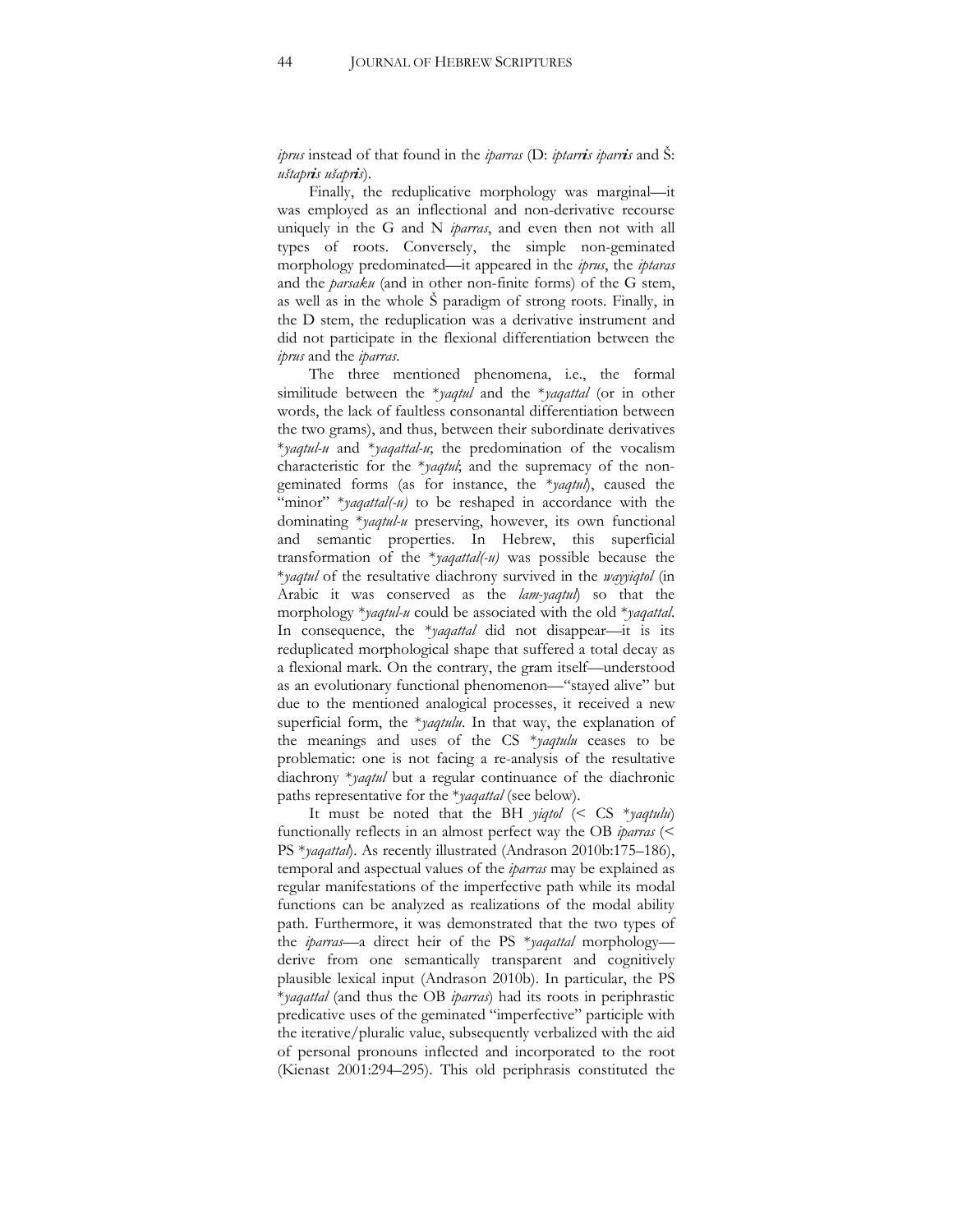very source of the imperfective trajectory which, after it generated the habitual meaning, stimulated the formation of the modal ability path. The development was possible due to the inherent properties of the reduplication: the marker, from the typological perspective, is a universal tool of conveying intensive and iterative meanings which may easily set the basis of the imperfective path (Bybee, Perkins & Pagliuca 1994:166-174). Moreover, one should observe that because of a widespread semantic relation between markers of frequentative-habitual activities and expressions of ability like "know how to do" or "be able to do" (Holm 1988:160), at the moment where an iterative-frequentative expression acquires a clear habitual sense, it may also develop a modal function of ability "setting in motion" another universal functional development, an agent oriented modal path (on the relation between habitual and modality see also Boneh & Doron  $2010:352-361$  who claim that habitual grams are inherently modal). This was exactly what occurred in the history of the \**yaqattal*: the habitual sense, easily derivable from the PS reduplicated input, constituted the actual origin of the modal ability path and the basis of modal uses (for details of the argumentation see Andrason 2010b:160-192). The two diachronic progresses (i.e., imperfective and modal trajectories) originated thus as *one* displaying an example of a split diachrony. In consequence, the modal *iparras* (and \**yaqattal*) is not a result of advanced stages of the imperfective and future paths, but, on the contrary, has started in an autonomous modal track, whereby the ability meaning stemmed from the habitual sense of the reduplicative morphology (yet again, for details see Andrason 2010b:160-192).

As explained in 3.2.1, the BH *yiqtol* shows values that can be explained as manifestations of the imperfective and proper (non-contaminated) modal trajectories<sup>58</sup>—this situation clearly matches the interpretation of the *iparras* and that of the \**yaqattal*. The sole difference between the meaning of the Old Babylonian gram and the Hebrew, historically posterior, formation is the fact that the latter, as expected, mirrors slightly more advanced phases of the same trajectories. Namely, the gram loses in its circumstantial and continuative-progressive character. Such a behavior is entirely consistent with our hypothesis—since we are facing realizations of the same diachrony in two related but independent languages at two distinct historical moments, they should correspond to two different phases of the functional development in question. The historically earlier variant of the gram (in Old Babylonian) is expected to reflect more initial stages while the more recent

<sup>58</sup> However, we were incapable to determine which particular modal path was pertinent in the case of the *yiqtol*.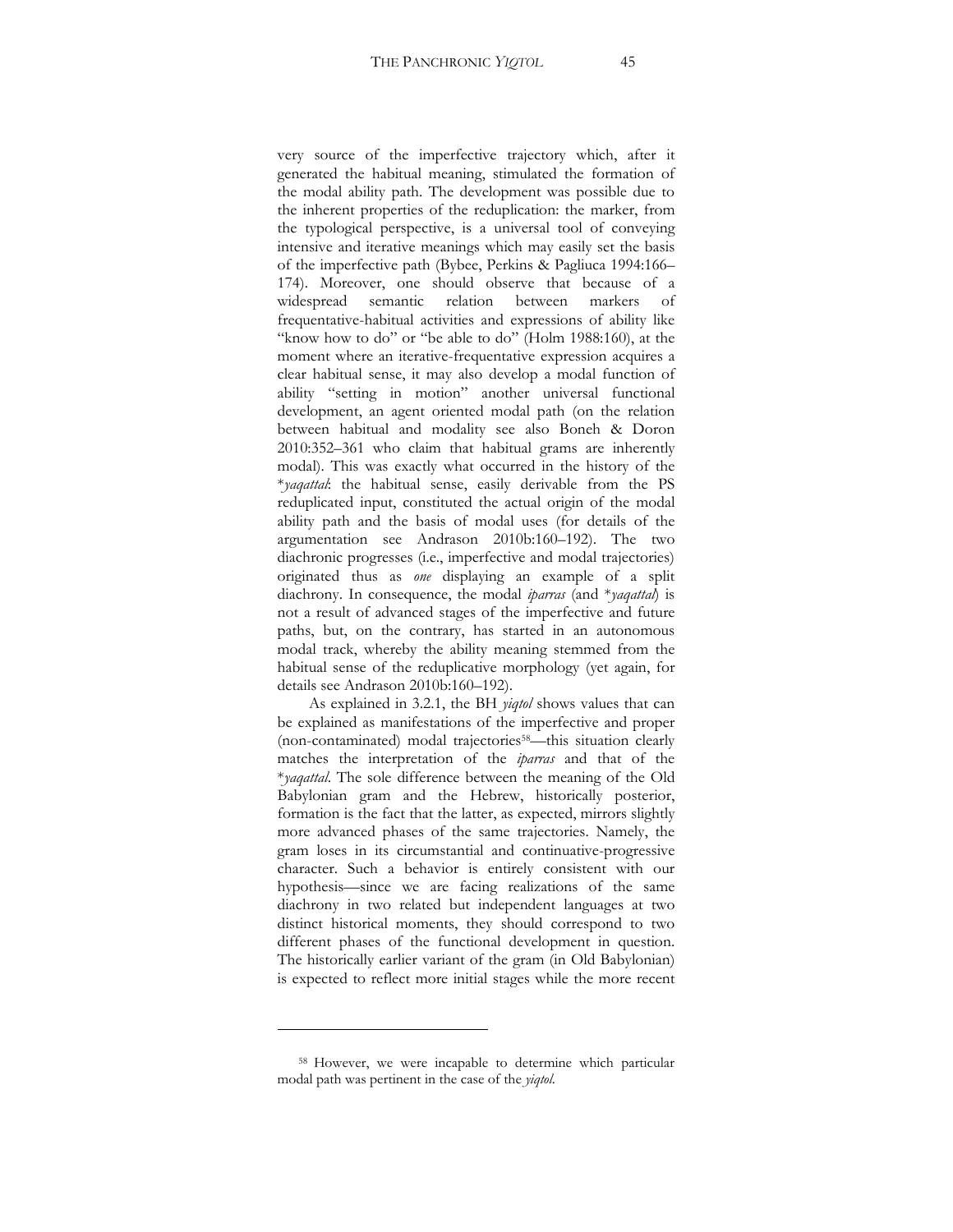one (in Biblical Hebrew) should mirror more advanced segments of the functional tracks.

Furthermore, since the CS \**yaqtulu* is a direct functional heir of the PS \**yaqattal*, the two forms share their lexical input having originated in a reduplicated morphology. In consequence, the values provided by the BH *yiqtol*—both those understood in terms of the imperfective path and those explained as manifestation of the modal path—become consistent with the lexical input from which the construction emerged. The original periphrasis based on the reduplicated verbal adjective is both semantically transparent and cognitively plausible for the two trajectories and thus for the meanings codified by them. In Biblical Hebrew and in the Central Semitic group in general, this geminated character of the fundamental lexical expression that initiated the functional trajectory has been lost and the formation adopted a new superficial shape \**yaqtulu*.

Finally, our reconstruction of the origins of the *yiqtol* leads to the conclusion that its modal variant, being a direct functional descendent of the \**yaqattal*, should be taken as the realization of the ability path. This final inference is consistent with the semantic potential of the *yiqtol* which matches the entire ability path as posited in section 3.1 (cf. Figure 2) with the exception of the literal meaning of the physical ability. As explained above in section 3.2.1, the synchronically based panchronic interpretation of the *yiqtol* does not allow us to determine which particular modal path the gram followed. However, given the evolutionary scenario presented in this part of the article, especially the fact that the *yiqtol* (from CS \**yaqtulu*) is a functional descendent of the PS \**yaqattal* and that \**yaqattal* is a bifurcated imperfective and modal ability path (built on a reduplicative patter which is a common source of imperfective paths), we may conclude that also the *yiqtol* and CS \**yaqtulu* developed in accordance with those two functional trajectories. This inference shows that our study is not limited to the synchronic panchrony, viz. to deduction of the diachrony from the synchrony. Quite the opposite in the present work, the synchrony is explained as a dynamic diachronic process extrapolated from synchronic, diachronic and comparative data.

*Suma sumarum*, the functional development of the BH *yiqtol* is regular: it reflects a universal evolution whereby reduplicated morphology activates the imperfective path, which at the frequentative-habitual stage motivates a deviation and a split into a new ability modal trajectory. In other words, the BH construction simply perpetuates the processes detected in the case of the \**yaqattal* and *iparras* (Andrason 2010b). In that way, the uses of the gram become consistent with its Proto-Semitic input and with the universal laws that govern the evolution of verbal grams.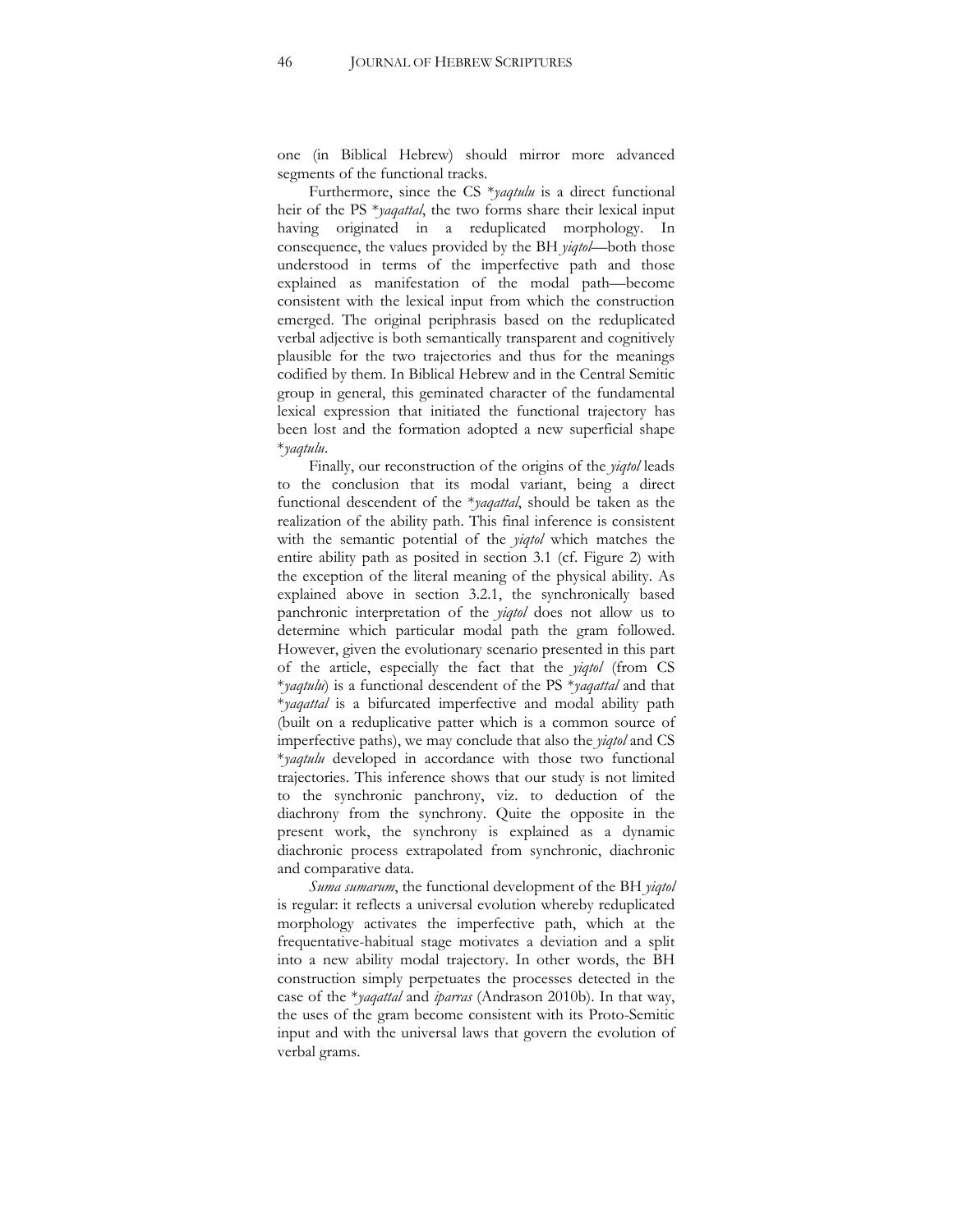#### *Later development*

The functional development of the *yiqtol* in post Biblical periods (both in the Rabbinic and in Modern Hebrew times<sup>59</sup>), confirms its identification with a split imperfective and modal diachrony. This means that values provided by the gram in historically posterior "descendant" languages of the Biblical Hebrew correspond to more advanced stages on the two trajectories.

In Rabbinic Hebrew, the construction primarily denotes modally colored future events. In main clauses, it expresses volitional, optative and desiderative nuances (11.a), conveys the idea of possibility, probability and potentiality (11.b), as well as provides the meaning of obligation (11.c). Moreover, the gram may appear in dependent clauses indicating prospective and final activities  $(11.d)$  (Pérez 1992:191-196). It is also commonly employed in all ranges of subordinated phrases introduced by the particle  $v$ ; in most cases, the construction expresses the  $i$ idea of the logical (שביל ש and הבשביל "in order to") (11.e) and temporal purpose or finality ( $\triangledown$   $\triangledown$  "until"). Still following the particle  $\mathbf{v}$ , the formation is frequently introduced by verbs like עוזרני ש 'I order that," or צריך ש "it is necessary that," by the temporal conjunction  $\psi$  אחר "after" and by the conditional expression  $\psi$  "wher the condition that" (11.f). In all of these depending functions, the *yiqtol* clearly corresponds to the syntactically based modal category of subjunctives. Finally, the gram appears in proper conditional phrases introduced by the  $particle$   $\triangleright$  denoting real hypothetical events. On the other hand, it should be noted that in certain occasions the RH *yiqtol* continues indicating simple non-modal events, preserving thus the indicative present (11.g) and future values. However, in an overwhelming majority of examples, future actions are accompanied by an evident modal tone (Pérez 1992:195 and Segal 1927:153-155).<sup>60</sup>

(11)a.Ver. 7:3

#### בשלשה אומר **נברד**

<sup>59</sup> Albeit Modern Hebrew is historically disconnected from Biblical and Rabbinic Hebrew, we will treat it as a linguistic object that systematically reflects more advanced stages of processes which have been identified in these two older languages. In fact, even though some consider Modern Hebrew a creolized language with Slavic and Germanic substrates (Blanc 1968 and Wexler 1991), its validity for the panchronic view remains solid and untouched. In general terms, pidgins, creoles and koinés commonly display a more advanced and more drastic functional development than their superstrate inputs and thus, may be employed to demonstrate the soundness of the explanation proposed for their original linguistic source (Andrason 2009:121-140). <sup>60</sup> The simple future actions are expressed by means of the

participle.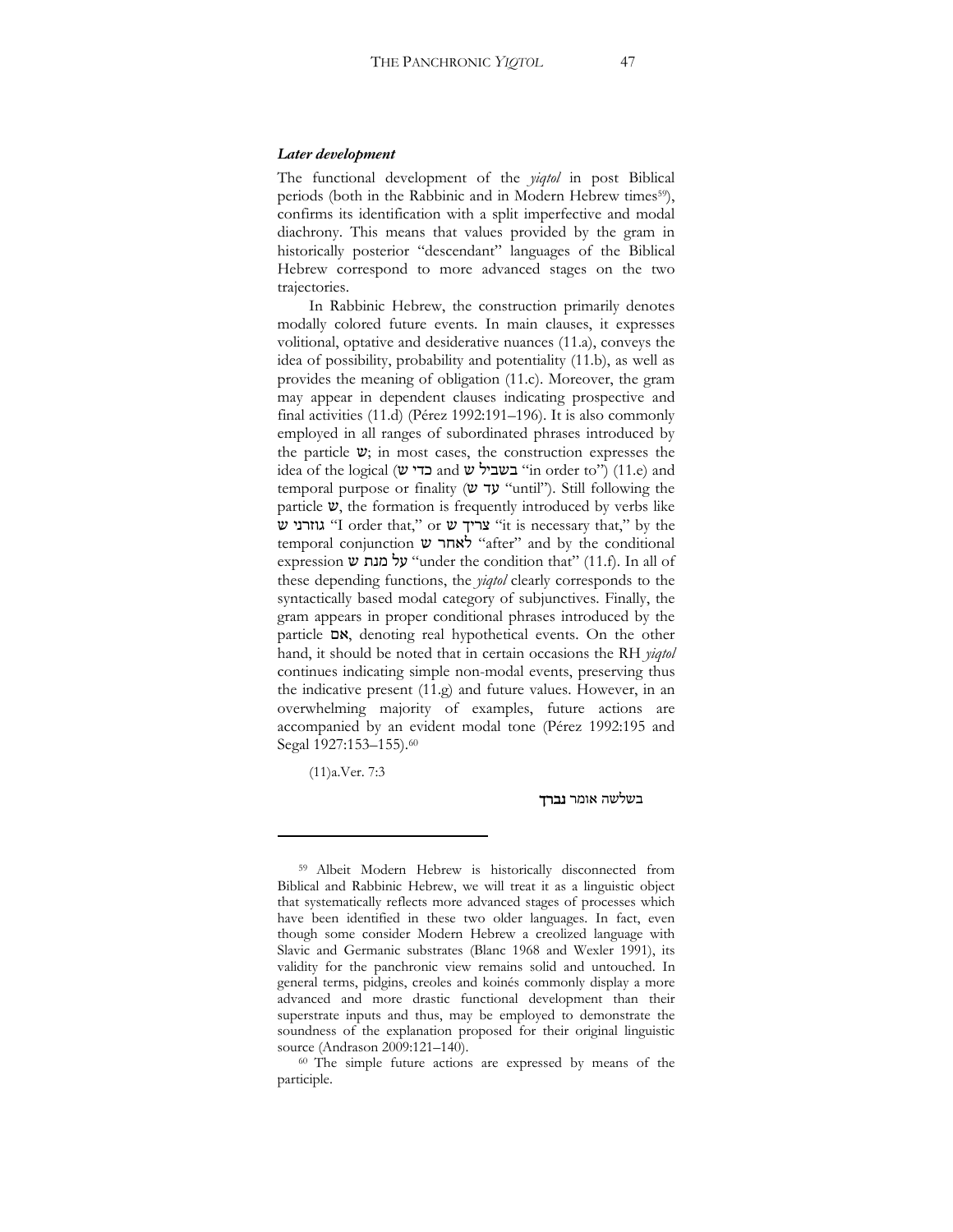Si son tres dice: ¡Bendigamos! ("Let us bless") (Pérez 1992:194)

b. Sanh. 3:7

### $\,$ מה אעשה

¡Qué puedo hacer! ("What can I do?") (Pérez 1992:194)

c. Menah 11:8

#### כיצד יעשה

¿Cómo habrá de hacer? ("How should it be done?") (Pérez 1992:195)

d. 'Abot 1:11

### חכמים, היזהרו בדבריכם--שמא תחובו חובת גלות, ותגלו למקום המים הרעים, וישתו התלמידים הבאים אחריכם וימותו

Sabios, cuidad vuestras palabras, no sea que os hagáis reos del exilio y tengáis que ser deportados ("may be exiled") a un lugar de aguas malas y que vuestros discípulos las tengan ("will then drink") que beber y mueran ("will be destroyed") (Pérez 1992:194)

e. Sdat. 41

## הריני למד תורה בשביל ש**אעשיר**

Voy a estudiar la Torah para hacerme rico ("in order to be rich / so that I be rich") (Pérez 1992:196)

f. Git. 7:5

# חרי זה גטך, על מנת ש**תתני** לי מאתים זוז

Aquí tienes tu documento, a condición de que me des ("if you gave me") doscientos sus (Pérez 1992:196)

g. Meg. 4:7

# על קן צפור **יגיעו** רחמיך

Hasta el nido del pájaro llega ("it reaches") tu misericordia (Pérez 1991:195)

In Modern Hebrew (MH), the *yiqtol* provides uses that reflect highly advanced phases of the imperfective and modal paths. The gram functions uniquely as the simple future, with both punctual (12.a) and progressive (12.b) readings and as a modally tinted future  $(12.c)$ . Furthermore, the formation—equaling an imperative—frequently expresses less direct and more polite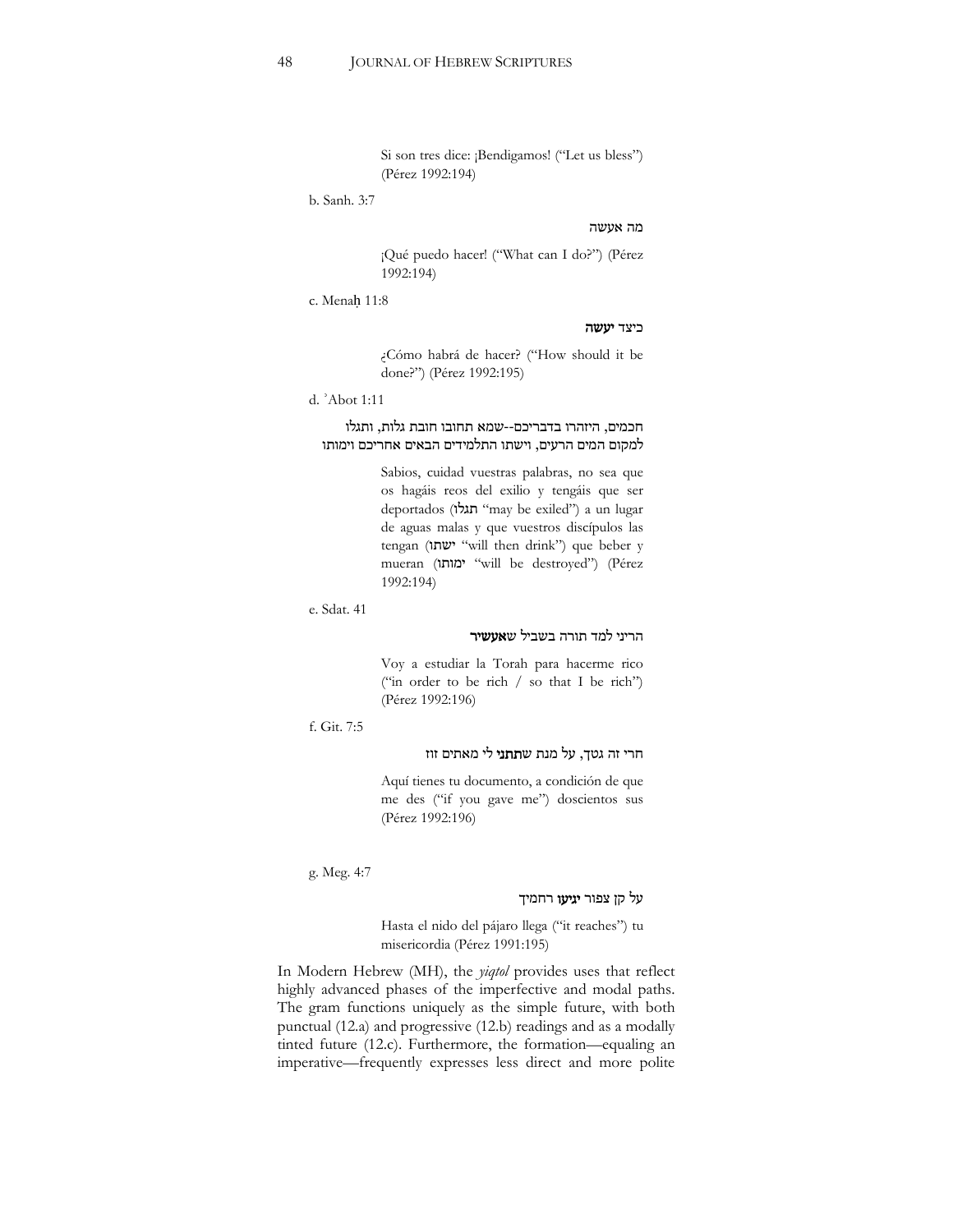orders and commands (12.d). The construction is also commonly employed in hypothetical phrases, both in protases and apodoses, with the meaning of a real future condition (12.e). Finally, the gram appears in subordinated clauses denoting prospective events (12.f) introduced from any deictic temporal sphere, i.e., even if the main action refers to the past (12.g).

(12)a.

#### מחר **אקום** מוקדם

Tomorrow I will get up early (Lyttleton & Wang 2004:210)

b.

#### דן יעבוד על **התוכנה** במשך השנה

Dan will be working on the program during the year (Coffin & Bolozky 2005:39)

c.

#### כולם מקווים שלא **תהיה** שביתה

Everyone hopes that there will not be a strike (Coffin & Bolozky 2005:39)

d.

#### **תפני** שמאלה בפינה

Turn left at the corner (Lyttleton & Wang 2004:210)

e.

f.

### אם **תהיה** שביתה לא **נוכל** להגיע הביתה

If there is (will be) a strike, we won't be able to get home (Coffin & Bolozky 2005:39)

# אני מעדיפה ש**תשכח** מזה

I prefer you to forget about it (Glinert 2005:159)

g.

### אתה רצית ש**אפסיק**

#### Did you want me to stop? (Glinert 2005:159)

In consequence, the properties of the historically posterior variants of the BH *yiqtol* firmly demonstrate that our definition of the gram in terms of a split imperfective-modal diachrony is valid. The corresponding RB and MH formations match the same functional trails as their BH counterpart, namely the imperfective and modal paths. As expected, in both post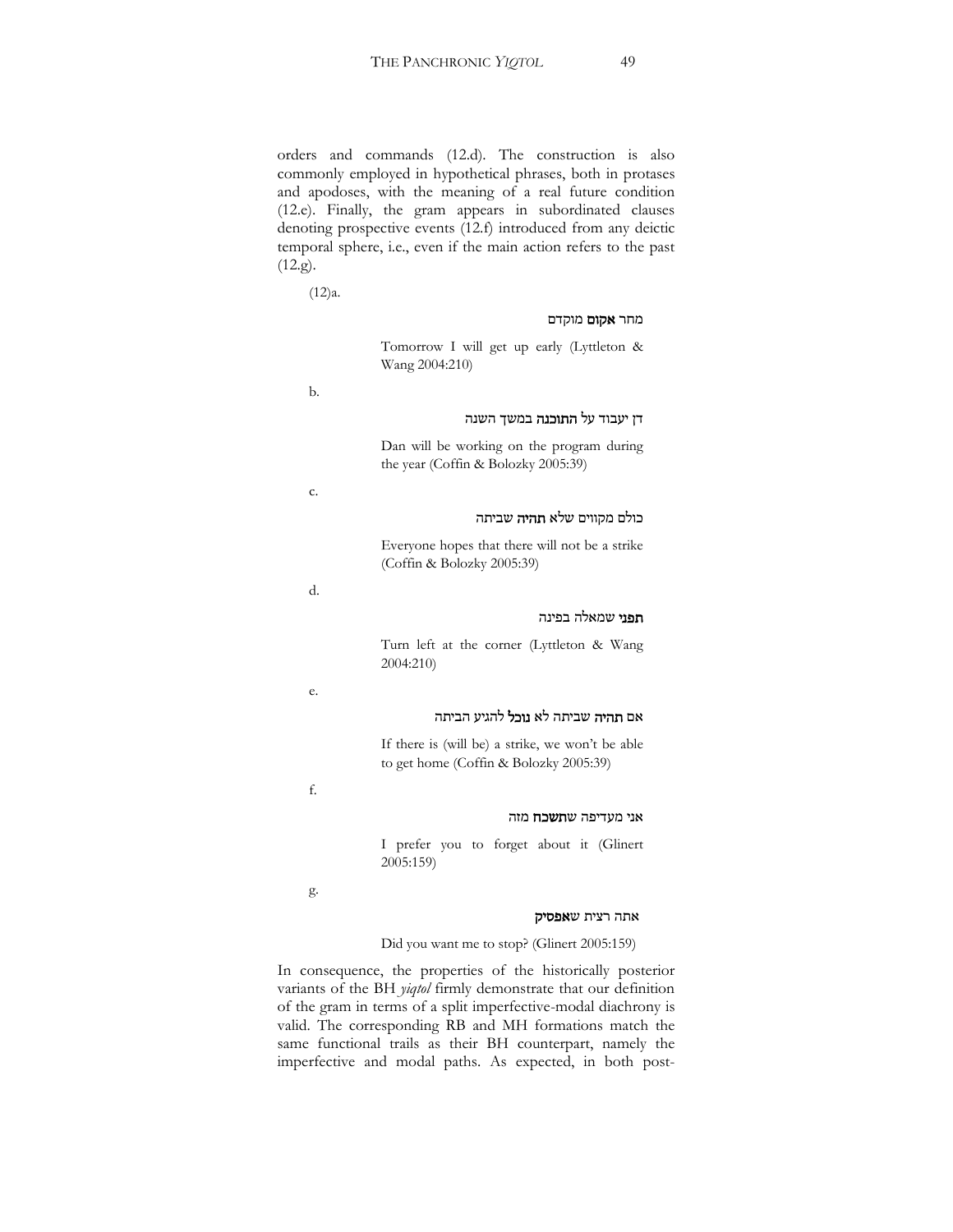Biblical languages, functions of the successor of the *yiqtol* reflect more advanced phases of the mentioned trajectories.

#### *3.3.3. Comparative Panchrony*

If our thesis is correct and the *yiqtol*—as well as the \**yaqtulu*—is a split diachrony bifurcated into the imperfective and ability modal trajectories, its homologues in other Semitic languages should necessarily display values that correspond to determined stages of these two functional paths. Put differently, the successors of the *\*yaqtulu* in the Central Semitic group where the \**yaqattal* acquired the shape of the relative \**yaqtul-u* are to be explained as manifestations of the two mentioned developments.

Most importantly, the Arabic *yaqtulu* is entirely consistent with our definition of the CS \**yaqtulu* and BH *yiqtol* in terms of the imperfective and modal ability paths. As expected, the gram provides an entire repertoire of imperfective values: continuity and progressivity (13.a), iterativity-habituality (13.b) and duration (13.c) (Wright 1898:11-16, Haywood & Nahmad 1962:112-113 and Lipiński 2001:345-355). Furthermore, even though the *yaqtulu* has reached the peak phases of its functional imperfective development, it has not lost the values that reflect the original stages; namely, the construction still denotes the actual uninterruptness of an event (continuative and progressive), offers frequentative or habitual value, and most significantly introduces the idea of circumstantial simultaneity (Kuryłowicz 1972:80-93, Danecki 1994:156 and Kienast 2001:278 and 332). Moreover, as in Biblical Hebrew, in the non-past time frame, the uses of the formation may correspond to highly advanced phases of the imperfective path where a gram is transformed into a simple present and/or future tense with no aspectual nuances at all (Wright  $1898:12-13$ ) and Kozłowska 1996:58). This means that with the present (13.d and e.) and future (13.f) temporal reference, the formation equals a general tense and expresses any non-past event which may receive both imperfective (13.g) and neutral (13.h) readings. Thus, in the non-past time sphere, the functions of the gram mirror the entire imperfective path—from the circumstantial value to the simple tense, through the meaning of the simultaneous taxis and that of the imperfective aspect. On the contrary, with the past reference, the construction provides a strong aspectual interpretation and explicitly denotes imperfective activities: circumstantial (13.i), continuativeprogressive  $(13. j)$  and frequentative-habitual  $(13. k)$ —hence, it cannot introduce aspectually neutral simple past events. Finally, as far as the modal *yaqtulu* is concerned—less frequent than its indicative counterpart—its values, especially those of epistemic possibility (13.l and 13.m) and probability (13.n), correspond to later stages of the modal trajectory (Danecki 1994:157). In consequence, the Arabic *yaqtulu* is functionally consistent with our interpretation of the *yiqtol*—in particular, the gram shows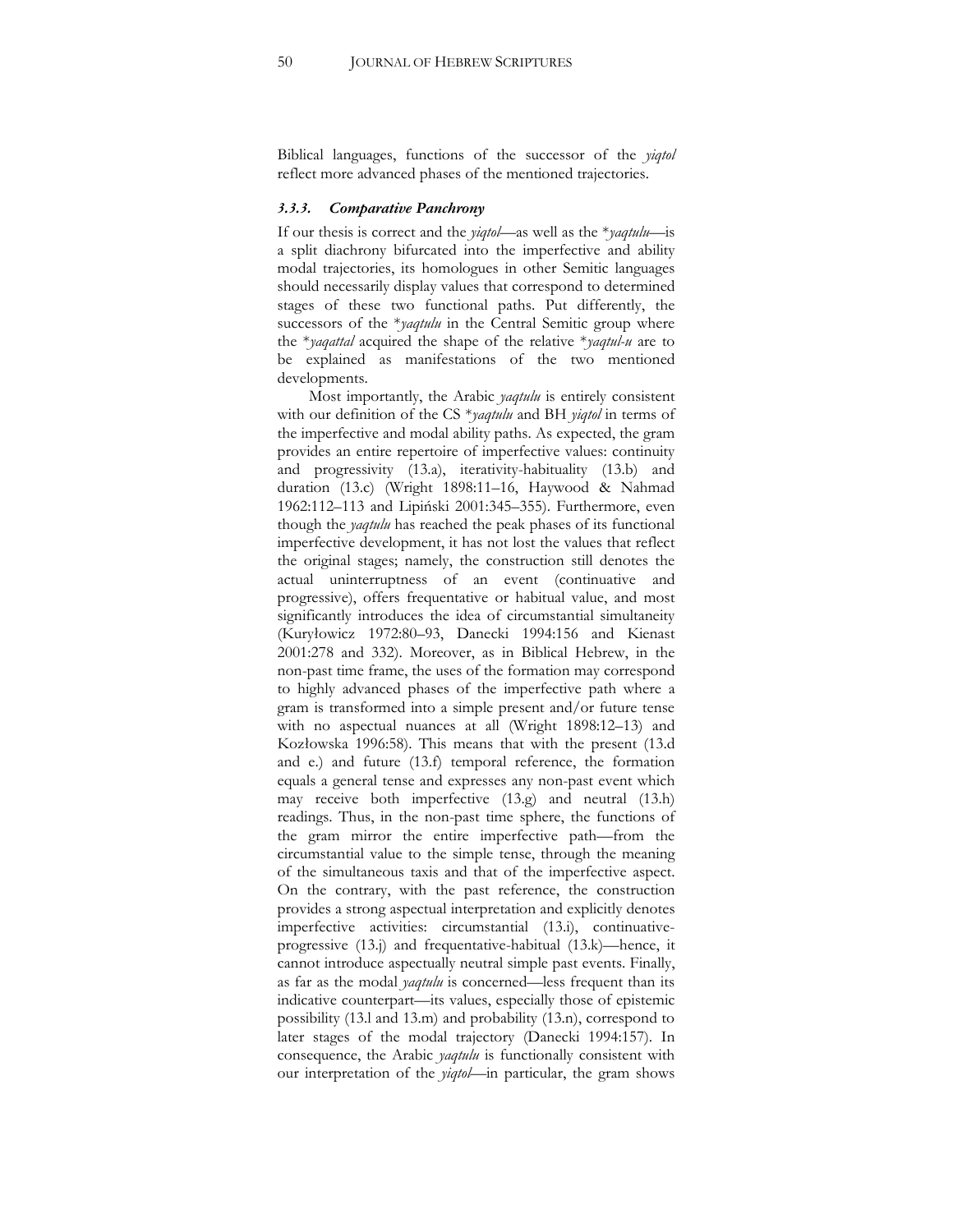uses that may be explained as realizations of the imperfective and modal path.

وانت لما لا **تتكلم** (13)a. And you, why are you not speaking? (Danecki 1994:155)61 انه رجل طيب **يزورنا** بين أونة واخرى من He is a good man—he sometimes visits us (Danecki 1994:155) انا ا**حبك** و لا احب سواك I love you, and besides you I do not love anyone (Danecki 1994:155) d. έήΣ αΎϨϟ ϊϴϤΟ **ΪϟϮϳ** All the men are born free (Danecki 1994:156) e. ϰΟϭί **ϥϮϜΗ** ΪϏ Tomorrow, you will be my husband f. ΔϤϴϘϟ ϡϮϳ ϢϬϨϴΑ **ϢϜΤϳ** ͿΎϓ But God will judge between them on the day of the resurrection (Wright 1898:18) g. المليل **يطاح** الراس They will cut his head tonight (lit. will be cut) (Danecki 1994:156) h. ΪϏ ΓήϫΎϘϟ ϲϟ **ΐϫΩ** Tomorrow, I will go to Cairo (Kozłowska 1996:58) جاء زيد **يضحك** Es kam Zaidun, indem er lachte (Kienast 2001:278) نساهد اباه **يصلي** (j. He looked at his father while he was praying (Danecki 1994:156)  $\rm{k.}$  فَقَضَى فِيهَا أَرْبَعِينَ يَوْماً . . . وَمَلأَئِكَةٌ تَ**خْدُمُهُ** He was in the wilderness forty days...and angels waited on him (Mark 1:13) (cf. the original Greek past imperfective form  $διη$ *<del>z</del>όνουν*)

<sup>&</sup>lt;sup>61</sup> The examples extracted from Danecki (1994) and Kozłowska (1996) have been translated from Polish by the author of the present article.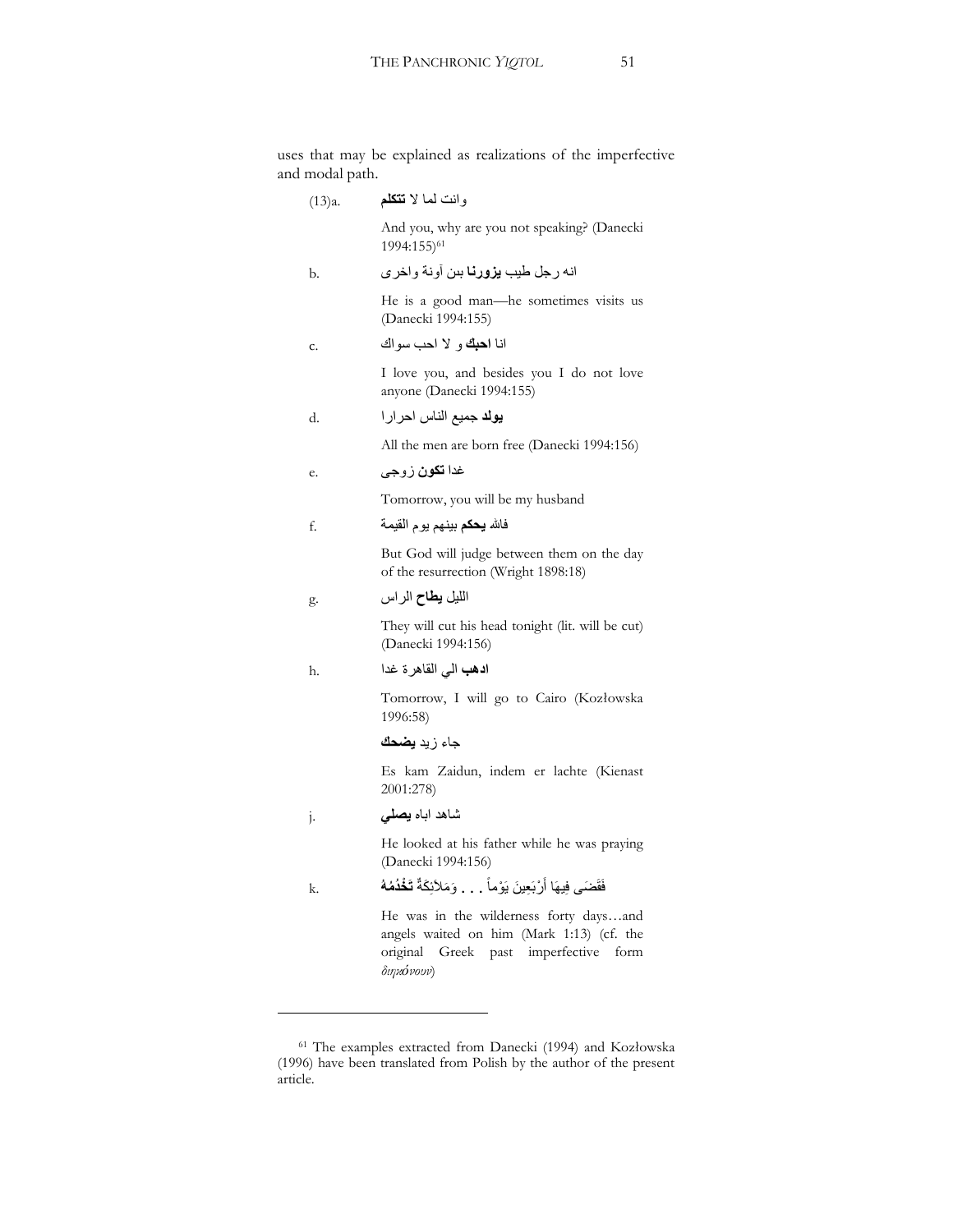l. ΔϠϴϤΤϟ ΖϨΒϟ ϩάϫ **ϥϮϜΗ** Ϧϣ

¿Who can this beautiful girl be? (Kozâowska 1996:58)

m. ϲΒΘϜϣ ϲϓ **ϥϮϜϳ Ϊϗ**

It can/may be on my desk (Danecki 1994:157)

**i** 1. أ**ن اخرج** مبكر ا

Maybe, I will leave earlier (Danecki 1994:157)

The homologues of the BH *yiqtol* in other Central Semitic languages are entirely consistent with our interpretation of the Biblical gram. In the Amarna dialect, the *yaqtulu* shows the values that match the imperfective path (continuativeprogressive, frequentative-habitual, simple-general present; general broad future tense; circumstantial, frequentativehabitual, durative and imperfective past) and, less frequently, those that fit into the modal path (modally colored futurity and prospectivity; logical and temporal finality; conditional phrases and root or epistemic modality) (Rainey 1996:230-234 and Moran 2003:42 and 69). Likewise, in the Ugaritic language, the functions of the *yaqtulu* may be grouped into a set that corresponds to the imperfective functional trajectory: aspectually neutral present and (modally colored) future; frequentative-habitual, durative and imperfective past (Verreet 1988:43 and 53, Kienast 2001:312 and Sivan 2001:100-102). The same situation is documented by Punic where the *yaqtulu* denotes present and future events and situations, as well as past iterative-habitual, durative and imperfective activities (Friedrich & Röllig 1970:57-58 and Kienast 2001:314).

In consequence, the data provided by other Central Semitic languages are entirely consistent with our proposal and thus with the definition of the \**yaqtulu* as a split imperfective and modal diachrony: in all the relevant languages, the values of the successors of the CS \**yaqtulu* reflect stages of the imperfective and modal path.

### **4. CONCLUSION**

This article aimed at presenting a panchronic definition of the BH *yiqtol* which would enable us to understand the gram as a functionally consistent and rational category- $a$  single diachronic path. Furthermore, in accordance with a principle of cognitive linguistics, we have searched for a semantically transparent and, the most importantly, cognitively plausible input of the Hebrew formation. Following the rules of the panchronic methodology, we have founded our argumentation on evidences provided by the synchronic (3.2.1), diachronic (3.2.2) and comparative (3.2.3) subtypes of the panchrony (thus, our analysis was not limited to deducing diachrony from synchrony).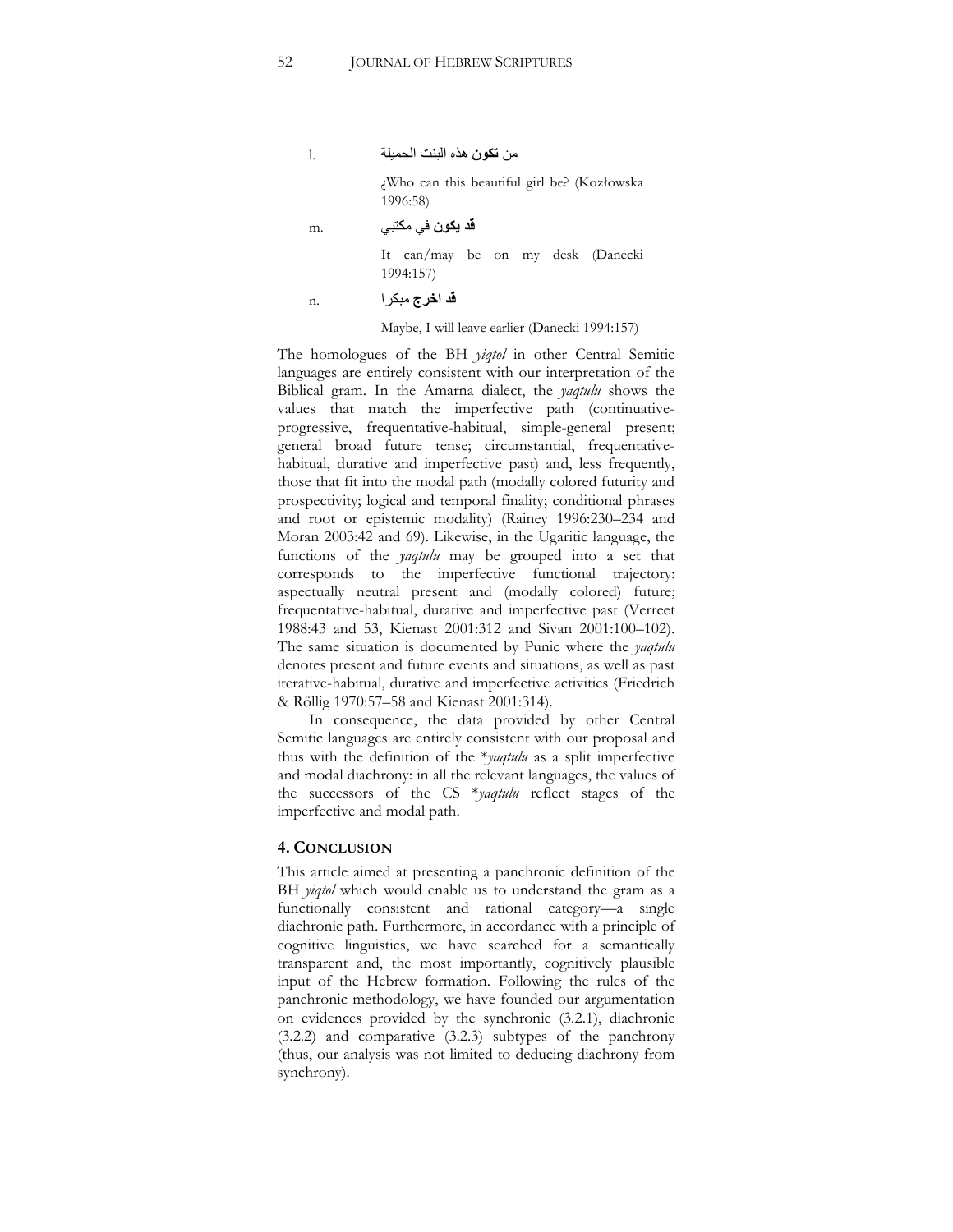Firstly, in section 2.1 we described various uses of the gram which were divided into three main groups: indicative, modal and textual ones. Next, the concept of panchrony was explained and two universal functional trajectories, imperfective and modal ability paths, were presented. After that, applying the synchronic panchronic methodology (3.2.1), we identified the indicative, modal and text values of the *yiqtol* with two evolutionary tracks, i.e. with the imperfective path and the proper modal (non-contaminated) path. As far as the *yiqtol* of the imperfective path was concerned, we observed that the functional advance of the gram was more profound in the non-past time sphere where the formation functioned as an aspectually neutral tense. On the contrary, with the past time reference, the construction did not reach a similar culmination stage, but, on the contrary, preserved an evident aspectual significance. An analogous functional discrepancy was noticed in the case of the text *yiqtol*. In the narration, its functional progress is less rapid—the gram conserves the original circumstantial character and introduces background information. However, in the discourse, the formation advances more "quickly," and in numerous cases equals a gram of the foreground being able to denote central actions. The two phenomena, i.e., the different treatment of the *yiqtol* in the past and non-past, as well as its dissimilar properties in the narration and in the discourse, are entirely compatible with the universal behavior of grams defined in terms of the imperfective diachrony. We also observed that the conservative character of the *yiqtol* in the past time sphere had been motivated by the existence of the *wayyiqtol* (< PS<sup>\*</sup>-yaqtul)—a construction that follows the resultative path—in whose contexts, the *yiqtol* had developed. In respect to the modal *yiqtol*, we stated that it could appear in non-explicitly modal (and thus neutral) environments providing values that corresponded to initial phases of the modal trajectory. Consequently, this type of the *yiqtol* should be explained as a realization of one of the proper modal paths and not as an example of a modal contamination.

Afterwards, the proposal based on the synchronic evidence was contrasted with diachronic and comparative data. In section 3.2.2, two commonly accepted facts were introduced: the *yiqtol* derives from the \**yaqtulu* which morphologically equals a formation composed by the \**yaqtul* of the resultative path and the subordination morpheme *u*; functionally, the "new" gram substituted the \**yaqattal* morphology understood as split imperfective and ability modal trajectories. Subsequently, we demonstrated that a functional development from the resultative diachrony \**yiqtol* into the imperfective and non-contaminated modal diachrony \**yaqtulu* is typologically impossible. In other words, the  $*$ *yaqtul* + *u* could not semantically have transmuted into the \**yaqtulu*. In consequence, we proposed an alternative explanation which adjusted in a better way to the path theory and which, at the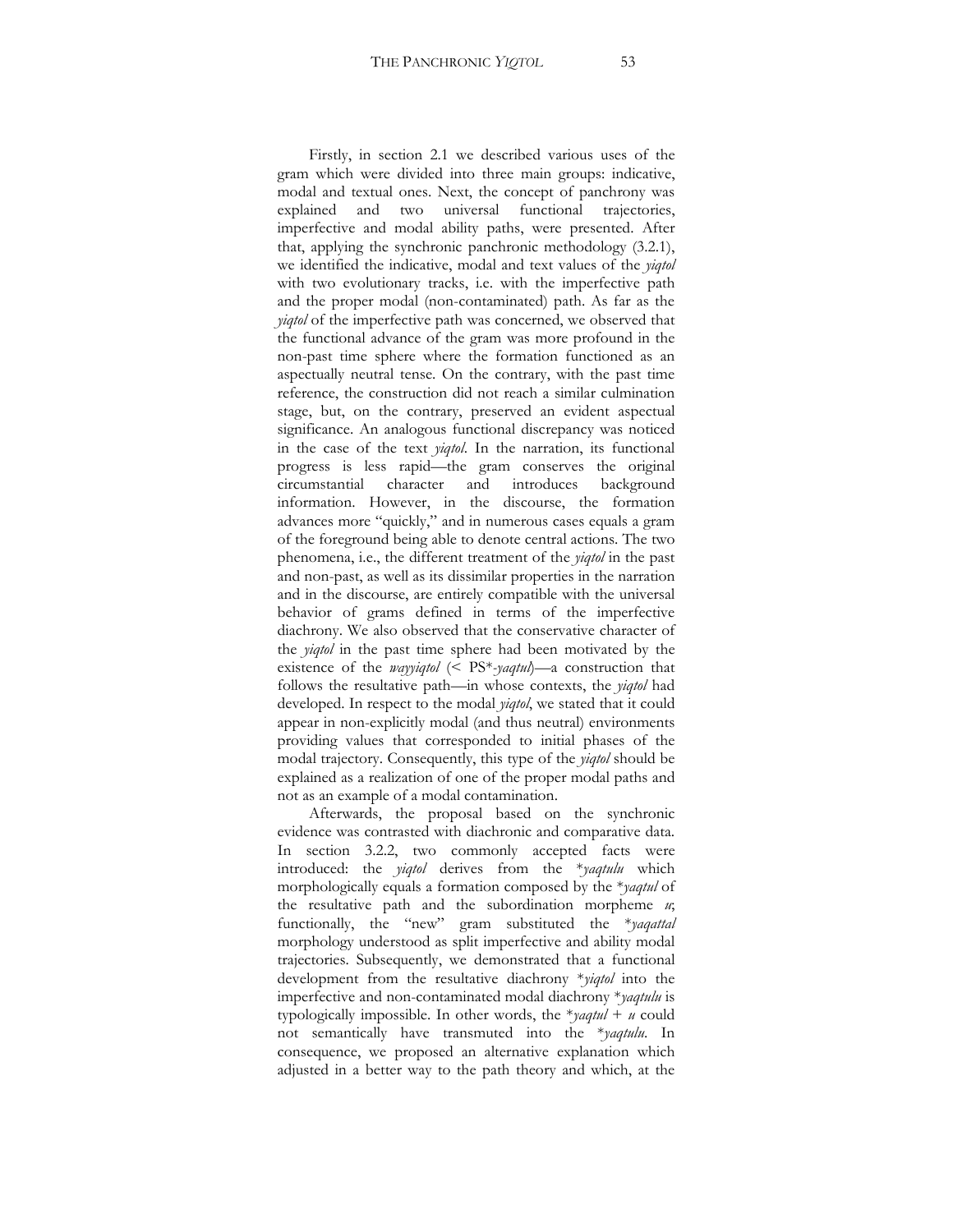same time, did not contradict the two mentioned theorems of the Semitic diachronic linguistics. Namely, we postulated that it was not the \**yaqtulu* (a resultative diachrony + subordination marker) which had acquired values prototypical for the imperfective and proper modal paths, but on the contrary, the old morphology \**yaqattal*, due to various analogical processes, had adopted a new shape of the \**yaqtulu* preserving its own semantic properties. This transformation had its roots in three phenomena: the formal similitude between the \**yaqtul* and the \**yaqattal* (i.e., a frequent consonantal non-differentiation between the two grams), and thus between their subordinated derivations \**yaqtul-u* and \**yaqattal-u*; the predomination of the vocalism characteristic for the \**yaqtul*; and finally, the supremacy of the non-geminated forms like the \**yaqtul*. Consequently, the new reconstruction of the origin of the \**yaqtulu* means that there had never been any semantic or functional relation between the \**yaqtul* of the resultative path and the  $*$ *yaqtulu* of the imperfective and modal path—the coincidence is purely and exclusively formal or superficial.

Such an explanation of the creation of the \**yaqtulu* is panchronically credible and entirely consistent with the evolutionary vision of languages-one is facing a rational and typologically frequent phenomenon of analogical and paradigmatic leveling. Furthermore, the proposal enables us to relate the gram with a single lexical input that justifies all values acquired at later stages of the development. Namely, due to the fact that the \**yaqtulu* is a direct inheritor of the \**yaqattal*, its very origin has to be the same. We have demonstrated that the \*yaqattal derives from a periphrastic expression-based in a predicatively employed reduplicative imperfective participle and inflected personal pronouns—that was verbalized and converted into a conjugation. It was also mentioned that the geminated participle constitutes a universal and typologically frequent instrument in deriving intensive and iterative meanings from which the imperfective path usually emerges. As far as the \**yaqattal* is concerned, the original imperfective trajectory that sprouted from this lexical input was later bifurcated and gave birth to an independent modal path. This was possible because of the semantic proximity between the habitual and the ability sense which motivates the reinterpretation of habitual expressions as modal and vice versa. Hence, in the moment where an iterative or frequentative formation—in this case, the \**yaqattal*—acquires the habitual value, it can also develop a modal function of ability, and in that way generate an independent modal trajectory. This fact permitted us to determine that the modal *yiqtol* should be understood as a realization of the modal path of ability. In consequence, we identified the cognitively plausible and lexically transparent origin of BH *yiqtol*: the PS reduplicated participles which corresponded to the conceptualization of iterativity, which, due to various universal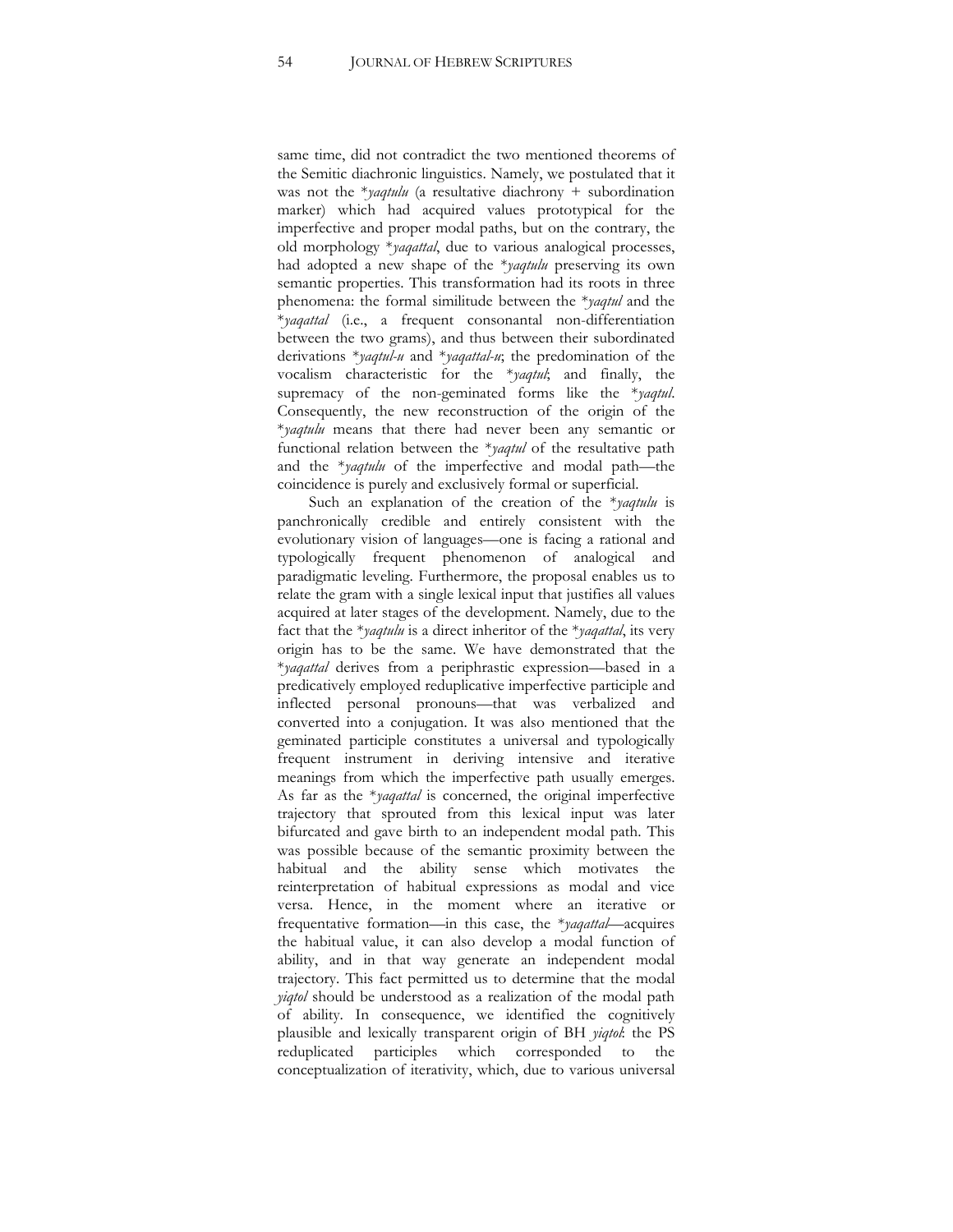evolutionary laws and processes, is compatible with and "predestines" all of the values—indicative, textual, or modal offered by the BH *yiqtol*.

Next, it was proved that the posterior evolution of the *yiqtol* entirely confirmed its identification with the imperfective and modal diachronies: the values provided by the gram in Rabbinic and Modern Hebrew simply reflect highly advanced and peak phases of the two functional developments. In consequence, the diachronic panchrony-both the Proto-Semitic origin and the post-Biblical evolution—corroborates the definition of the BH *yiqtol* in terms of the split imperfective and ability modal diachrony, originated in a single input.

Finally, in section 3.2.3, we confronted our proposal with the panchronically comparative data and demonstrated that in all languages from the Central Semitic group that included in their grammatical repertoire a successor of the CS \**yaqtulu*, its values could systematically be understood as manifestations of the two mentioned functional trajectories: either the imperfective or the modal path.

In consequence, all the evidence shows that the BH *yiqtol*, a successor of the \**yaqtulu*, is a functionally rational and homogenous phenomenon: all its values can be explained as manifestations of the old diachrony, bifurcated into the imperfective path and the ability modal path. This split trajectory is a direct functional descendent of the PS \**yaqattal* which is itself emerged from a single lexically transparent input, a reduplicated participle. However, due to several analogical processes, the initial morphology was superficially modified and adopted the shape based on the \**yaqtul-u* (from PS \**yaqtul*  + *u*). This means that the \**yaqtul + u* never acquired values prototypical for the imperfective and proper modal paths. Rather, quite the reverse, it was the \**yaqattal* that adopted a new shape of the \**yaqtulu* conserving its own semantic potential. Consequently, the diachrony \**yaqattal* did not disappear in the Central and Northwest Semitic families-it was just re-dressed in a new form. Such an origin is typologically credible and furthermore, provides a cognitively plausible basis for the two trajectories with which the BH gram has been identified. This complex process may be summarized and illustrated by the following figure:

#### FIGURE 7: PANCHRONIC MODEL OF THE BH *YIQTOL*

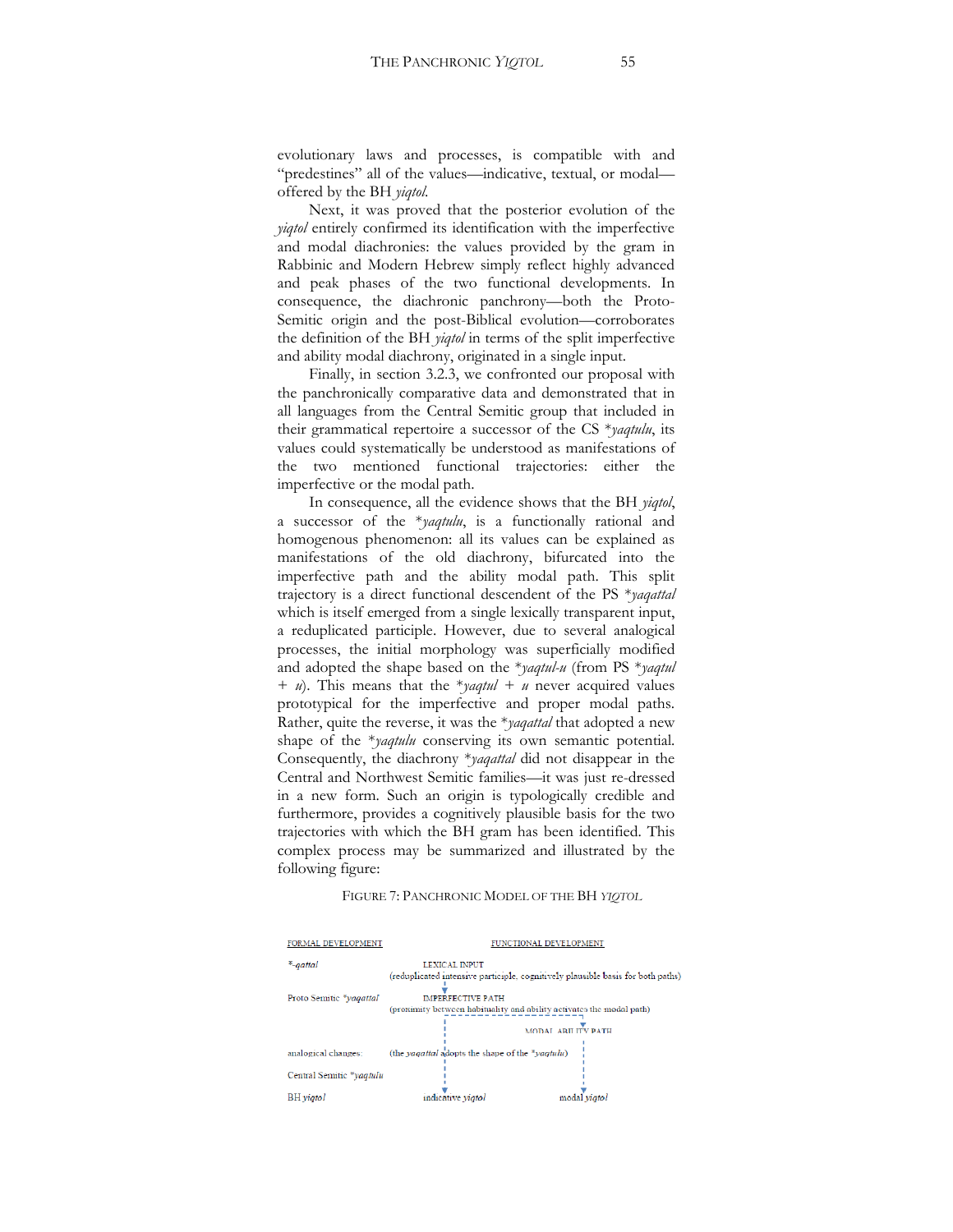We can thus propose a complete dynamic definition of the *yiqtol*: the gram is an amalgam of values that reflect two diachronic movements, i.e. the imperfective and modal ability paths, originated in a single semantically transparent and cognitively plausible reduplicative input. The two paths understood as synchronic components of the semantic potential of the *yiqtol*—even though highly advanced (especially the imperfective path in the non-past time frame as well as the modal ability path in general), retain various meanings prototypical to more original and intermediate stages. On the other hand, certain values that correspond to initial stages of the two paths are weakened. As far as the ability modal path is concerned, the value of the physical ability is absent, and in respect to the imperfective path, the continuative-progressive and circumstantial domains are overtly conveyed by the participle *qotel*.

To end with, the panchronic definition of the *yiqtol* enables us to conciliate various schools and approaches that defended a description of the gram in exclusively temporal, aspectual, taxis, modal, or text type terms. Our methodology shows that all these notions are relevant since any universal functional path traverses various semantic and pragmatic domains. This means that since from the panchronic perspective, a verbal formation is defined as a diachronic trajectory, it must be equaled with its own evolution; a gram is always a grams' development. Hence, it can never be reduced to *one* function. On the contrary, it embraces a large set of different values: ones correspond to more original stages of the development (values that the gram "let go" and that are contemporarily expressed by new transparent constructions), while others reflect more advanced segments of a given path (values that will become dominant later but have not been generalized yet). In that way, taxis, aspectual, temporal, modal (agent/speaker/hearer, root/epistemic and independent/syntactical types), and pragmatic-textual functions are constantly interwoven. This signifies that a gram may symbolically be pictured as a piece of multicolor gum. During its grammatical life, a formation, in accordance with the path framework, gains new meanings that belong to universal verbal domains—each one can be imagined as a different color incorporated in the expanding gum-gram. At an exact historical moment, and in a particular context, one of the possible, previously integrated, values is activated and emphasized; metaphorically, it is taken out from the multicolored sphere. However, as we choose such an exact meaning, imposed by a given environment, and, thus, tug a piece of the gum, other values-colors follow because they are strongly tied to the selected fragment (i.e., the one which we are pulling). This understanding of the construction plainly concords with the panchronic view of a gram in terms of a holistic and homogenous phenomenon, an evolutionary continuum. As explained in section 3.1, the boundaries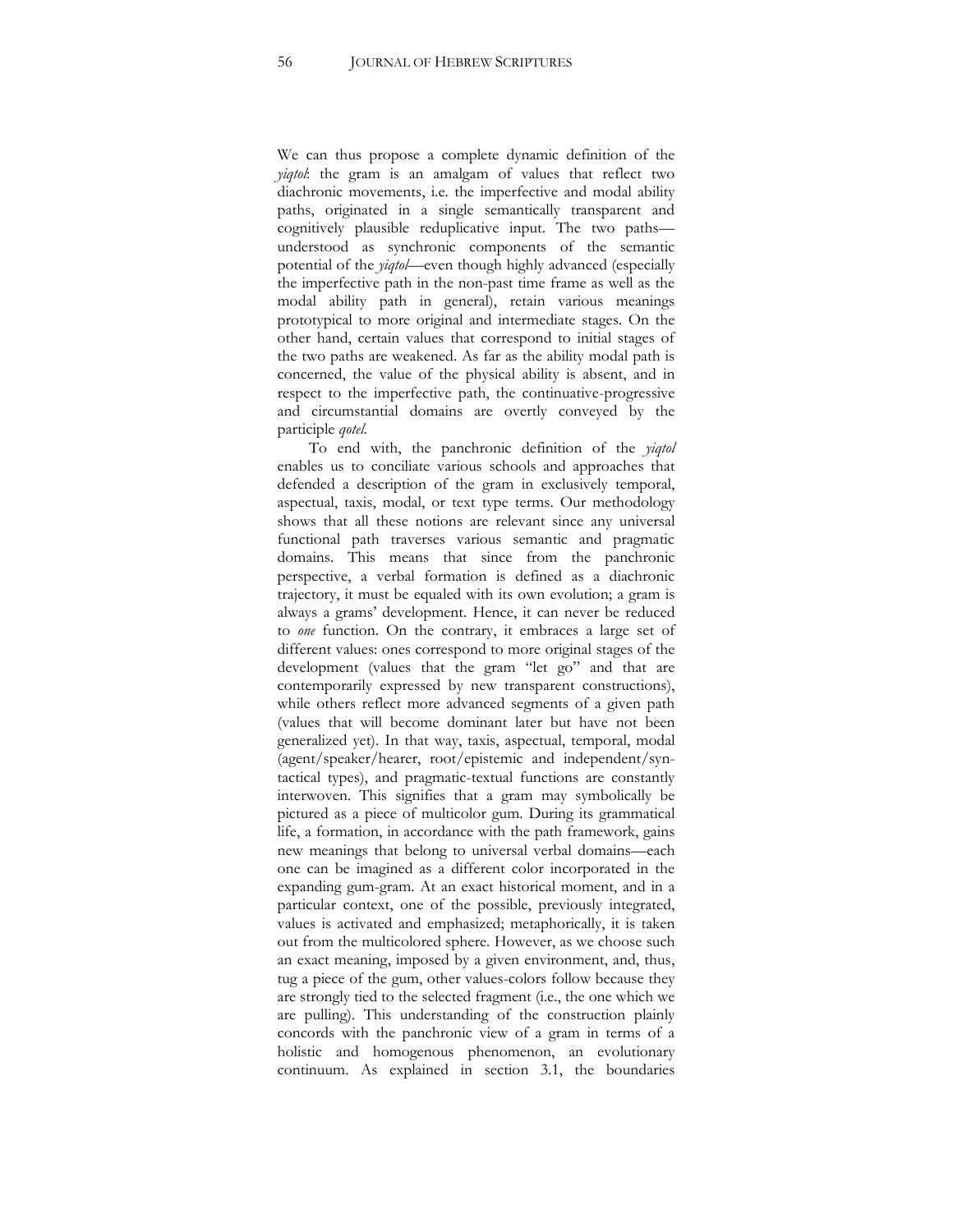between subsequent phases of a given grammatical development are diffused; hence, meanings which reflect such consecutive fuzzy stages should not be understood as atomic, individual and sharply separated items but as objects which cannot be detached from the remaining functional load, i.e., from the gram itself defined as a dynamic evolutionary process

(cf. footnote 11).

Consequently, all so far proposed frameworks are to some extent correct because each one of them emphasizes one of possible verbal domains that are crossed by the trajectory with which the *yiqtol* has been identified; given that the gram provides taxis, aspectual, temporal, modal and text interpretations, the validity of all these models remains! They should, however, be understood as matching puzzles of a greater picture and different highlights of one and the same phenomenon—they must work together and not exclude each other because they perfectly fit into a complete functional trajectory, a path.

#### **SUMMARY**

From the synchronic perspective, the BH "long" *yiqtol* appears as a functionally highly heterogeneous, almost random, category providing a broad range of uses that are related to the concepts of aspect, taxis, tense, mood and pragmatic text type. On the other hand, according to the panchronic methodology, it should always be possible to embrace all synchronically incompatible values of a construction and explain them as homogenous manifestations of a single functional trajectory, i.e. a path. Furthermore, as maintained by cognitive linguistics, since the grammar is a conceptualization of the speaker's experience, the expression from which a grammatical category emerges is expected to be semantically transparent and cognitively plausible: the form should justify the meaning. In accordance with these two principles, the author demonstrates that it is possible to reduce the apparently chaotic BH *yiqtol* to a functionally consistent phenomenon—a path originated in one lexical transparent input which cognitively motivates all the values of the gram. After an exhaustive examination of synchronic, diachronic and comparative properties of the *yiqtol*, the author concludes that all the meanings provided by the formation can be explained as manifestations of a split functional movement, i.e. as the imperfective and modal ability paths which jointly derive from a single lexically transparent and cognitively plausible input, a reduplicated participle as reconstructed for the PS \**yaqattal* and attested by the Akkadian *iparras*. The author shows that the BH construction is a direct functional descendent of the PS \**yaqattal*; however, having suffered several analogical processes, the original reduplicative morphology was superficially modified to a shape based on the \**yaqtul-u* from which the BH *yiqtol* morphologically derives.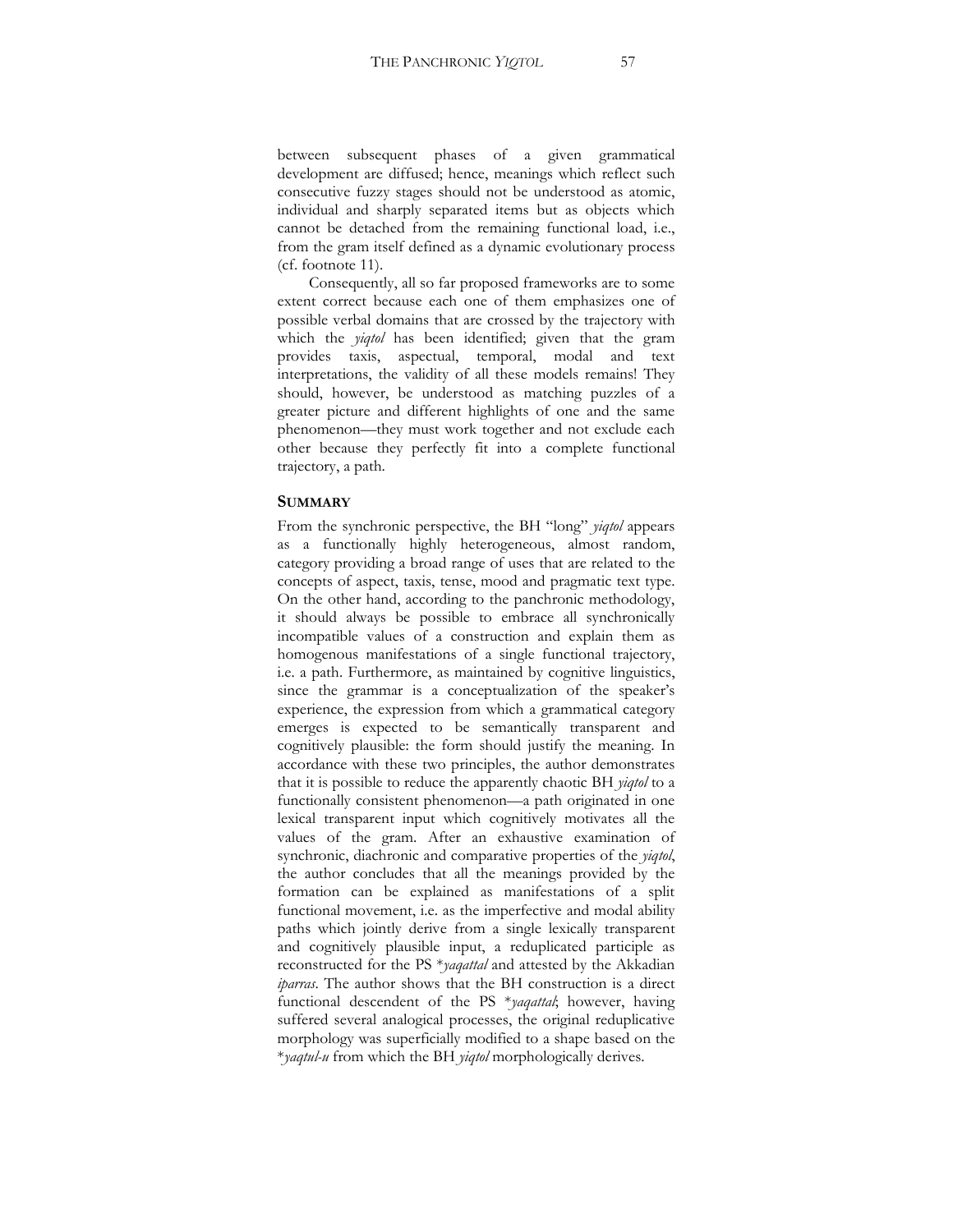### **REFERENCES**

- Andersen, D. 2000. The Evolution of the Hebrew Verbal System. Zeitschrift fur Althebraistik 13: 1-66.
- Andersen, I. 1974. *The Sentence in Biblical Hebrew*. Paris: Mouton.
- Andrason, A. 2009. The *BÚNA* construction in Pidgin Icelandic. *Íslenskt mál* 30: 121–140.
	- 2010a. The Akkadian *Iprus* from the unidirectional perspective. *Journal of Semitic Studies* 55/2: 325-345.
	- 2010b. *Iparras*—two diachronies in a single morphology. *Journal for Semitics* 19/1: 160-192.
- Baayen, H. 1997. The Pragmatics of the Tense in Biblical Hebrew. *Studies in Language* 21/2: 245-285.
- Barco, J. F. Del. 2003. Temporalidad, aspecto, modo de acción y contexto en el verbo hebreo bíblico. *Miscelánea de Estudios Árabes y Hebráicos* 52 (sección Hebreo): 3–24.
- Bertinetto, P .M., K. Ebert & C. de Groot. 2000. The progressive in Europe. Pp. 518-558 in *Tense and Aspect in the Languages of Europe*, ed. Ö. Dahl 2000. Berlin and New York: Mouton de Gruyter.
- *Biblia Polska. Pismo Œwięte Starego i Nowego Testamentu*. Warszawa: Brytyjskie i Zagraniczne Towarzystwo Biblijne.
- *Biblia Hebraica Stuttgartensia*: *With Westminster Hebrew Morphology*. Electronic edition. 1996. Stuttgart: German Bible Society.
- *Biblían*. 1912. Reykjavík: Hið íslenska Biblíufélag.
- Blanc, H. 1968. The Israeli Koiné as an Emergent National Standard. Pp. 237-252 in *Language Problems in Developing Nations*, eds. J. A. Fishman *et al*. New York: Willey & Sons.
- Bodine, W. R. (ed.) 1992. *Linguistics and Biblical Hebrew*. Winona Lake, Indiana: Eisenbrauns.
- Boneh, N. & E. Doron. 2010. Modal and Temporal Aspects of Habituality. Pp. 338-363 in *Lexical Semantics, Syntax, and Event Structure*, ed. M. Rappaport Hovav, E. Doron & I. Sichel. Oxford: Oxford University Press.
- Brockelmann, C. 1908-1913/1966. *Introduction to the Semitic Languages*. Winona Lake: Eisenbrauns.
- Bubenik, V. 1998. Grammatical and lexical aspect in Akkadian and Proto-Semitic. Pp. 41-56 in *Historical Linguistics*. *Amsterdam Studies in the Theory and Historical Linguistics* (vol. 164), ed. M. Schmid. Amsterdam, Philadelphia: John Benjamins.
- Bybee, J. & Ö. Dahl .1989.The creation of tense and aspect in the languages of the world. *Studies in Language* 13: 51-103.
- Bybee, J., R. Perkins, & W. Pagliuca. 1994. *The Evolution of Grammar*. Chicago, London: The University of Chicago Press.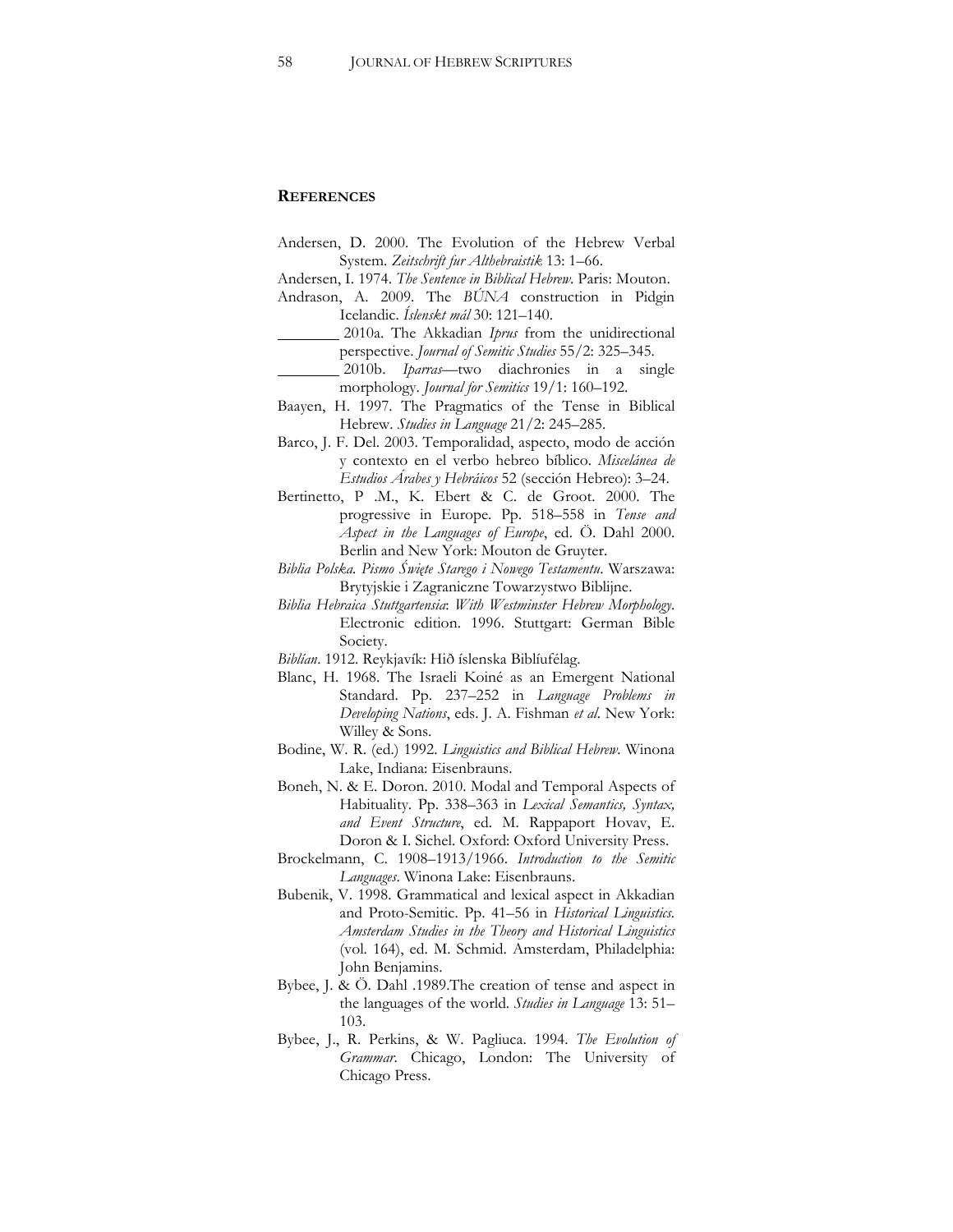- Campbell, L. 2001. *Historical Linguistics: An Introduction*. Edinburgh: Edinburgh University.
- Coffin, E. A. & S. Bolozky. 2005. *A Reference Grammar of Modern Hebrew*. Cambridge: Cambridge University Press.
- Cook, J. 2002. *The Biblical Hebrew Verbal System: A Grammaticalization Approach*. (PhD dissertation. Department of Hebrew and Semitic Studies, University of Wisconsin-Madison)
	- 2006 The Finite Verbal Forms in Biblical Hebrew Do Express Aspect. *Journal of Ancient Near East Studies*  $30: 21 - 35.$
- Croft, W. 2003. *Typology and Universals* (2nd ed.). Cambridge: Cambridge
	- University Press.
- Croft, W. & and D. A. Cruse. 2004. *Cognitive Linguistics*. Cambridge: Cambridge University Press.
- Dahl, Ö. 1985. *Tense and aspect systems*. Oxford: Blackwell. 2000. The Tense and Aspect Systems of European Languages in a Typological Perspective. Pp. 3-25 in *Tense and Aspect in the Languages of Europe*, ed. Ö. Dahl 2000. Berlin and New York: Mouton de Gruyter.
- Dahl, Ö. (ed.) 2000. *Tense and Aspect in the Languages of Europe*. Berlin and New York: Mouton de Gruyter.
- Danecki, J. 1994. *Gramatyka języka arabskiego*. Warszawa: Wydawnictwo Akademickie Dialog.
- Davidson, A. B. 1902. *Hebrew Syntax*. Edinburgh: T. & T. Clark.
- Driver, S. 1881. *A treatise on the use of the tenses in Hebrew and some other syntactical problems*. Oxford: Clarendon.
- Ebert, K. 2000. Progressive markers in Germanic languages. Pp. 605-653 in *Tense and Aspect in the Languages of Europe*, ed. Ö. Dahl 2000. Berlin and New York: Mouton de Gruyter.
- Endo, Y. 1996. *The Verbal System of Classical Hebrew in the Joseph Story: An Approach from Discourse Analyis*. Assen: Van Gorcum and Company.
- Ewald, G. H. A Von. 1970. *Ausführliches Lehrbuch der hebräischen Sprache des alten Bundes*. Göttingen: Verlag der dieterichschen Buchhandlung.

 1879. *Syntax of the Hebrew Language*. Edinburgh: T & T Clark.

- Fensham, F. 1978. The Use of the Suffix Conjugation and the Prefix Conjugation in a Few Old Hebrew Poems. *Journal of Northwest Semitic languages 6: 9-18.*
- Fischer, Olga. 2007. *Morphosyntactic change*. Oxford: Oxford University Press.
- Fishman, J. A., Ch. Ferguson & J. Gupta (eds.). 1968. *Language Problems in Developing Nations*. New York: Willey & Sons.
- Friedrich, J. & W. Röllig. 1970. Phönizisch-Punische Grammatik. Roma: Pontificium Institutum Biblicum.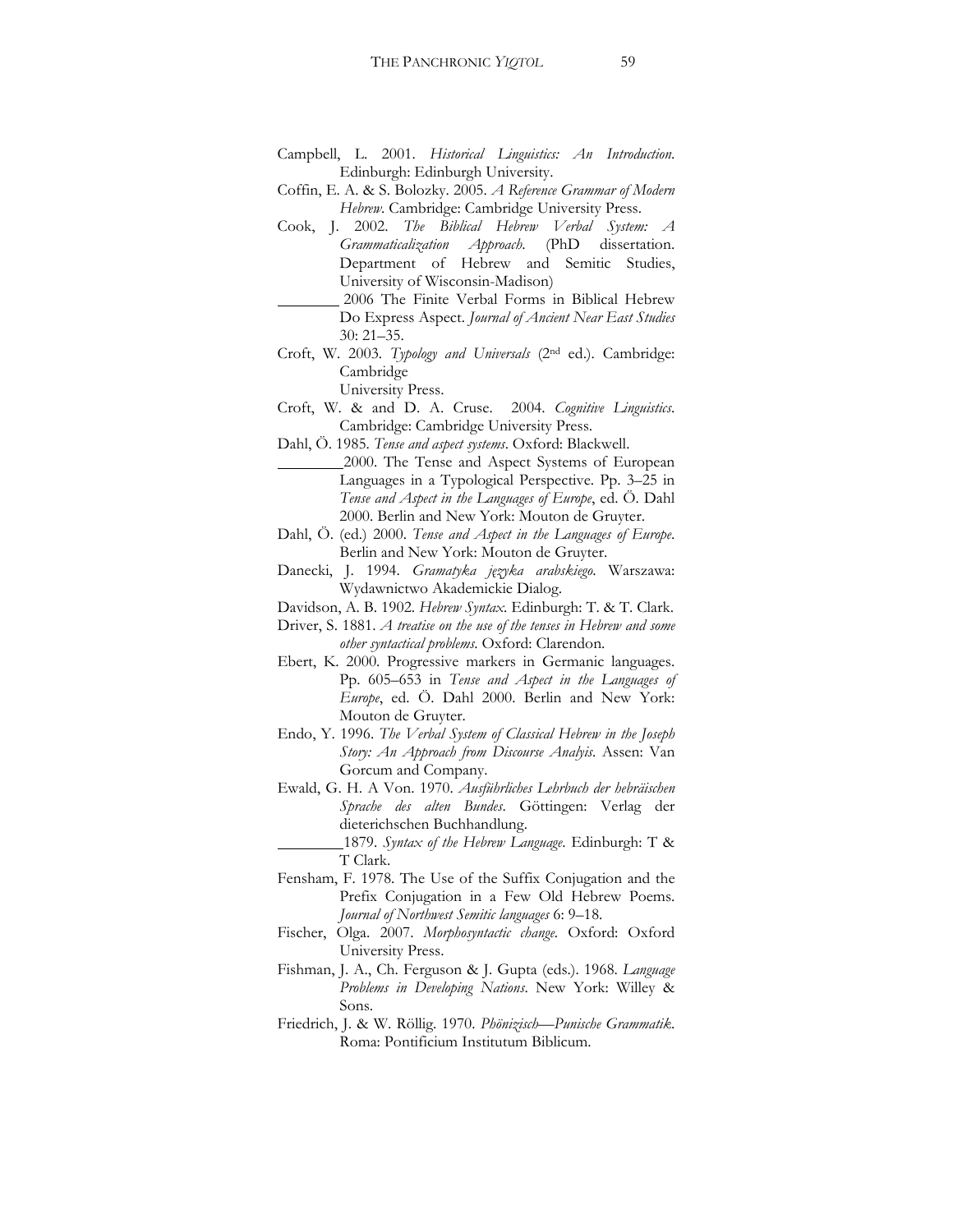- Gentry, J. 1998. The System of the Finite Verb in Classical Biblical Hebrew. *Hebrew Studies* 39: 7-39.
- Gesenius, W., E. Kautsch & A. Cowley. 1909. Gesenius' Hebrew *Grammar*. Oxford: Clarendon Press.
- Glinert, L. 2005. *The Grammar of Modern Hebrew*. New York & London: Routledge.
- Goldfajn, T. 1998. *Word Order and the Time in Biblical Hebrew Narrative*. Oxford: Oxford University Press.
- Gray, L. 1934. *Introduction to Semitic Comparative Linguistics*. New York: Columbia University Press.
- Greenberg, J. 1978. Diachrony, synchrony and language universals. Pp. 61-92 in *Universals of human language vol.1*, ed. J. Greenberg, Ch. Ferguson & E. Moravcsik. Stanford: Stanford University Press.
- Haspelmath, M. 1998. The Semantic Development of Old Presents: New Futures and Subjunctives without Grammaticalization. *Diachronica* 15/1: 29-62.
	- 1999. Why is Grammaticalization Irreversible? *Linguistics* 37: 1043-1068.
- Haywood, J. A. & H. M. Nahmad. 1962. *A new Arabic grammar*. London: Lund Humphries.
- Heine, B. 2003. On Degrammaticalization. Pp. 123-146 in *Historical Linguistics 2000*, eds. B. J. Blake & K. Burridge. Amsterdam & Philadelphia: John Benjamins.
- Heine, B. & T. Kuteva. 2007. *The Genesis of Grammar: a Reconstruction*. Oxford: Oxford University Press.
- Heine, B., Claudi, U., & Hünnemeyer, F. 1991a. From cognition to grammar. Evidence from African languages. Pp. 149–187 in *Approaches to grammaticalization Vol. 2*, eds. E. C. Traugott & B. Heine. Amsterdam: Benjamins.

 1991b. *Grammaticalization*. *A Conceptual Framework*. Chicago: University of Chicago Press.

- Hjelmslesv. L. 1928. *Principes de grammaire géneral*. Copenhagen: Host & Son.
- Hoffner, H. (ed.) 1973. *Orient and Occident: Essays Presented to Cyrus H. Gordon on the Occasion of His Sixty-Fifth Birthday*. Kevelaer: Butzon &Bercer.
- Hoftijzer, J. 1985. *The Function and Use of the Imperfect Forms with Nun-Paragogicum in Classical Hebrew*. (Studia Semitica Neerlandica 21). Assen: Van Gorcum.
- Holm, J. 1988. *Pidgins and Creoles*. *Vol. 1. Theory and Structure*. Cambridge: Cambridge University Press.
- Hopper, P. 1987. Emergent grammar. *Berkeley Linguistics Society* 13: 139-157.
- Hopper, P. & E. Traugott. 2003. *Grammaticalization*. Cambridge: Cambridge University Press.
- Hornkohl, A. 2003. *The Pragmatics of the X = Verb Structure in the Hebrew of Genesis* (M.A. dissertation, Hebrew University of Jerusalem).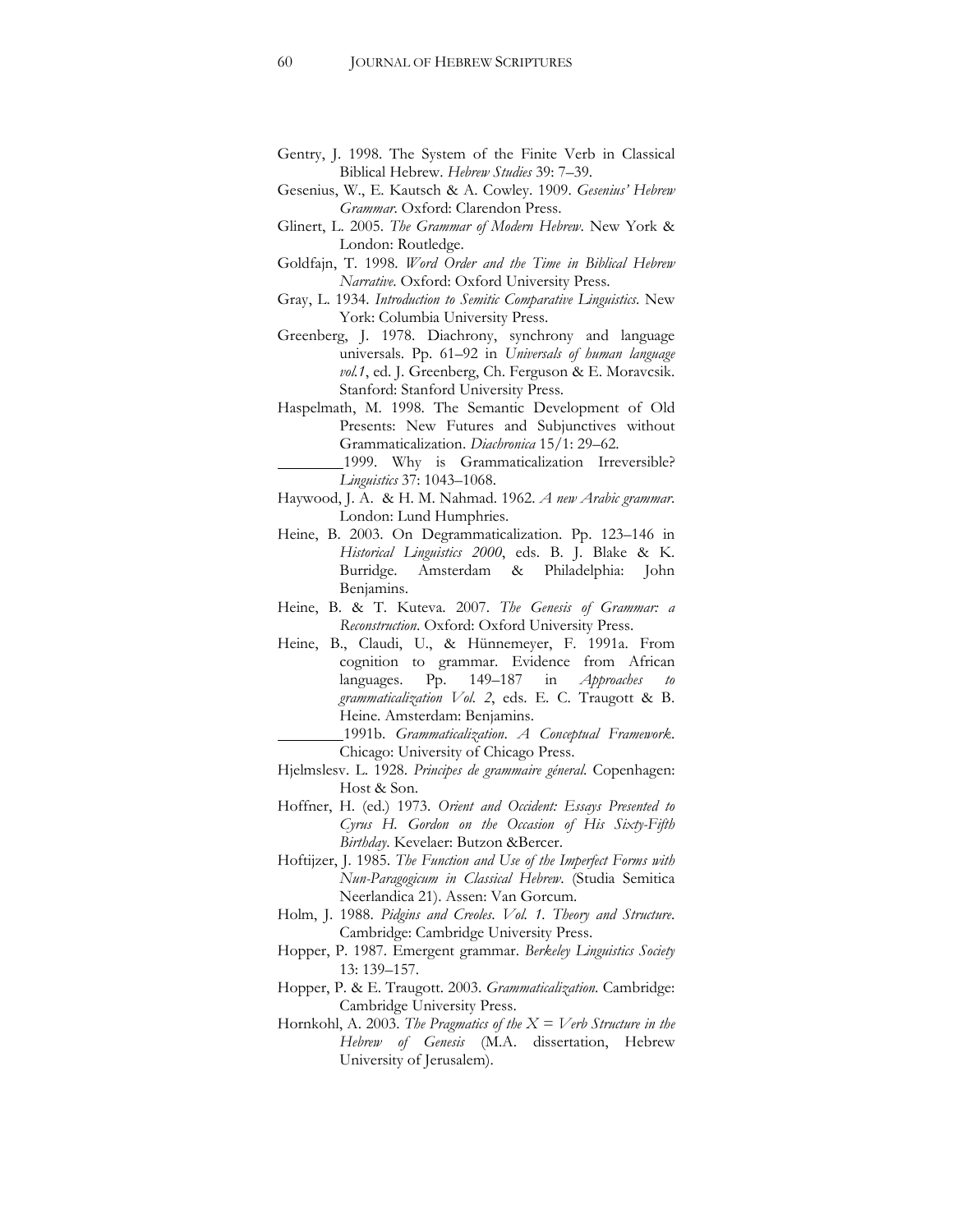Huehnergard, J. 1988. The Early Hebrew Prefix-Conjugations. *Hebrew Studies* 29: 19-23.

 2005. *A Grammar of Akkadian*. Winona Lake: Eisenbrauns.

- Hughes, J. 1970. Another Look at the Hebrew Tenses. *Journal of Near Eastern Studies* 29/1: 12–24.
- Joosten, J. 1992. Biblical Hebrew *weqatal* and Syriac *hwa qatel* expressing repetition in the past. *Zeitschrift für Althebraistik* 5: 1-14.
	- 2002. Do the Finite Verbal Forms in Biblical Hebrew Express Aspect? *Journal of Ancient Near East Studies* 29: 49-70.
- Joüon, P. 1923. *Grammaire de l'hébreu biblique*. Roma: Institute biblique Pontifical.
- Kienast, B. 2001. *Historische Semitische Sprachwissenschaft*. Wiesbaden: Harrassowitz Verlag.
- Kozâowska, J. 1996. *Gramatyka języka arabskiego*. *üwiczenia*. Warszawa: Wydawnictwo Akademickie Dialog.
- Kuryłowicz, J. 1949. La nature des procès dits analogiques. Acta Linguistica 5: 15-37.

 1972. *Studies in Semitic Grammar and Metric*. Wrocâaw: Zakład Ossolińskich, PAN.

- Kustár, P. 1972. *Aspekt im Hebräischen*. Basel: Friedrich Reinhardt.
- Kutscher, E. Y. 1984. *A History of the Hebrew Language*. Jerusalem: Magnes.
- *La Santa Biblia: versión Reina Valera: revisión 1960*. 1960. New York: American Bible Society.
- Lambdin, T. 2001. *Introducción al hebreo bíblico*, *traducido por Maria Luisa Melero y Noé Reyes*. Estella: Editorial Verbo Divino.
- Lambdin, T. O., & J. Huehnergard. 1998. *The Historical Grammar of Classical Hebrew: An Outline*. Cambridge: Unpublished course handout.
- Lipiński, E. 2001. Semitic Languages Outline of a Comparative *Grammar*. Leuven, Paris, Sterling: Uitgeverij Peeters en Departement Oosterse Studies.
- Longacre, R. 1992. Discourse Perspective on the Hebrew Verb: Affirmation and Restatement. Pp. 177-189 in *Linguistics and Biblical Hebrew*, ed. W. R. Bodine. Winona Lake, Indiana: Eisenbrauns.
- Mańczak, W. 1958. Tendences Générales des Changements Analogiques. *Lingua* 7: 298-325/387-420.
- McFall, L. 1982. *The Enigma of the Hebrew Verbal System*. Sheffield: Almond Press.
- Merwe, C. H. J. Van der, J. Naudé, & J. Kroeze. 2000. *A Biblical Hebrew Reference Grammar*. Sheffield: Sheffield Academic Press.
- Michel. D. 1960. *Tempora und Satzstellung in den Psalmen*. Bonn: Bouvier.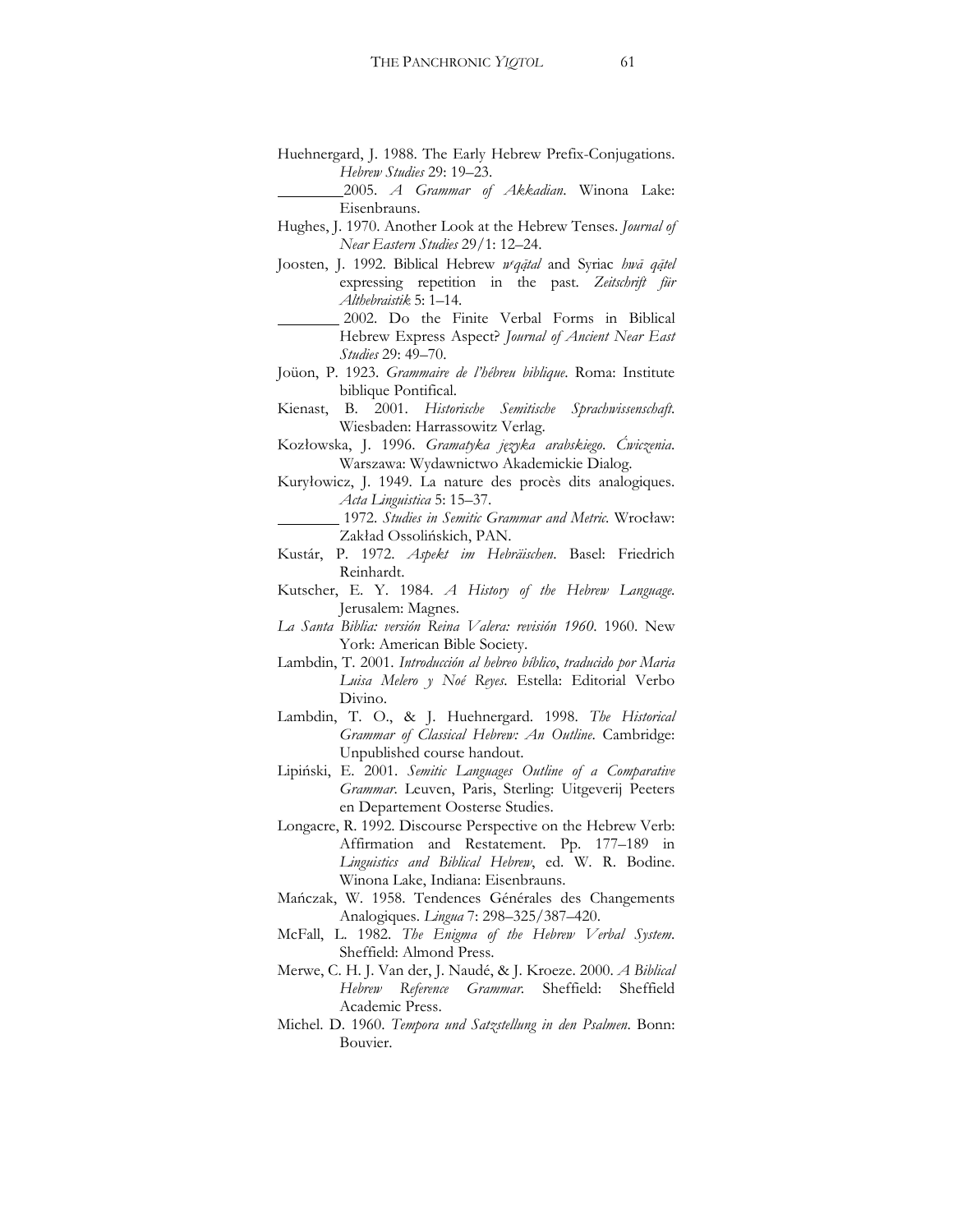- Moran, W. L. 2003. *Amarna Studies: Collected Writings* (eds. J. Huehnergard & Sh. Izre'el). Winona Lake Indiana: Eisenbraun.
- *New American Standard Bible*. 1986. La Habra CA: The Lockman Foundation.
- Niccacci, A. 1990. *The Syntax of the Verb in Classical Hebrew Prose*. Sheffield: JSOT Press.
- Orlin, L. L. (ed.) 1976. *Michigan Oriental Studies in Honor of George G. Cameron*. The University of Michigan: Ann Arbor
- Palmer, R. F. 2001. *Mood and Modality*. Cambridge: Cambridge University Press.
- Peckham, B. 1997. Tense and Mood in Biblical Hebrew. Zeitschrift für Althebraistik 10/2: 141–168.
- Pence, R. W. & D. W. Emery. 1963. *A Grammar of Present-Day English*. New York: Macmillan Publishing Co.
- Pérez Fernández. M. 1992. *La Lengua de los Sabios I. Morfosintaxis*. Estella: Verbo Divino.
- *Pismo Œwięte Starego i Nowego Testamentu. Biblia TysiĊclecia*. 1991. Poznań: Pallotinum.
- Putnam, F. C. 2006. *Toward Reading & Understanding Biblical Hebrew*. (www.FredPutnam.org)
- Rainey, F. 1986. The Ancient Prefix Conjugation in the Linght of Amarna Canaanite. *Hebrew Studies* 27:4-19.
	- . 1996. *Canaanite in the Amarna Tablets*. *Vol. II. Morphosyntactic analysis of the verbal system*. Leiden: Brill.
- Rubin, A. 2005. *Studies in Semitic Grammaticalization*. Winona Lake: Eisenbrauns.
- *Santa Biblia. Nueva Versión Internacional*. 1999. Grand Rapids: Vida Publishers, Biblica.
- Saussure, F. de. 1916. *Cours de linguistique général*. Paris: Payot.
- Schmid, M. (ed.) 1998. *Historical Linguistics*. *Amsterdam Studies in the Theory and Historical Linguistics* (vol. 164). Amsterdam, Philadelphia: John Benjamins.
- Schneider, W. 1982. *Grammatik des biblischen Hebräisch: Ein*  Lehrbuch (5<sup>th</sup> ed.). Munich: Claudius Verlag.
- Schorr, M. 1913. *Urkunden des altbabylonischen Zivil- und Prozessrechts*. Vorderasiatische Bibliothek 5. Leipzig: J.C. Hinrichs.
- Segal, M. H. 1927. *A Grammar of Mishnaic Hebrew*. Oxford: At the Clarendon Press.
- Silverman, M. 1973. Syntactic Notes on the Waw Consecutive. Pp. 167-175 in *Orient and Occident: Essays Presented to Cyrus H. Gordon on the Occasion of His Sixty-Fifth Birthday*, ed. H. Hoffner. Kevelaer: Butzon & Bercer.
- Sivan, D. 2001. *A Grammar of the Ugaritic Language*. Leiden: Brill.
- Soden, W. Von. 1952. *Grunriss der akkadischen Grammatik*. Roma: Pontificum Institutum Bibliucum.
- Stoltz, Ch. & T. Stolz. Mesoamerica as a linguistic area. Pp. 1539-1553 in *Language Typology and Universals*, ed. M. Haspelmath. Berlin, New York: Walter de Gruyter.